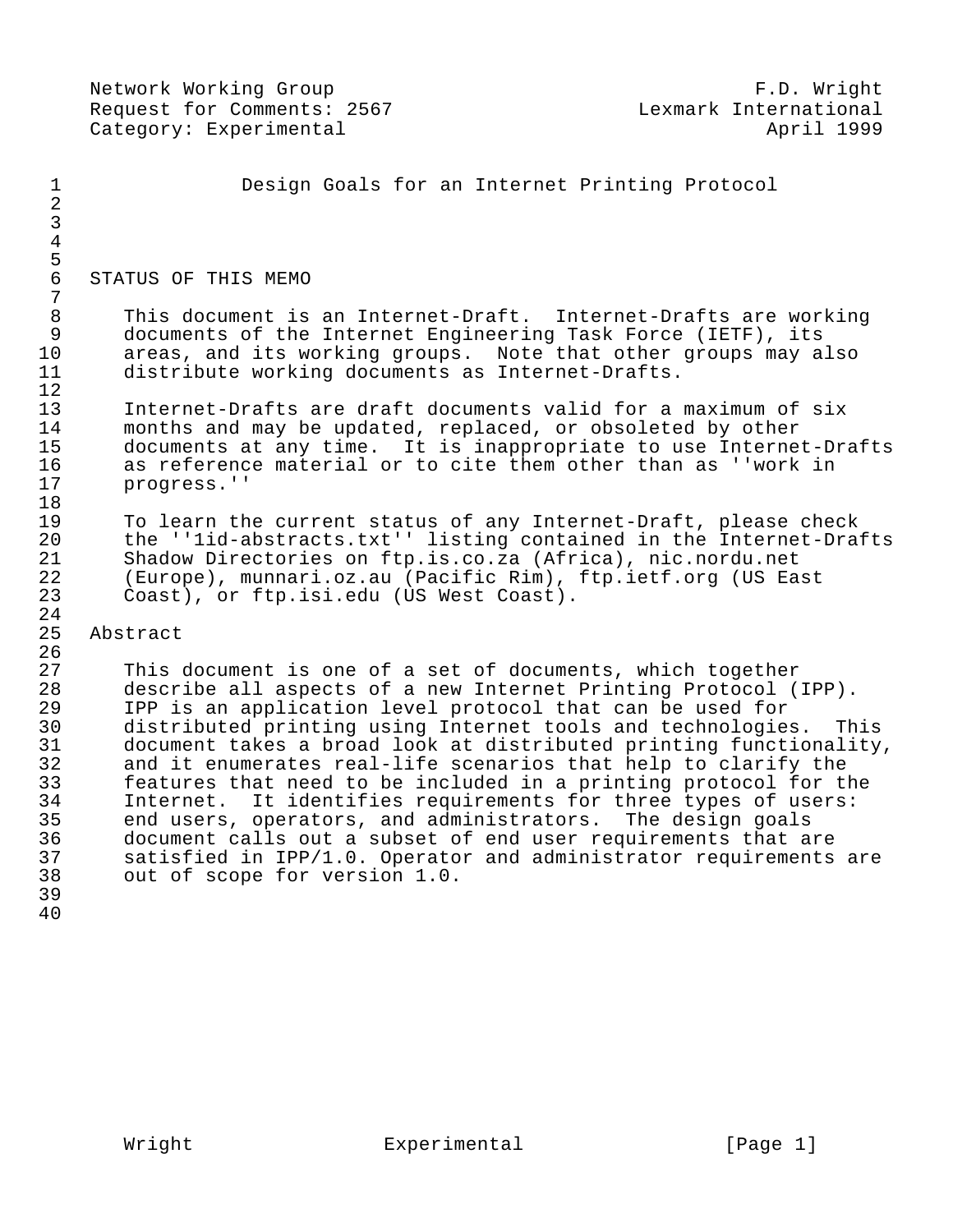40 The full set of IPP documents includes:

41 42 Design Goals for an Internet Printing Protocol (this document)<br>43 Rationale for the Structure and Model and Protocol for the 43 Rationale for the Structure and Model and Protocol for the<br>44 Thernet Printing Protocol [IPP-RAT] 44 Internet Printing Protocol [IPP-RAT]<br>45 Internet Printing Protocol/1.0: Model and 45 Internet Printing Protocol/1.0: Model and Semantics [IPP-MOD]<br>46 Internet Printing Protocol/1.0: Encoding and Transport [IPP-P] 46 Internet Printing Protocol/1.0: Encoding and Transport [IPP-PRO]<br>47 Internet Printing Protocol/1.0: Implementer's Guide [IPP-IIG] 47 Internet Printing Protocol/1.0: Implementer's Guide [IPP-IIG]<br>48 Mapping between LPD and IPP Protocols [IPP LPD] Mapping between LPD and IPP Protocols [IPP LPD] 49<br>50 50 The "Rationale for the Structure and Model and Protocol for the<br>51 Internet Printing Protocol" document describes IPP from a high 51 Internet Printing Protocol" document describes IPP from a high<br>52 level view, defines a roadmap for the various documents that fo 52 level view, defines a roadmap for the various documents that form<br>53 the suite of IPP specifications, and gives background and 53 the suite of IPP specifications, and gives background and<br>54 Fationale for the IETF working group's major decisions. rationale for the IETF working group's major decisions. 55<br>56 56 The "Internet Printing Protocol/1.0: Model and Semantics" document<br>57 describes a simplified model consisting of abstract objects, their 57 describes a simplified model consisting of abstract objects, their<br>58 attributes, and their operations that is independent of encoding 58 attributes, and their operations that is independent of encoding<br>59 and transport. The model consists of a Printer and a Job object. 59 and transport. The model consists of a Printer and a Job object.<br>60 The Job optionally supports multiple documents. IPP 1.0 semantics 60 The Job optionally supports multiple documents. IPP 1.0 semantics<br>61 allow end-users and operators to query printer capabilities, 61 allow end-users and operators to query printer capabilities,<br>62 submit print jobs, inquire about the status of print jobs and 62 submit print jobs, inquire about the status of print jobs and<br>63 printers, and cancel print jobs. This document also addresses 63 printers, and cancel print jobs. This document also addresses<br>64 security, internationalization, and directory issues. security, internationalization, and directory issues. 65<br>66 66 The "Internet Printing Protocol/1.0: Encoding and Transport" 67 document is a formal mapping of the abstract operations and<br>68 attributes defined in the model document onto HTTP/1.1. It 68 attributes defined in the model document onto HTTP/1.1. It 69 defines the encoding rules for a new Internet media type called<br>70 Tapplication/ipp". "application/ipp". 71 72 The "Internet Printing Protocol/1.0: Implementer's Guide" document 73 gives insight and advice to implementers of IPP clients and IPP 74 objects. It is intended to help them understand IPP/1.0 and some<br>75 of the considerations that may assist them in the design of their 75 of the considerations that may assist them in the design of their<br>76 client and/or IPP object implementations. For example, a typical 76 client and/or IPP object implementations. For example, a typical<br>77 order of processing requests is given, including error checking. 77 order of processing requests is given, including error checking.<br>78 Motivation for some of the specification decisions is also 78 Motivation for some of the specification decisions is also included. 80<br>81 81 The "Mapping between LPD and IPP Protocols" document gives some<br>82 advice to implementers of gateways between IPP and LPD (Line 82 advice to implementers of gateways between IPP and LPD (Line<br>83 Printer Daemon) implementations. Printer Daemon) implementations. 84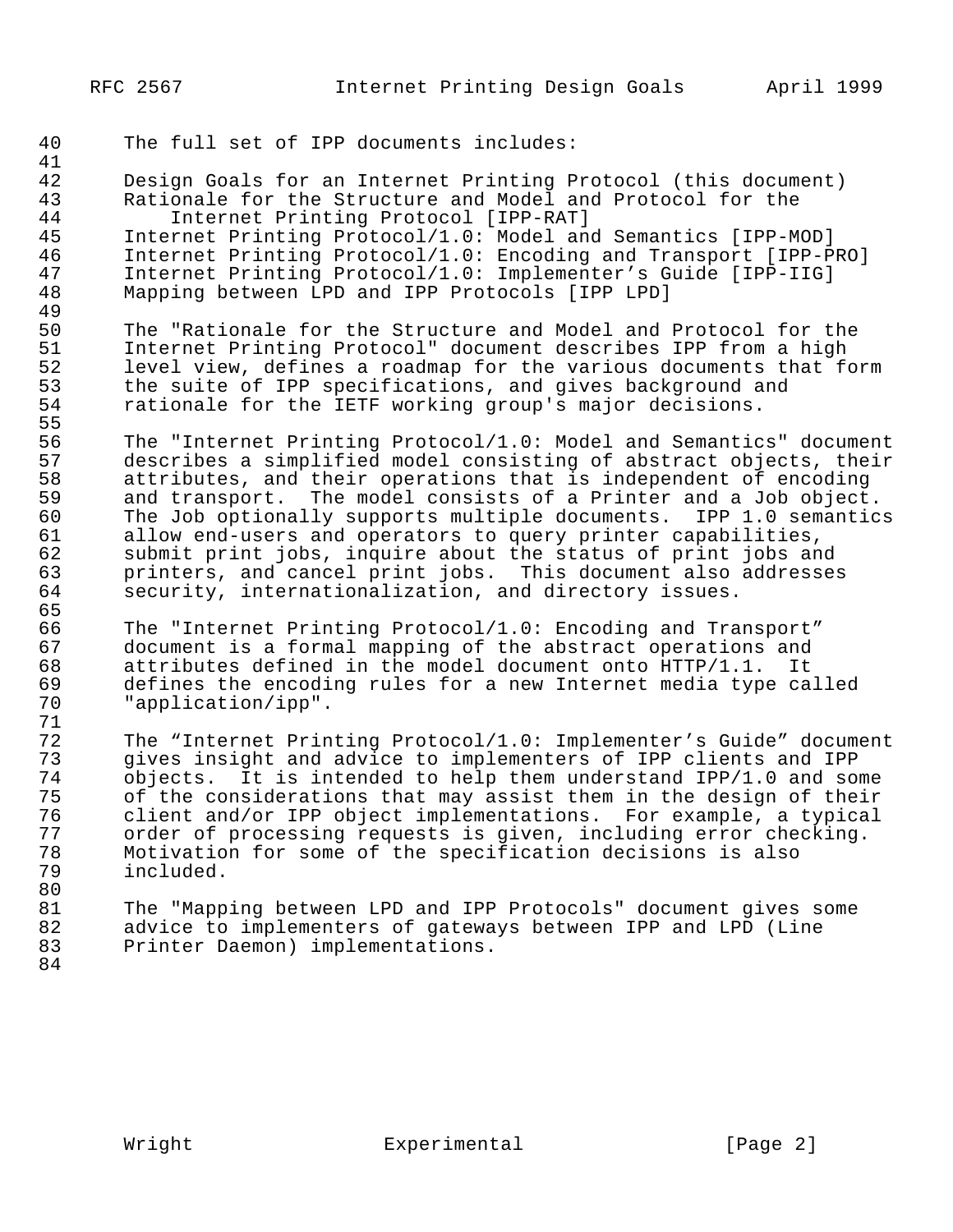| 84<br>85                                                             | TABLE OF CONTENTS                                                                                                                                                                                                                                                                                                         |
|----------------------------------------------------------------------|---------------------------------------------------------------------------------------------------------------------------------------------------------------------------------------------------------------------------------------------------------------------------------------------------------------------------|
| 86                                                                   |                                                                                                                                                                                                                                                                                                                           |
| 87                                                                   | 2.                                                                                                                                                                                                                                                                                                                        |
| 88<br>89<br>90<br>91<br>92<br>93<br>94<br>95<br>96<br>97<br>98<br>99 | 3.1.2. Create an instance of the printer.  7<br>3.1.3. Viewing the status and capabilities of a printer. . 7<br>3.1.5. Viewing the status of a submitted print job.  9<br>3.2. Operator (NOT REQUIRED FOR V1.0)  9<br>3.2.2. Changing Print and Job Status.  10<br>3.3. Administrator (NOT REQUIRED FOR v1.0)  10         |
| 100<br>101<br>102<br>103<br>104<br>105                               | 4. OBJECTIVES OF THE PROTOCOL  10<br>4.1. SECURITY CONSIDERATIONS  11<br>4.2. Interaction with LPD (RFC1179)  12<br>Internationalization  13<br>4.5.                                                                                                                                                                      |
| 106<br>107<br>108<br>109<br>110<br>111<br>112                        | 5.2. Driver Installation  15<br>5.3. Submitting a Print Job  15<br>5.4. Getting Status/Capabilities  16<br>5.5. Asynchronous Notification  16                                                                                                                                                                             |
| 113                                                                  | 6. Security Considerations  17                                                                                                                                                                                                                                                                                            |
| 114                                                                  |                                                                                                                                                                                                                                                                                                                           |
| 115                                                                  |                                                                                                                                                                                                                                                                                                                           |
| 116                                                                  |                                                                                                                                                                                                                                                                                                                           |
| 117                                                                  |                                                                                                                                                                                                                                                                                                                           |
| 118<br>119<br>120<br>121<br>122<br>123<br>124                        | 11. APPENDIX - DETAILED SCENARIOS  20<br>11.1. Printer discovery within an enterprise  20<br>11.2. Printer discovery across enterprises  22<br>11.3. Printer discovery on the Internet -logical operations23<br>11.4. Printer discovery on the Internet - authentication 24<br>11.6. Submitting a print job as a file  26 |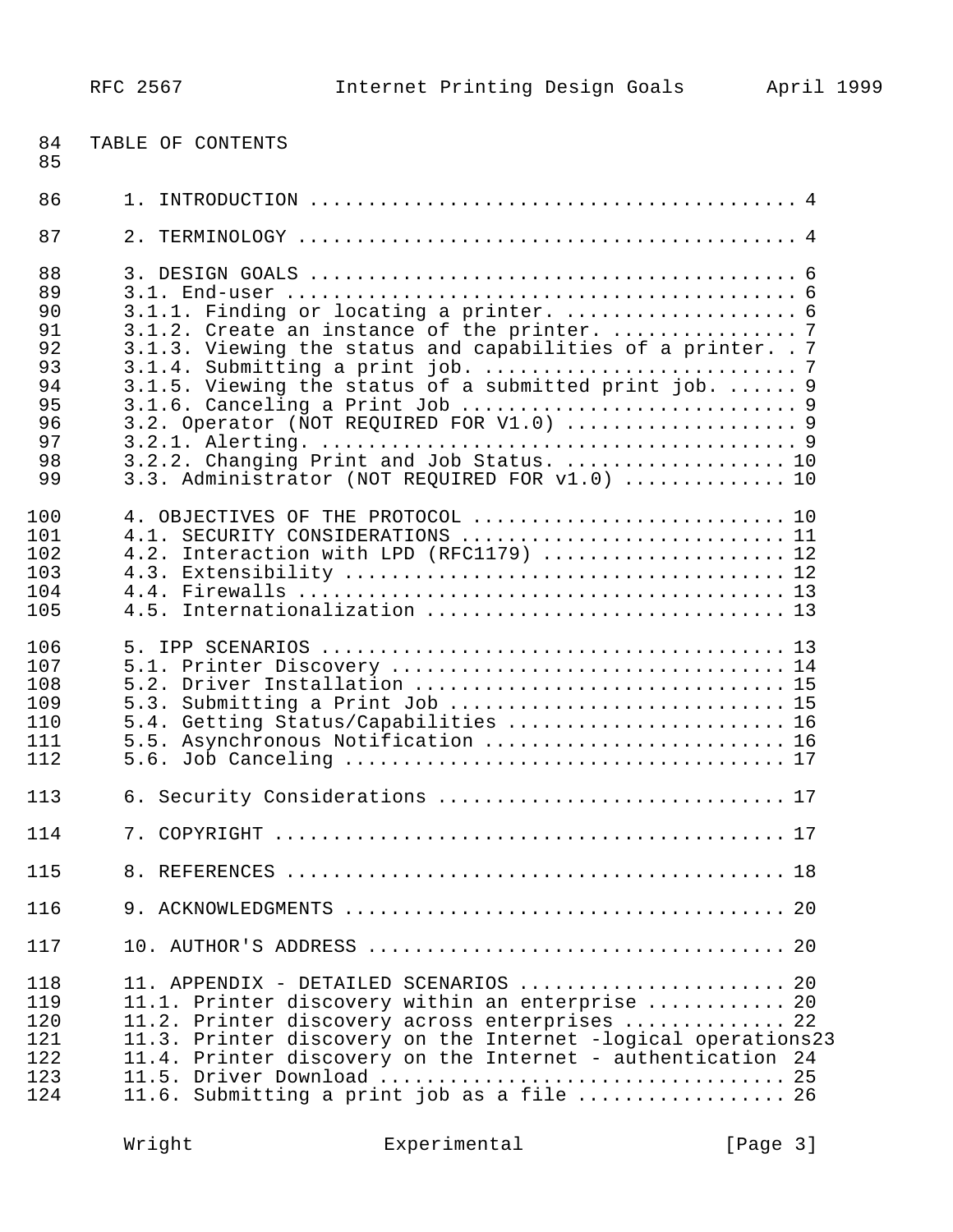| 125 | 11.7. Submitting a print job with two documents  27                    |
|-----|------------------------------------------------------------------------|
| 126 | 11.8. Submitting a print job as a file, printing fails  28             |
| 127 | 11.9. Submitting a print job with authentication, PRIVACY and          |
| 128 |                                                                        |
| 129 | 11.10. Submitting a print job with decryption error  30                |
| 130 | 11.11. Submitting a print job with authentication  32                  |
| 131 | 11.12. Submitting a print job generated dynamically  33                |
| 132 | 11.13. Submitting a print job with a Printer jam - CANCELED34          |
| 133 | 11.14. Submitting a print job with a Printer jam - recovered           |
| 134 |                                                                        |
| 135 | 11.15. Submitting a print job with server pull  36                     |
| 136 | 11.16. Submitting a print job with referenced resources. 37            |
| 137 | 11.17. Getting Capabilities  38                                        |
| 138 | 11.17.1. Submission Attributes  38                                     |
| 139 | 11.17.2. Printer Capabilities  38                                      |
| 140 |                                                                        |
| 141 | 11.18.1. Printer State/Status  39                                      |
| 142 |                                                                        |
| 143 | 11.18.3. Status of All My Jobs  39                                     |
| 144 | 11.19. Asynchronous Notification  40                                   |
| 145 | 11.19.1. Job Completion  40                                            |
| 146 | 11.19.2. Job Complete with Data  40                                    |
| 147 | 11.19.3. Print Job Fails  40                                           |
| 148 |                                                                        |
| 149 | 11.21. End to end Scenario - within an enterprise  42                  |
| 150 | 11.22. End to end Scenario - across enterprises  44                    |
| 151 | 11.23. End to End Scenario - on the internet $\ldots \ldots \ldots$ 47 |
| 152 |                                                                        |

#### 1. INTRODUCTION

154<br>155 The IPP protocol is heavily influenced by the printing model introduced in the Document Printing Application (DPA) [ISO10175] standard. Although DPA specifies both end user and administrative features, IPP version 1.0 (IPP/1.0) focuses only on end user functionality.

## 2. TERMINOLOGY

161<br>162

 Internet Printing for the purposes of this document is the 163 application of Internet tools, programs, servers and networks to<br>164 allow end-users to print to a remote printer using, after initial 164 allow end-users to print to a remote printer using, after initial<br>165 setup or configuration, the same methods, operations and paradigm; 165 setup or configuration, the same methods, operations and paradigms<br>166 as would be used for a locally attached or a local area network as would be used for a locally attached or a local area network attached printer. This could include the use of HTTP servers and 168 browsers and other applications for providing static, dynamic and<br>169 interactive printer locating services, user installation, 169 interactive printer locating services, user installation,<br>170 selection, configuration, print job submission, printer c 170 selection, configuration, print job submission, printer capability<br>171 inquiry and status inquiry of remote printers and jobs. inquiry and status inquiry of remote printers and jobs.

172<br>173 For the purposes of this document, a WEB Browser is software available from a number of sources including but not limited to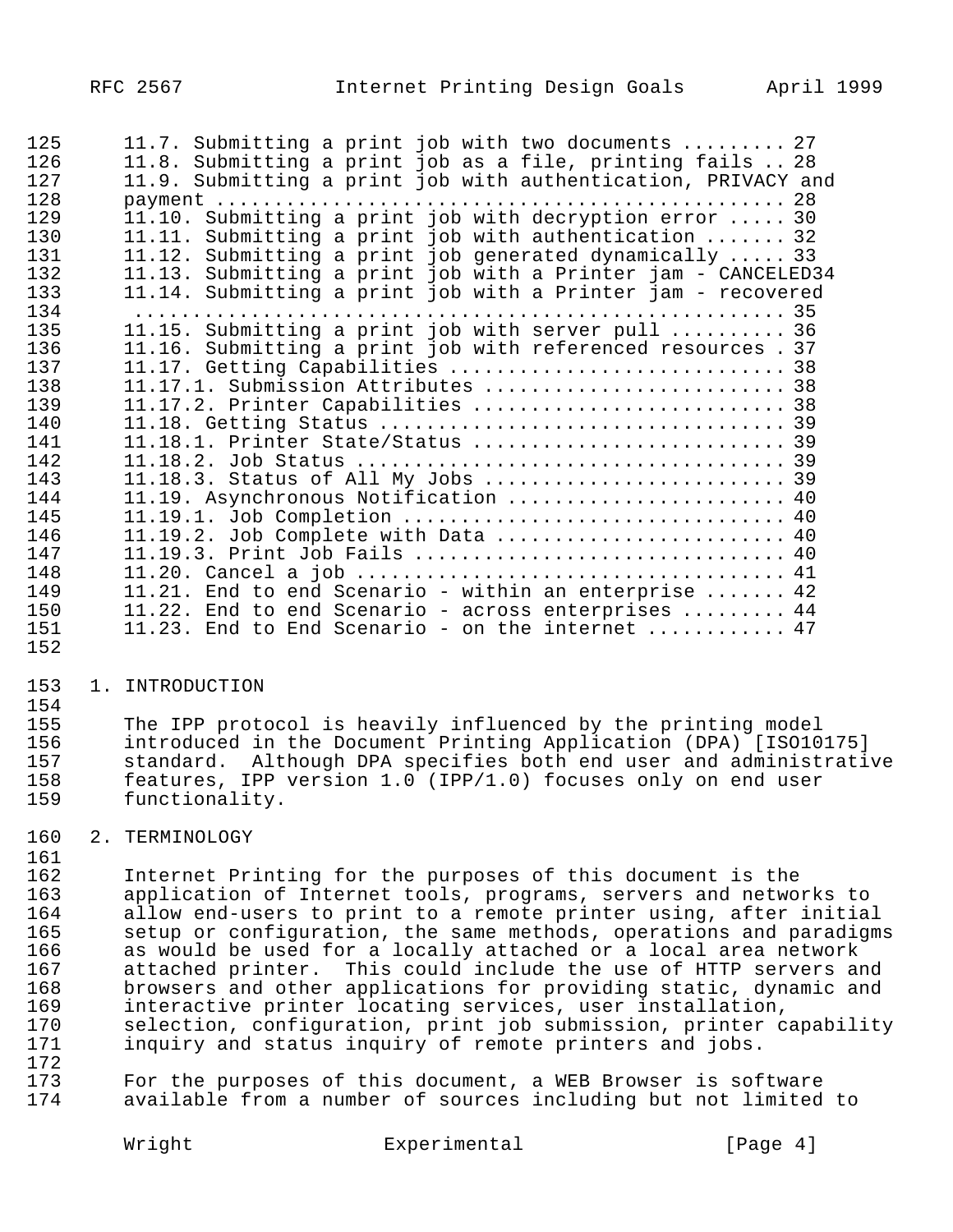175 the following: Microsoft Internet Explorer, NCSA Mosaic, Netscape<br>176 Mavigator, Sun Hot Java!. The major task of these products is to 176 Navigator, Sun Hot Java!. The major task of these products is to 177 use the Hypertext Transport Protocol (HTTP) to retrieve, interpret 178 and display Hypertext Markup Language (HTML). These products are 179 often a part of a complete Internet Printing system because they<br>180 are often used as a means of obtaining the status of or more 180 are often used as a means of obtaining the status of or more<br>181 information about the printing system; however, they may not 181 information about the printing system; however, they may not be 182 present in all implementations. present in all implementations.

183 184 Throughout this document, 'printer' shall be interpreted to<br>185 include any device which is capable of marking on a piece o: 185 include any device which is capable of marking on a piece of media 186 using any available technology. These design goals do not include<br>187 support for multi-tiered printing solutions involving servers 187 support for multi-tiered printing solutions involving servers<br>188 (single or multiple) logically in front of the actual printin 188 (single or multiple) logically in front of the actual printing<br>189 device yet all such configurations shall be supported but shall 189 device yet all such configurations shall be supported but shall<br>190 appear to the end-user as only a single device. appear to the end-user as only a single device.

191<br>192 192 Throughout this document 'driver' refers to the code installed in<br>193 Some client operating system to generate the print data stream for 193 some client operating system to generate the print data stream for<br>194 the intended printer. Some computing environments may not include 194 the intended printer. Some computing environments may not include<br>195 a separate printer driver. Rather, the generation of the proper 195 a separate printer driver. Rather, the generation of the proper<br>196 brint data stream is accomplished in an application on that 196 brint data stream is accomplished in an application on that<br>197 bromputer. How such a computer environment or application is 197 computer. How such a computer environment or application is<br>198 bupdated to support a new printer now made available using I 198 updated to support a new printer now made available using IPP is<br>199 outside the scope of IPP. The actual details for installing a 199 outside the scope of IPP. The actual details for installing a<br>200 printer driver are operating system dependent and are also out 200 printer driver are operating system dependent and are also outside<br>201 the scope of IPP. See also section 4.1 (SECURITY CONSIDERATIONS) 201 the scope of IPP. See also section 4.1 (SECURITY CONSIDERATIONS)<br>202 for security implications of driver download and installation. for security implications of driver download and installation.

204 The IPP protocol will support the following physical<br>205 configurations: configurations:

- 206<br>207 207 - An IPP client talking to an IPP Printer object imbedded in a 208 single, physical output device.<br>209 - An IPP Client talking to a serv
- 209 An IPP Client talking to a server containing one or more IPP<br>210 Printer objects. Each Printer object is associated with exac 210 Printer objects. Each Printer object is associated with exactly<br>211 one physical output device supported by the server. The 211 one physical output device supported by the server. The 212 protocol between the server and the output devices is<br>213 undefined. 213 undefined.<br>214 - An IPP Cli
- 214 An IPP Client talking to an IPP Printer object in a server. The<br>215 Printer object is associated with one or more physical output 215 Printer object is associated with one or more physical output<br>216 devices, but the client only sees the Printer object, which i 216 devices, but the client only sees the Printer object, which is<br>217 an abstraction and represents all of the associated physical 217 an abstraction and represents all of the associated physical<br>218 output devices. The protocol between the server and the 218 output devices. The protocol between the server and the physical output devices is undefined.

220 221 Throughout this document, certain design goals will be identified<br>222 as not being a part of version 1.0 (or V1.0) of the protocol or as 222 as not being a part of version 1.0 (or V1.0) of the protocol or as<br>223 being satisfied by means outside of IPP. IPP is assumed to be one 223 being satisfied by means outside of IPP. IPP is assumed to be one<br>224 part, an enabler, of a complete Internet Printing solution. For 224 part, an enabler, of a complete Internet Printing solution.<br>225 example printer instance creation is not performed by but is 225 example printer instance creation is not performed by but is<br>226 enabled by the protocol. Globally, none of the operator or enabled by the protocol. Globally, none of the operator or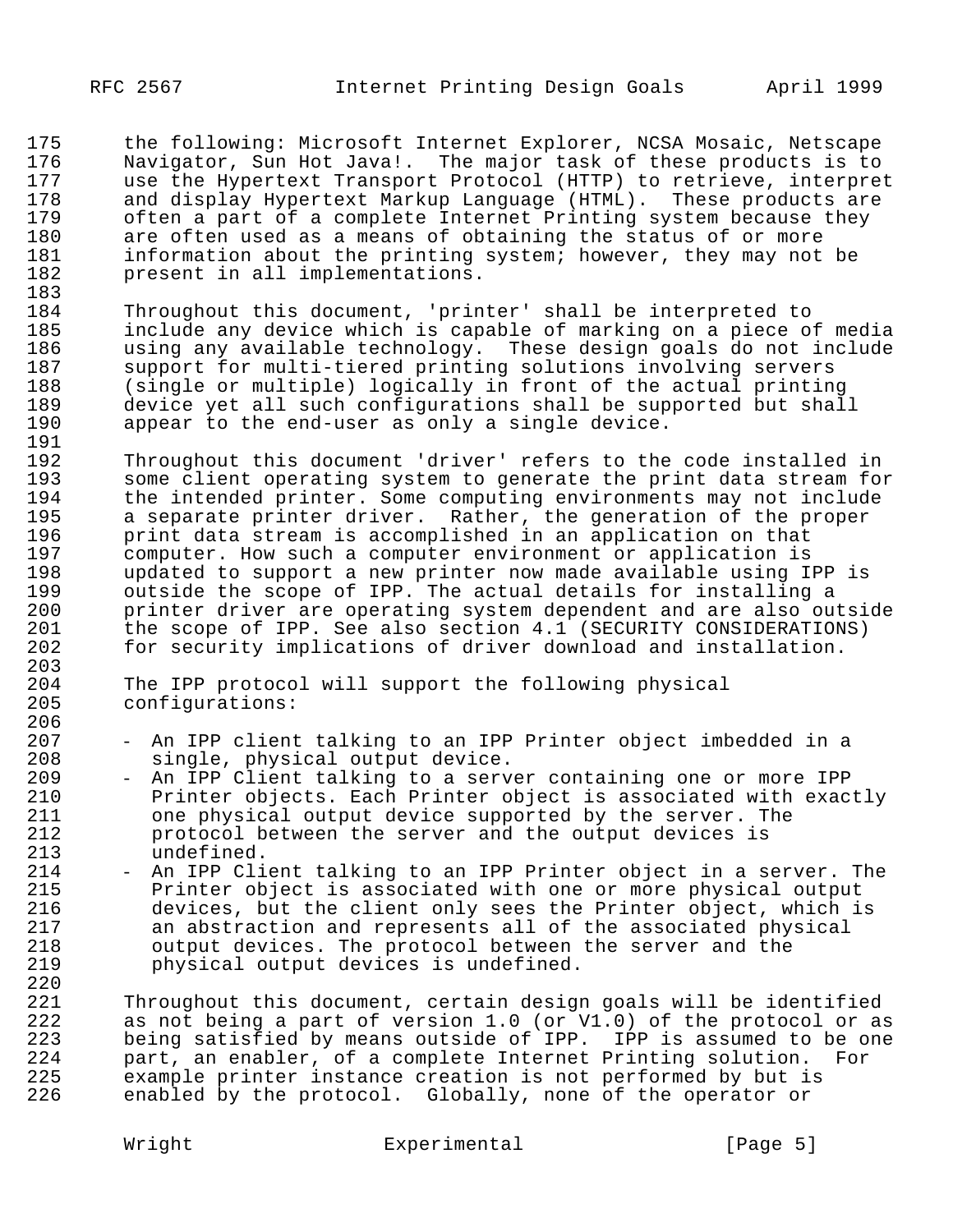227 administrators wants and needs are included in the design goals<br>228 for version 1.0. Some of the end-user wants and needs may also 228 for version 1.0. Some of the end-user wants and needs may also be 229 excluded from version 1.0 and will be so noted in the description 230 of them. Subsequent versions of the protocol (e.g. V2.0) may<br>231 include support for these initially excluded wants and needs. include support for these initially excluded wants and needs. 232

233 3. DESIGN GOALS

234<br>235 235 The next three sections identify the design goals for an Internet<br>236 The printing protocol from three roles assumed by humans: end-user, 236 printing protocol from three roles assumed by humans: end-user,<br>237 operator, and administrator. The goals defined here are only 237 operator, and administrator. The goals defined here are only<br>238 those that need to be addressed by an Internet printing proto 238 those that need to be addressed by an Internet printing protocol.<br>239 Other wants and needs, such as that the operator needs physical 239 Other wants and needs, such as that the operator needs physical<br>240 access to the printer (e.g. to be able to load paper or clear 240 access to the printer (e.g. to be able to load paper or clear<br>241 jams) are not covered by this document. Section 5 contains 241 jams) are not covered by this document. Section 5 contains<br>242 scenarios which provide more detailed examples of the entire 242 scenarios which provide more detailed examples of the entire<br>243 process including discovery, status, printing and end-of-job 243 process including discovery, status, printing and end-of-job reporting.

245 3.1. END-USER

246<br>247 247 An end-user of a printer accepting jobs through the Internet is<br>248 one of the roles in which humans act. The end-user is the perso 248 one of the roles in which humans act. The end-user is the person<br>249 that will submit a job to be printed on the printer. that will submit a job to be printed on the printer.

250<br>251 251 The wants and needs of the end-user are broken down into six<br>252 Categories: finding/locating a printer, creating a local inst 252 categories: finding/locating a printer, creating a local instance<br>253 of a printer, viewing printer status, viewing printer 253 of a printer, viewing printer status, viewing printer<br>254 capabilities, submitting a print job, viewing print jo 254 capabilities, submitting a print job, viewing print job status,<br>255 altering the attributes of a print job. altering the attributes of a print job.

256<br>257 3.1.1. Finding or locating a printer.

258<br>259 259 End-users want to be able to find and locate printers to which 260 they are authorized to print. They want to be able to perform<br>261 this function using a standard WEB browser or other application 261 this function using a standard WEB browser or other application.<br>262 Multiple criteria can be applied to find the printers needed. 262 Multiple criteria can be applied to find the printers needed.<br>263 These criteria include but are not limited to: These criteria include but are not limited to:

- 264<br>265 265 - by name (Printer 1, Joes-color-printer, etc.)<br>266 - by geographic location (bldg 1, Kentucky, etc
- 266 by geographic location (bldg 1, Kentucky, etc.)<br>267 by capability or attribute (color, duplex, legal
	- by capability or attribute (color, duplex, legal paper, etc.)
- 268<br>269 269 Additionally, while it is outside of scope of IPP, end-users want<br>270 to be able to limit the scope of their searching to: to be able to limit the scope of their searching to:
- 271<br>272 272 - inside a functional sub-domain<br>273 - include only a particular doma:
- 273 include only a particular domain (lexmark.com)<br>274 exclude specified domains
	- exclude specified domains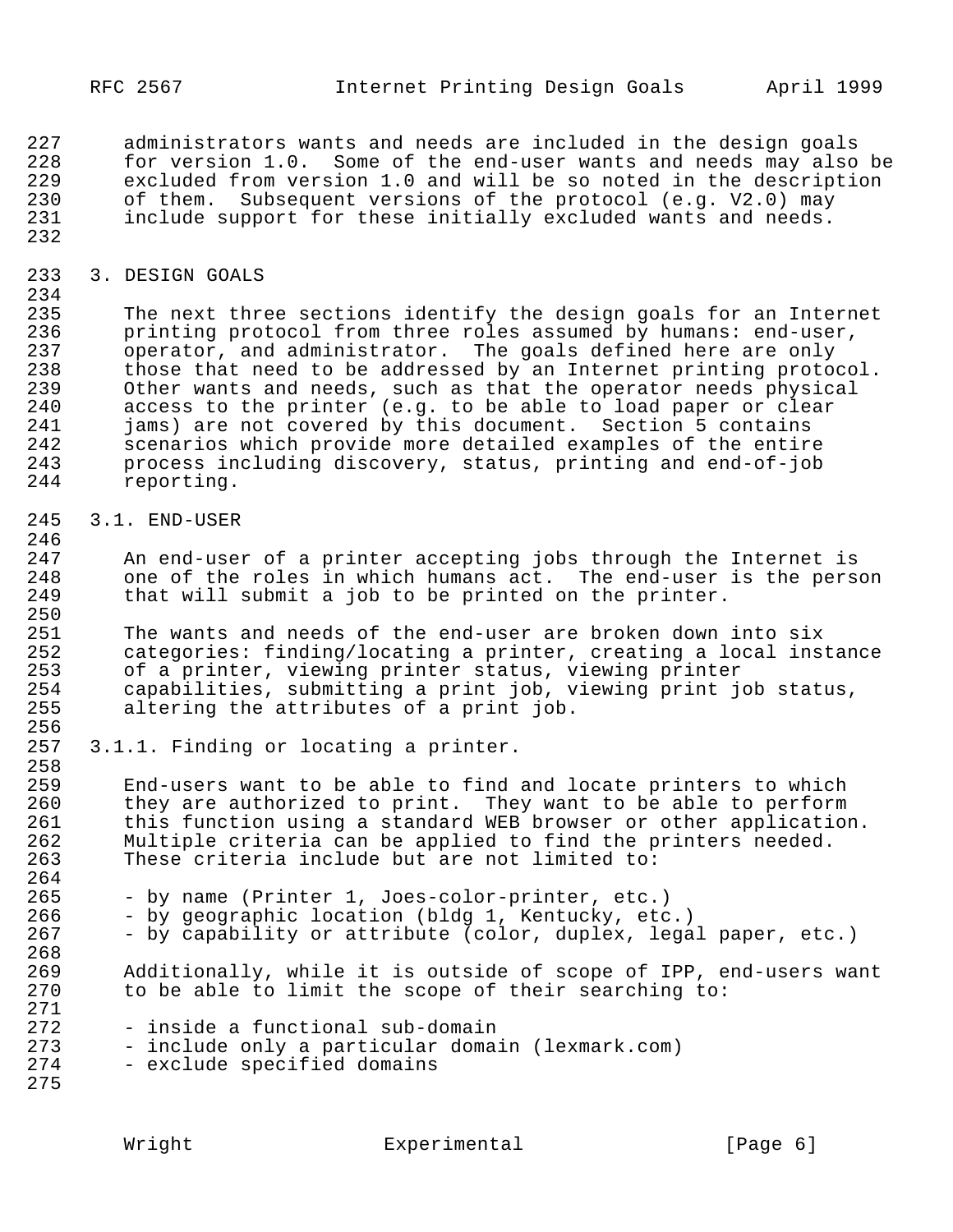276 While an Internet printing protocol may not of itself include this<br>277 function, IPP must define and enable a directory schema which will 277 function, IPP must define and enable a directory schema which will<br>278 brovide the necessary information for a directory service 278 provide the necessary information for a directory service 279 implementation to consistently represent printers by their IPP<br>280 attributes. attributes.

281<br>282 3.1.2. Create an instance of the printer.

283<br>284 284 After finding the desired printer, an end-user needs to be able to<br>285 create a local instance of that printer within the end-user 285 create a local instance of that printer within the end-user<br>286 operating system or desktop. This local instance will vary 286 operating system or desktop. This local instance will vary<br>287 odepending upon the printing paradigm of the operating system 287 depending upon the printing paradigm of the operating system. For<br>288 example, some UNIX users will only want a queue or a reference to 288 example, some UNIX users will only want a queue or a reference to<br>289 a remote printer created on their machine while other UNIX users 289 a remote printer created on their machine while other UNIX users<br>290 and Windows NT users will want the queue and also the necessary 290 and Windows NT users will want the queue and also the necessary<br>291 icons and reqistry entries to be created and initialized. Where 291 icons and registry entries to be created and initialized.<br>292 required, drivers may need to be downloaded from some repo 292 required, drivers may need to be downloaded from some repository<br>293 and installed on the computer. All necessary decompressing, 293 and installed on the computer. All necessary decompressing,<br>294 unpacking, and other installation actions should occur witho 294 unpacking, and other installation actions should occur without 295 end-user interaction or intervention excepting initial approval by<br>296 the end-user. Once the local instance of the printer has been 296 the end-user. Once the local instance of the printer has been<br>297 installed, it shall appear to the end-user of the operating sy: 297 installed, it shall appear to the end-user of the operating system<br>298 and to the applications running there as any other printer (local, 298 and to the applications running there as any other printer (local,<br>299 local area network connected, or network operating system 299 local area network connected, or network operating system<br>300 connected) on the end-user desktop or environment. IPP's 300 connected) on the end-user desktop or environment. IPP's role in 301 this goal is simply to enable the creation of the printer instance 302 providing information such as where to locate a printer driver for<br>303 this printer, as an attribute of an IPP Printer. this printer, as an attribute of an IPP Printer.

304<br>305 3.1.3. Viewing the status and capabilities of a printer.

306<br>307 307 Before using a selected printer or, in fact at any time, the end-<br>308 Unser needs the ability to verify the characteristics and status or 308 user needs the ability to verify the characteristics and status of<br>309 both printers and jobs queued for that printer. When checking the 309 both printers and jobs queued for that printer. When checking the<br>310 characteristics of a printer, the end-user typically wants to be 310 characteristics of a printer, the end-user typically wants to be<br>311 able to determine the capability of the device, e.g.: able to determine the capability of the device, e.g.:

- 312<br>313 313 - supported media, commonly paper, by size and type<br>314 - paper handling capability, e.g. duplex, collating
- 314 paper handling capability, e.g. duplex, collating, finishing<br>315 color capability - color capability
- 316<br>317 317 When checking the status of the printer and its print jobs, the<br>318 end-user typically wants to be able to determine: end-user typically wants to be able to determine:
- 319<br>320 320 - is the printer on-line?<br>321 - what are the defaults to
	- what are the defaults to be used for printing?
- 322 how many jobs are queued for the printer?
- 323 how are job priorities assigned? (outside the scope of IPP) 324
- 325 3.1.4. Submitting a print job.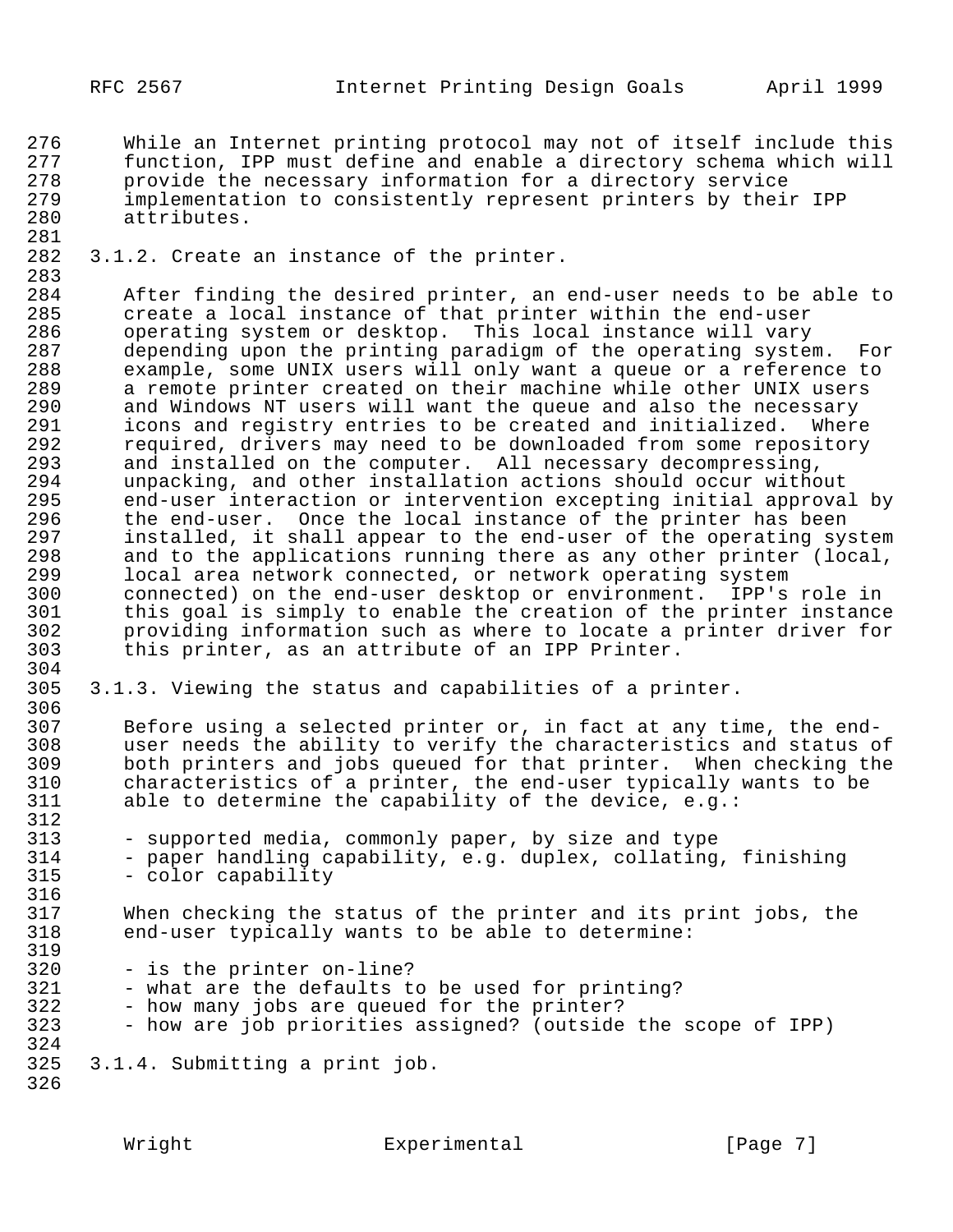347<br>348

364<br>365

368<br>369

375

327 Once the desired printer has been located and installed, the end-<br>328 Unser wants to print to that printer from normal applications usin 328 user wants to print to that printer from normal applications using<br>329 Standard methods. These normal applications include such programs 329 standard methods. These normal applications include such programs<br>330 as word processors, spreadsheets, data-base applications, WEB 330 as word processors, spreadsheets, data-base applications, WEB<br>331 browsers, production printing applications, etc. Additionally 331 browsers, production printing applications, etc. Additionally,<br>332 the end-user may want to print a file already existing on the e 332 the end-user may want to print a file already existing on the end-<br>333 user's computer -- "simple push." In addition to printing from an 333 user's computer -- "simple push." In addition to printing from an<br>334 application and simple push. the end-user needs to have the 334 application and simple push, the end-user needs to have the<br>335 ability to submit a print job by reference. Printing by re 335 ability to submit a print job by reference. Printing by reference<br>336 is defined to mean as submitting a job by providing a reference to 336 is defined to mean as submitting a job by providing a reference to<br>337 an existing document. The reference, a URI, will be resolved 337 an existing document. The reference, a URI, will be resolved<br>338 before the actual print process occurs. Submitting a job by 338 before the actual print process occurs. Submitting a job by 339 Feference relieves the user from downloading the document from the 340 Fremote server and then sending it via IPP to the printer. This 340 remote server and then sending it via IPP to the printer.<br>341 saves both time and network bandwidth. saves both time and network bandwidth.

342<br>343 343 Some means shall be provided to determine if the format of a job 344 matches the capability of the printer. This can be done by one of<br>345 the following (all of which are outside of scope of the IPP 345 the following (all of which are outside of scope of the IPP<br>346 protocol): protocol):

- 348 the end-user selects the correct printer driver<br>349 the printer automatically selects the proper in
- 349 the printer automatically selects the proper interpreter<br>350 the end-user uses some other manual procedure.
	- the end-user uses some other manual procedure.

351<br>352 352 A standard action shall be defined should the job's requirements<br>353 not match the capabilities of the printer. not match the capabilities of the printer.

354<br>355 355 Because the end-user does not want to know the details of the<br>356 underlying printing process, the protocol must support job-to-356 underlying printing process, the protocol must support job-to-357 printer capability matching (all implementations are not 358 necessarily required to implement this function.) This matching 359 capability requires knowing both the printer's capabilities and 360 attributes and those capabilities and attributes required by the<br>361 job. Actions taken when a print job requires capabilities or 361 job. Actions taken when a print job requires capabilities or<br>362 attributes that are not available on the printer vary and can 362 attributes that are not available on the printer vary and can<br>363 include but are not limited to: include but are not limited to:

- 365 rejecting the print job<br>366 redirecting the print io
- 366 redirecting the print job to another printer (Not in V1.0)<br>367 printing the job, accepting differences in the appearance
	- printing the job, accepting differences in the appearance

369 Print jobs will also be submitted by background or batch applications without human intervention.

371<br>372 372 End-users need the ability to set certain print job parameters at<br>373 the time the job is submitted. These parameters include but are 373 the time the job is submitted. These parameters include but are not limited to:

| 376 | - number of copies |  |                                |
|-----|--------------------|--|--------------------------------|
| 377 |                    |  | - single or two sided printing |

378 - finishing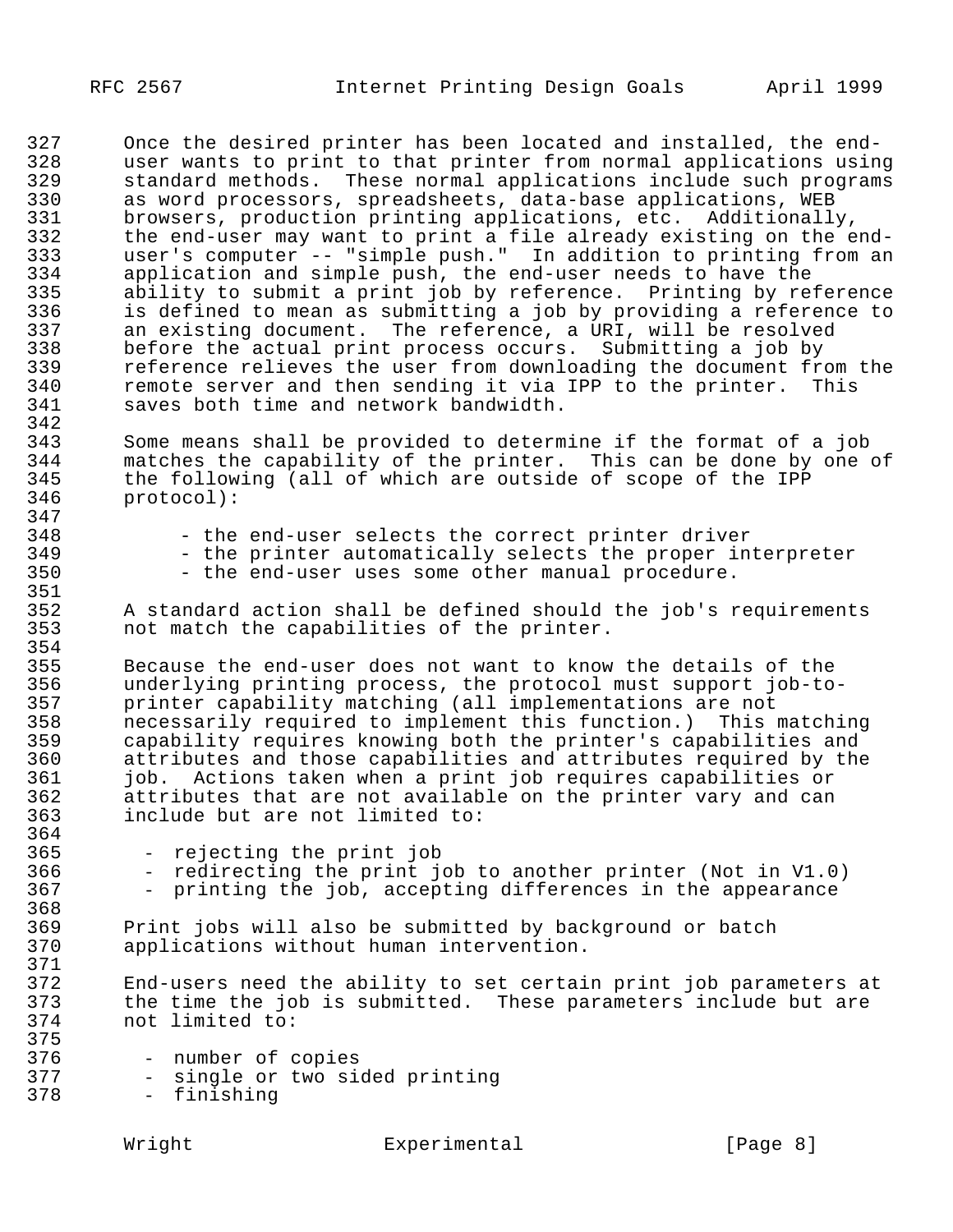| 379                                                                | - job priority                                                                                                                                                                                                                                                                                                                                                                                                                                                                                                                                             |
|--------------------------------------------------------------------|------------------------------------------------------------------------------------------------------------------------------------------------------------------------------------------------------------------------------------------------------------------------------------------------------------------------------------------------------------------------------------------------------------------------------------------------------------------------------------------------------------------------------------------------------------|
| 380                                                                |                                                                                                                                                                                                                                                                                                                                                                                                                                                                                                                                                            |
| 381<br>382<br>383                                                  | 3.1.5. Viewing the status of a submitted print job.                                                                                                                                                                                                                                                                                                                                                                                                                                                                                                        |
| 384<br>385<br>386<br>387<br>388                                    | After a job has been submitted to a printer, the end-user needs a<br>way to view the status of that job (i.e. job waiting, job<br>printing, job done) and to determine where the job is in the print<br>queue.                                                                                                                                                                                                                                                                                                                                             |
| 389<br>390<br>391<br>392<br>393<br>394                             | In addition to the need to inquire about the status of a print<br>job, automatic notification of the completion of that job is also<br>required. Notification means are not defined by the protocol but<br>the protocol must provide a means of enabling and disabling the<br>notification.                                                                                                                                                                                                                                                                |
| 395<br>396                                                         | 3.1.6. Canceling a Print Job                                                                                                                                                                                                                                                                                                                                                                                                                                                                                                                               |
| 397<br>398<br>399<br>400<br>401<br>402<br>403                      | While a job is waiting to be printing or has been started but not<br>yet completed, the original creator/submitter of the print job<br>(i.e. the end-user) shall be able to cancel the job entirely (job<br>is waiting) or the remaining portion of it (job is printing.)<br>Altering the print job itself is not a V1.0 design goal.                                                                                                                                                                                                                      |
| 404<br>405                                                         | 3.2. OPERATOR (NOT REQUIRED FOR V1.0)                                                                                                                                                                                                                                                                                                                                                                                                                                                                                                                      |
| 406<br>407<br>408<br>409<br>410<br>411<br>412<br>413<br>414<br>415 | An operator of a printer accepting jobs through the Internet is<br>one of the roles in which humans act. The operator has the<br>responsibility of monitoring the status of the printer as well as<br>managing and controlling the jobs at the device.<br>These<br>responsibilities include but are not limited to the replenishing<br>of supplies (ink, toner, paper, etc.), the clearing of minor<br>errors (paper jams, etc.) and the re-prioritization of end-user<br>jobs. Operator wants and needs will not be addressed by V1.0 of<br>the protocol. |
| 416<br>417<br>418<br>419<br>420                                    | The wants and needs of the operator include all those of the end-<br>user but may include additional privileges. For example, an<br>operator may be able to view all print jobs on a printer while the<br>end-user might only be able to see his own jobs.                                                                                                                                                                                                                                                                                                 |
| 421                                                                | 3.2.1. Alerting.                                                                                                                                                                                                                                                                                                                                                                                                                                                                                                                                           |
| 422<br>423<br>424<br>425<br>426<br>427                             | One of the required operator functions is having the ability to<br>discover or to be alerted to changes in the status of a printer<br>particularly those changes that cause a printer to stop printing<br>and to be able to correct those problems. As such, an Internet<br>printing protocol shall be able to alert a designated operator or                                                                                                                                                                                                              |
| 428<br>429                                                         | operators to these conditions such as 'out of paper', 'out of<br>ink', etc. Additionally. the operator shall be able to,                                                                                                                                                                                                                                                                                                                                                                                                                                   |

Wright Experimental [Page 9]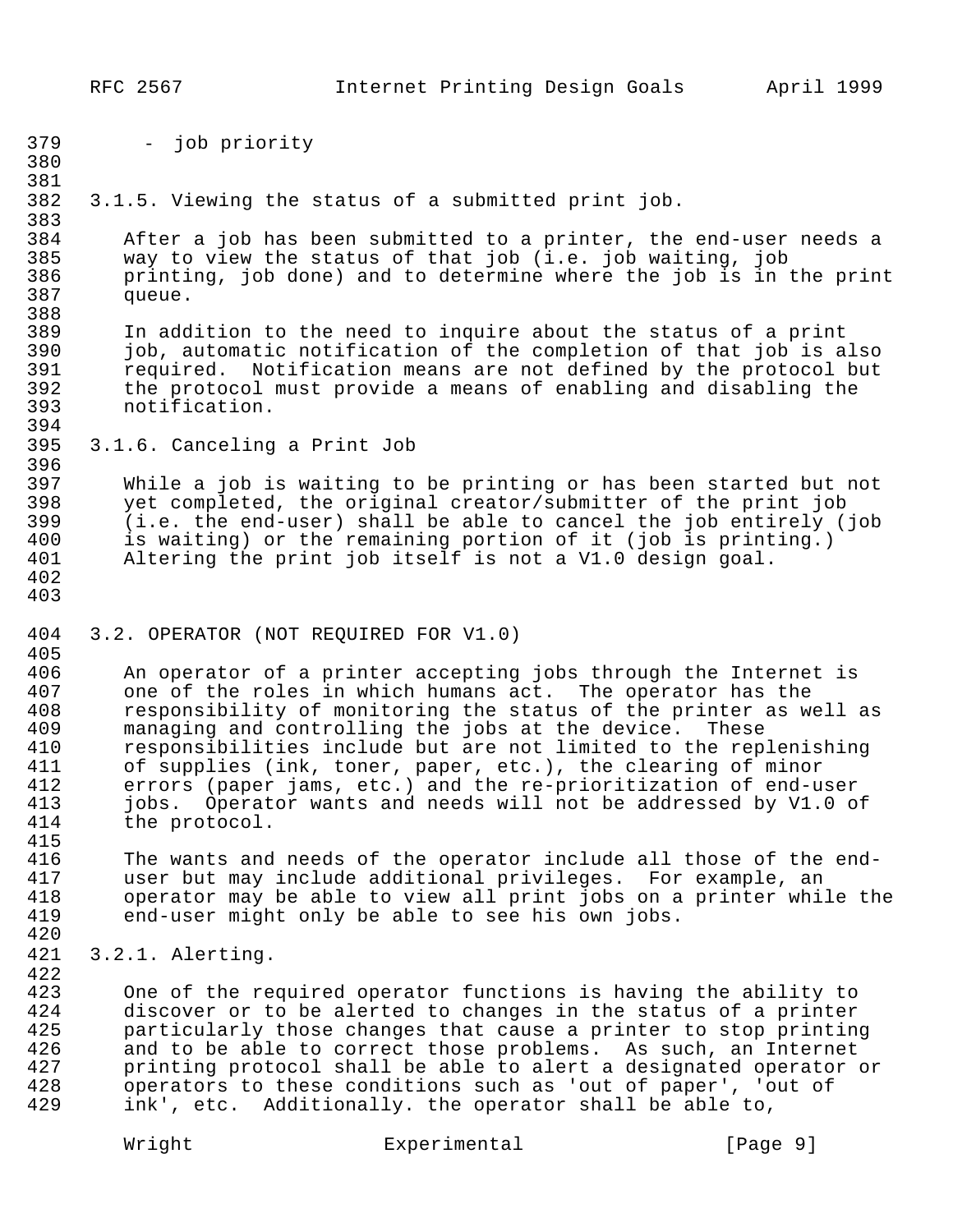protocol.

- 430 asynchronous to other printer activity, inquire as to a printer's 431 or a job's status. 432 433 3.2.2. Changing Print and Job Status. 434<br>435 435 Another of the required operator functions is the ability to<br>436 affect changes to printer and job status remotely. For examm 436 affect changes to printer and job status remotely. For example,<br>437 the operator will need to be able to re-prioritize or cancel any 437 the operator will need to be able to re-prioritize or cancel any<br>438 print jobs on a printer to which the operator has authority. print jobs on a printer to which the operator has authority. 439 440 3.3. ADMINISTRATOR (NOT REQUIRED FOR V1.0) 441<br>442 442 An administrator of a printer accepting jobs through the Internet<br>443 is one of the roles in which humans act. The administrator has 443 is one of the roles in which humans act. The administrator has<br>444 the responsibility of creating the printer instances and 444 the responsibility of creating the printer instances and<br>445 controlling the authorization of other end-users and oper 445 controlling the authorization of other end-users and operators.<br>446 Administrator wants and needs will not be addressed by V1.0 of 446 Administrator wants and needs will not be addressed by V1.0 of the 447
- 448<br>449 449 The wants and needs of the administrator include all those of the<br>450 end-user and, in some environments, some or all of those of the 450 end-user and, in some environments, some or all of those of the<br>451 operator. Minimally, the administrator must also have the tools 451 operator. Minimally, the administrator must also have the tools,<br>452 orgarams, utilities and supporting protocols available to be able programs, utilities and supporting protocols available to be able 453 to:
- 454<br>455 455 - create an instance of a printer<br>456 - create, edit and maintain the li 456 - create, edit and maintain the list of authorized end-users<br>457 - create, edit and maintain the list of authorized operators 457 - create, edit and maintain the list of authorized operators<br>458 - create, edit and maintain the list of authorized 458 - create, edit and maintain the list of authorized<br>459 - administrators 459 - administrators<br>460 - create, custom: 460 - create, customize, change or otherwise alter the manner in<br>461 - which the status capabilities and other information about 461 - which the status capabilities and other information about<br>462 - Printers and jobs are presented 462 **printers and jobs are presented**<br>463 - create, customize, or change otl 463 - create, customize, or change other printer or job features<br>464 - administrate billing or other charge-back mechanisms 464 - administrate billing or other charge-back mechanisms<br>465 - create sets of defaults 465 - create sets of defaults<br>466 - create sets of capabili - create sets of capabilities 467<br>468
- 468 The administrator must have the capability to perform all the<br>469 above tasks locally or remotely to the printer. above tasks locally or remotely to the printer.
- 470
- 471 4. OBJECTIVES OF THE PROTOCOL

472

473 The protocol to be defined by an Internet printing working group<br>474 Twill address the wants and needs of the end-user (V1.0). It will 474 will address the wants and needs of the end-user (V1.0). It will<br>475 mot, at least initially, address the operator or administrator 475 not, at least initially, address the operator or administrator<br>476 wants and needs (V2.0). wants and needs  $(V2.0)$ .

477 478 The protocol defined shall be independent of the operating system<br>479 of both the client and the server. Generally, any platform of both the client and the server. Generally, any platform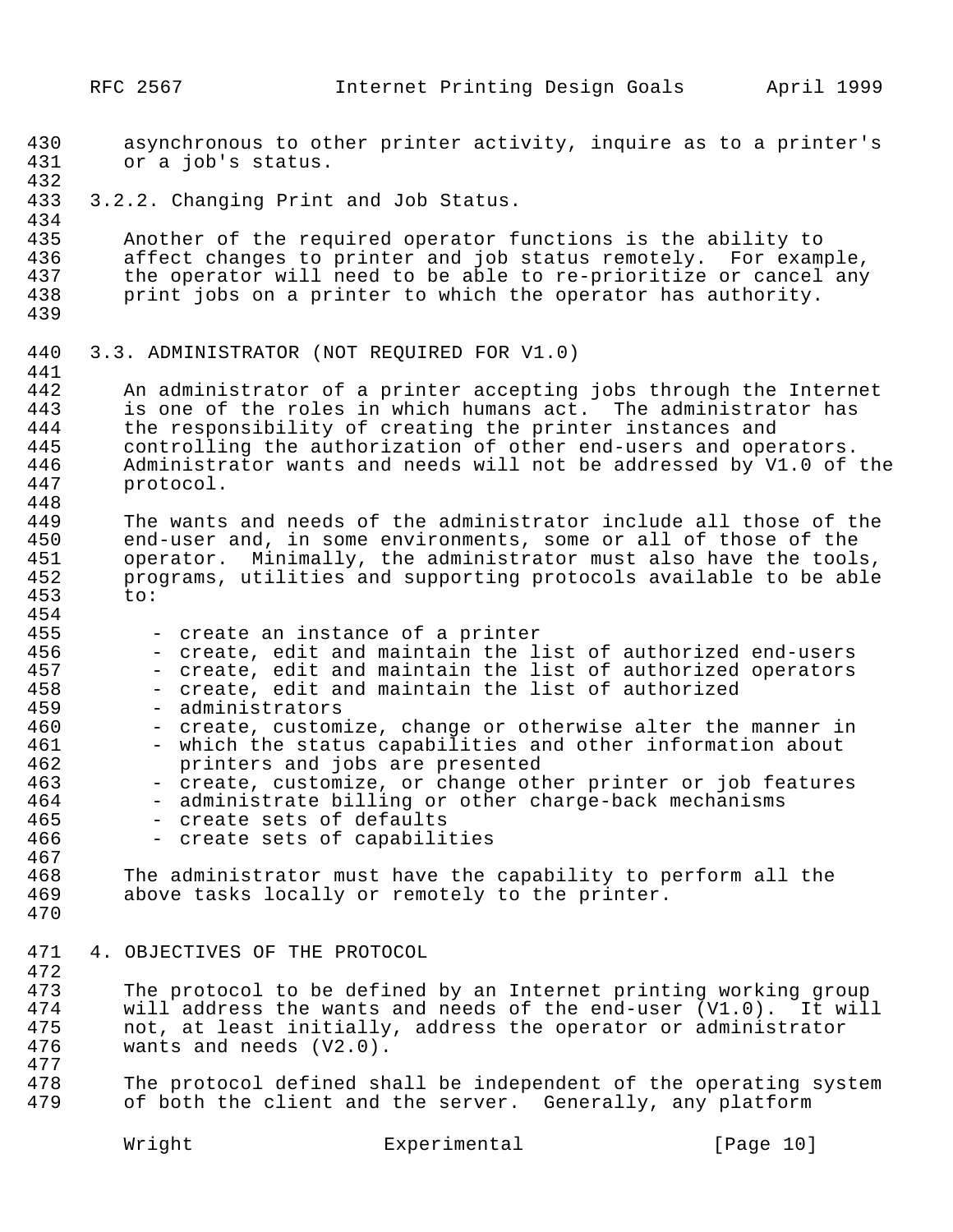480 capable of supporting a WEB Browser should be capable of being a<br>481 client. Generally, any platform providing a WEB/HTTP server and 481 client. Generally, any platform providing a WEB/HTTP server and<br>482 printing services should be capable of being a server. Usage of 482 printing services should be capable of being a server. Usage of <br>483 the WEB Browser and Server is not required for IPP; the operatin 483 the WEB Browser and Server is not required for IPP; the operating 484 system, operating system extensions or other applications may system, operating system extensions or other applications may provide IPP functionality directly.

486<br>487 487 In many environments such as Windows 95, Windows NT and OS/2, the<br>488 print data is created and transmitted to the printer on the fly 488 print data is created and transmitted to the printer on the fly<br>489 – rather than being created, spooled and then transmitted to the 489 rather than being created, spooled and then transmitted to the<br>490 printer (a typical UNIX method.) The Internet Printing Protoco 490 brinter (a typical UNIX method.) The Internet Printing Protocol<br>191 must properly handle either methodology and make this transparent 491 must properly handle either methodology and make this transparent<br>492 to the end-user. to the end-user.

## 4.1. SECURITY CONSIDERATIONS

495<br>496 It is required that the Internet Printing Protocol be able to operate within a secure environment. Wherever reasonable, IPP ought to make use of existing security protocols and services. IPP will not invent new security features when the design goals described in this document can be met by existing protocols and services. Examples of such services include Secure Socket Layer Version 3 (SSL3) [SSL] and HTTP Digest Access Authentication [RFC2069]. Note: SSL3 is not on the IETF standards track.

 Since we cannot anticipate the security levels or the specific threats that any given IPP print administrator may be concerned with, IPP must be capable of operating with different security mechanisms and policies as required by the individual installation. The initial security needs of IPP are derived from two primary considerations. First, the printing environments described in this document take into account that the client, the Printer, and the document to be printed may each exist in different security domains. When objects are in different security domains the design goals for authentication and message protection may be much stronger than when they are all in the same domain.

- Secondly, the sensitivity and value of the content being printed will vary from one instance of a print job to another. For example, a publicly available document does not need the same level of protection as a payroll document does. Message protection design goals include data origin authentication, privacy, integrity, and non-repudiation.
- In many environments (e.g. Windows, OS/2) a printer driver may be needed to create the proper datastream for printer. This document discusses downloading such a new driver from a variety of sources.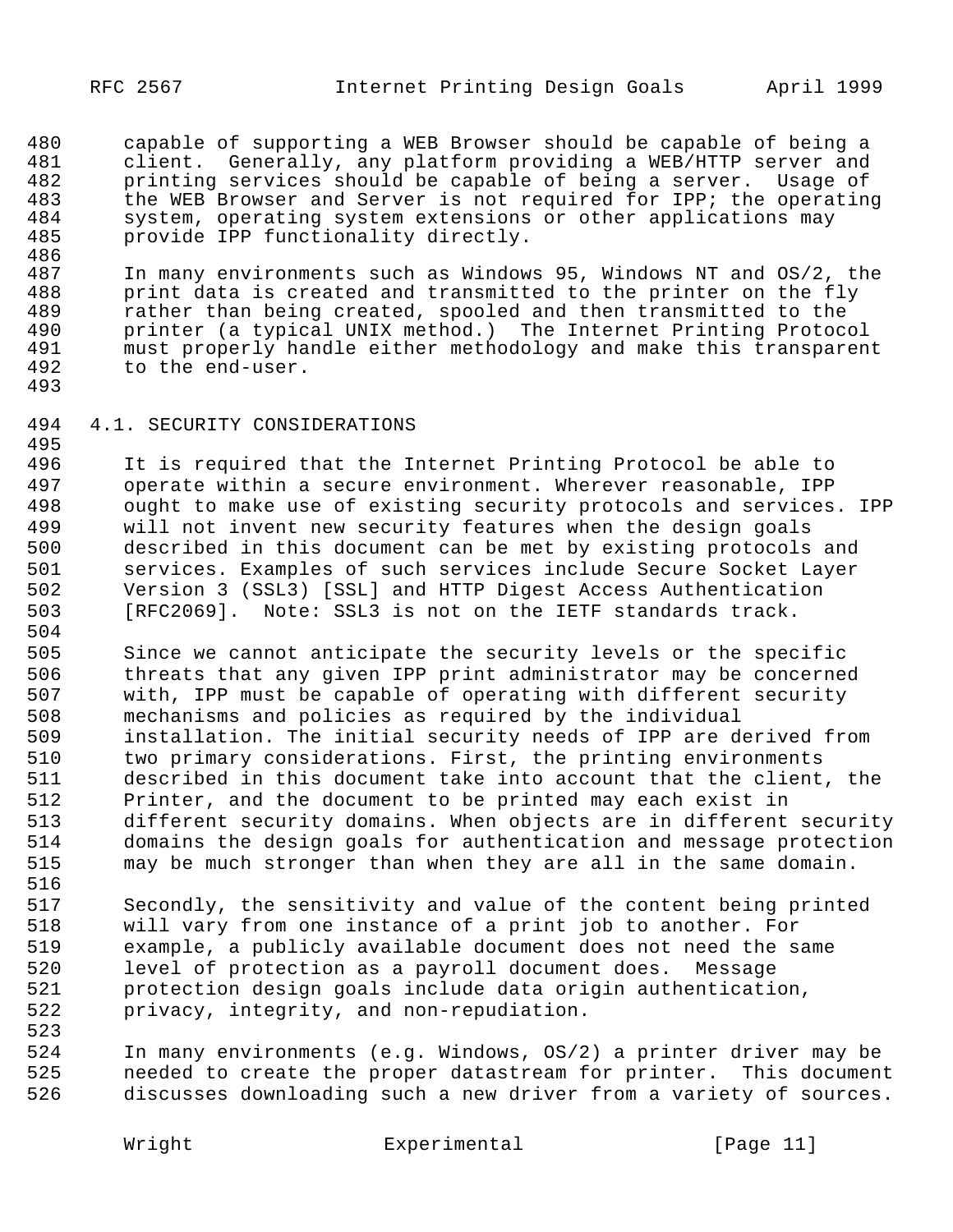- 527 Downloading and installing any software, including drivers) on a 528 computer exposes that computer to a number of security risks 529 including but not limited to:
- 531 defective software
- 532 malicious software (e.g. Trojan horses)
- 533 inappropriate software (i.e. software doing something<br>534 deemed unreasonable by the user.) deemed unreasonable by the user.)
- 535

542

560

570<br>571

530

 As such, proper security considerations and actions need to be taken by the user and/or a system administrator to prevent the compromising of the computer. Administrators should configure downloading mechanism for printer drivers in such a way as to be able to verify the source of driver software and encrypt or otherwise protect that software during download.

- 543 Examples including security considerations can be found in 544 sections 5 (IPP SCENARIOS) and 11 (APPENDIX - DETAILED SCENARIOS) 545 later in this document.
- 546 4.2. INTERACTION WITH LPD (RFC1179)

547<br>548 548 Many versions of UNIX and in fact other operating systems provide<br>549 a means of printing as described in [RFC1179] (Line Printer Daemor 549 a means of printing as described in [RFC1179] (Line Printer Daemon<br>550 Protocol.) This document describes the file formats for the 550 Protocol.) This document describes the file formats for the<br>551 control and data files as well as the messages used by the 551 control and data files as well as the messages used by the<br>552 protocol. Because of the simplistic approach taken by thi: 552 protocol. Because of the simplistic approach taken by this<br>553 protocol, many manufacturers have include proprietary enhan 553 protocol, many manufacturers have include proprietary enhancements<br>554 and extensions to 'lpd.' Because of this divergence and due to 554 and extensions to 'lpd.' Because of this divergence and due to<br>555 other design goals described in this document, there is no 555 other design goals described in this document, there is no<br>556 requirement for backward compatibility or interoperability 556 requirement for backward compatibility or interoperability with<br>557 1pd'. However, a mapping of LPD functionality and IPP 557 'lpd'. However, a mapping of LPD functionality and IPP 558 functionality shall be provided so as to enable a gateway between<br>559 LPD and IPP. LPD and IPP.

## 561 4.3. EXTENSIBILITY

562<br>563 563 The Internet Printing Protocol shall be extensible by several<br>564 The ans that facilitate interoperability and prevent implementa 564 means that facilitate interoperability and prevent implementation<br>565 collisions: 565 collisions: 566<br>567

- 567 by providing a process whereby implementers can submit<br>568 Proposals for registration of new attributes and new 568 proposals for registration of new attributes and new 569 enumerated values for existing attributes.
- 571 that require review and approval. The Internet<br>572 Assiqned Number Authority (IANA) will be the 572 Assigned Number Authority (IANA) will be the 573 repository for such accepted registration proposals after review.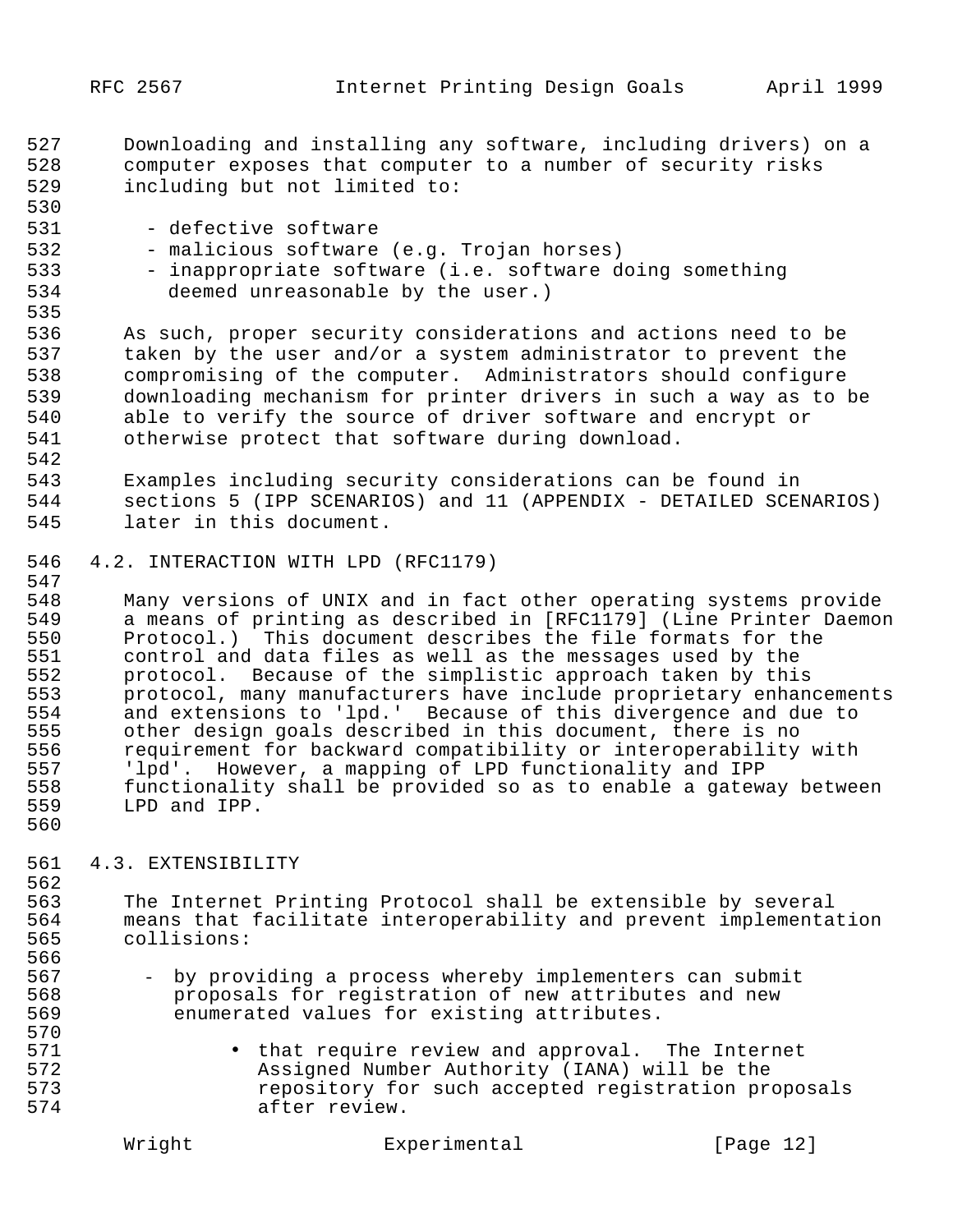| 580<br>581<br>582                                                         | add private (i.e. unregistered) attributes and enumerated<br>attribute values.                                                                                                                                                                                                                                                                                                                                                                                                                                                                                                                                                 |  |
|---------------------------------------------------------------------------|--------------------------------------------------------------------------------------------------------------------------------------------------------------------------------------------------------------------------------------------------------------------------------------------------------------------------------------------------------------------------------------------------------------------------------------------------------------------------------------------------------------------------------------------------------------------------------------------------------------------------------|--|
| 583<br>584<br>585<br>586                                                  | - by providing versioning and negotiation so as to enable<br>future implementations of IPP to interoperate with<br>implementations of version 1.0 of IPP.                                                                                                                                                                                                                                                                                                                                                                                                                                                                      |  |
| 587<br>588                                                                | 4.4. FIREWALLS                                                                                                                                                                                                                                                                                                                                                                                                                                                                                                                                                                                                                 |  |
| 589<br>590<br>591<br>592<br>593<br>594<br>595                             | As stated in section 3 Design Goals, Internet printing shall, by<br>definition, support printing from one enterprise to another.<br>As<br>such, the Internet printing protocol must be capable of passing<br>through firewalls and/or proxy servers (where enabled by the<br>firewall administrator) preferably without modification to the<br>existing firewall technology.                                                                                                                                                                                                                                                   |  |
| 596                                                                       | 4.5. INTERNATIONALIZATION                                                                                                                                                                                                                                                                                                                                                                                                                                                                                                                                                                                                      |  |
| 597<br>598<br>599<br>600                                                  | Users of Internet printing will come from all over the world.<br>As<br>such, where appropriate, internationalization and localization<br>will be enabled for the protocol.                                                                                                                                                                                                                                                                                                                                                                                                                                                     |  |
| 601<br>602                                                                | 5. IPP SCENARIOS                                                                                                                                                                                                                                                                                                                                                                                                                                                                                                                                                                                                               |  |
| 603<br>604<br>605<br>606<br>607<br>608<br>609<br>610<br>611<br>612<br>613 | Each of the scenarios in this section describes a specific IPP<br>operation, such as submitting a print job. Section 11 contains<br>several detailed flows for each scenario to provide additional<br>The examples should not be considered exhaustive, but<br>detail.<br>illustrative of the functions and features required in the<br>protocol. Flows are intended to be protocol neutral. It is not<br>assumed that all of the functions and features described in these<br>scenarios will necessarily be supported directly by IPP or in<br>version 1.0 of IPP.<br>See the IPP Model and Semantics document for details on |  |
| 614<br>615                                                                | configurations of clients, servers and firewalls.                                                                                                                                                                                                                                                                                                                                                                                                                                                                                                                                                                              |  |
|                                                                           |                                                                                                                                                                                                                                                                                                                                                                                                                                                                                                                                                                                                                                |  |

# 576 • that do not require review and approval. IANA will be<br>577 the repository for such reqistrations. the repository for such registrations.

579 - by providing syntax in the protocol so that implementers may

Wright Experimental [Page 13]

575<br>576

578<br>579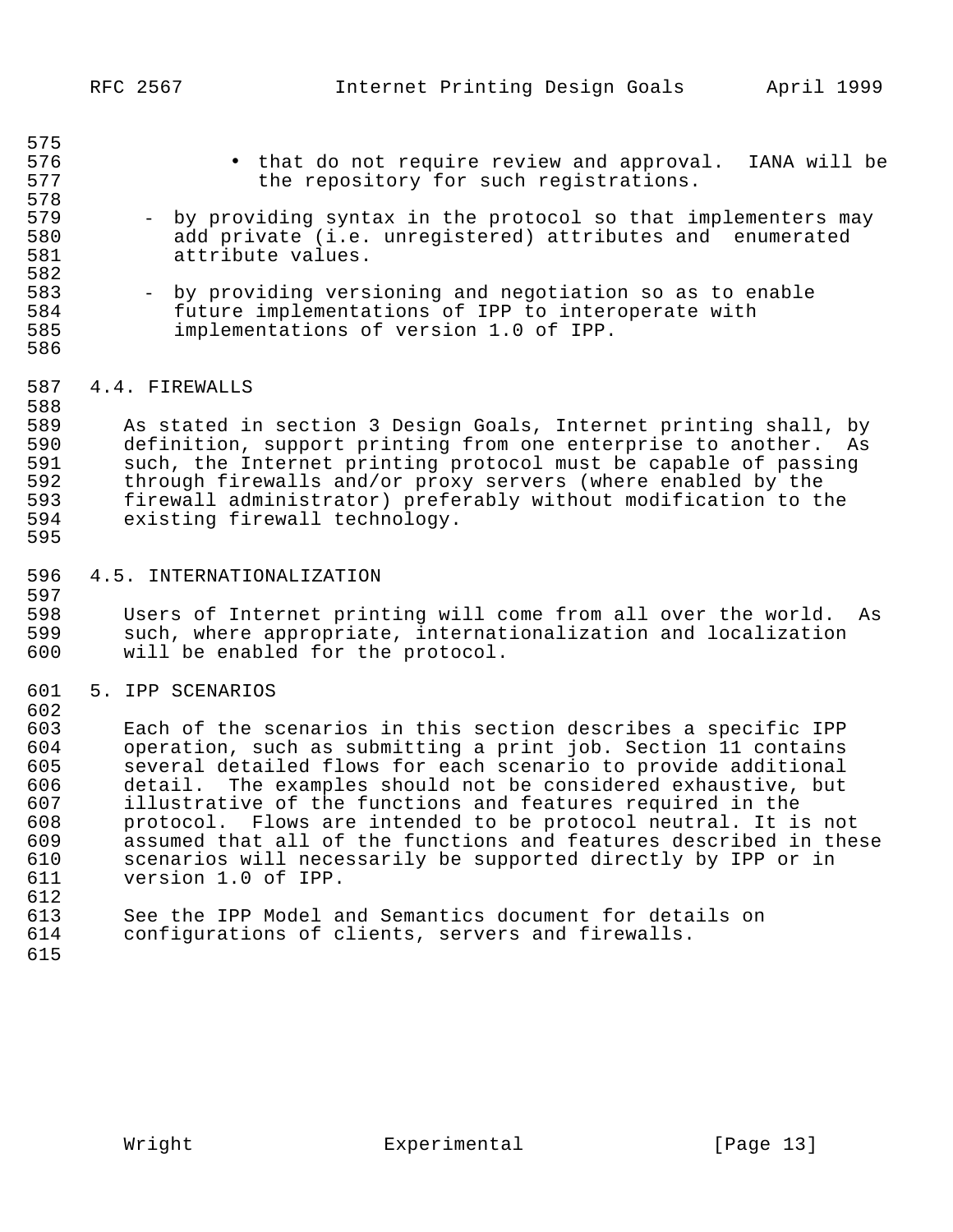615 5.1. PRINTER DISCOVERY 616<br>617 617 Client Directory<br>618 Service Service Base of Service Service 618 Service Service Service Service 619<br>620 620 +----------------------------------------------------------- > give me information on printers with these characteristics 622 623<br>624 624 < -----------------------------------------------------------+ Information on Printers matching these characteristics 626 627<br>628 628 The objective of printer discovery is to locate printers that meet<br>629 the client's wants and needs. The Directory Service should provide 629 the client's wants and needs. The Directory Service should provide<br>630 enough information for the client to make an initial choice. The 630 enough information for the client to make an initial choice. The 631 client may have to connect to each individual Printer offered to<br>632 oet more detail. Not all information available from the Director 632 get more detail. Not all information available from the Directory<br>633 Service is obtained using IPP; some information may be 633 Service is obtained using IPP; some information may be 634 administratively provided. administratively provided. 635<br>636 636 The actual protocol used between client and Directory or Name<br>637 Service is considered outside the scope of IPP. Printer Discoy 637 Service is considered outside the scope of IPP. Printer Discover<br>638 Sincluded in the scenarios to provide design goals for the 638 is included in the scenarios to provide design goals for the 639 directory schema for IPP Printers and to further define Printer<br>640 attributes. attributes. 641<br>642 642 Characteristics that might be considered when locating a Printer<br>643 include: include: 644<br>645 645 - capabilities of the Printer, e.g. PDLs supported 646 - physical location, e.g. in building 010<br>647 - driver required and location 647 - driver required and location<br>648 - cost per page to print (outs: 648 - cost per page to print (outside the scope of IPP)<br>649 - whether or not printer is access controlled 649 - whether or not printer is access controlled<br>650 - whether or not usage requires client authent 650 - whether or not usage requires client authentication<br>651 - whether or not Printer can be authenticated 651 - whether or not Printer can be authenticated<br>652 - whether or not payment is required for print 652 - whether or not payment is required for printing (outside the 653 scope of IPP) 654 - maximum job size (spool size) (outside the scope of IPP)<br>655 - whether or not Printer support compression (outside the 655 - whether or not Printer support compression (outside the scope 656 of IPP) 657 - whether or not Printer supports encryption<br>658 - administrative limits on this Printer 658 - administrative limits on this Printer 659 - maximum number of copies per job - maximum number of pages per job 661<br>662 Responses could additionally include: 663<br>664 664 - how to get more information<br>665 - web page - web page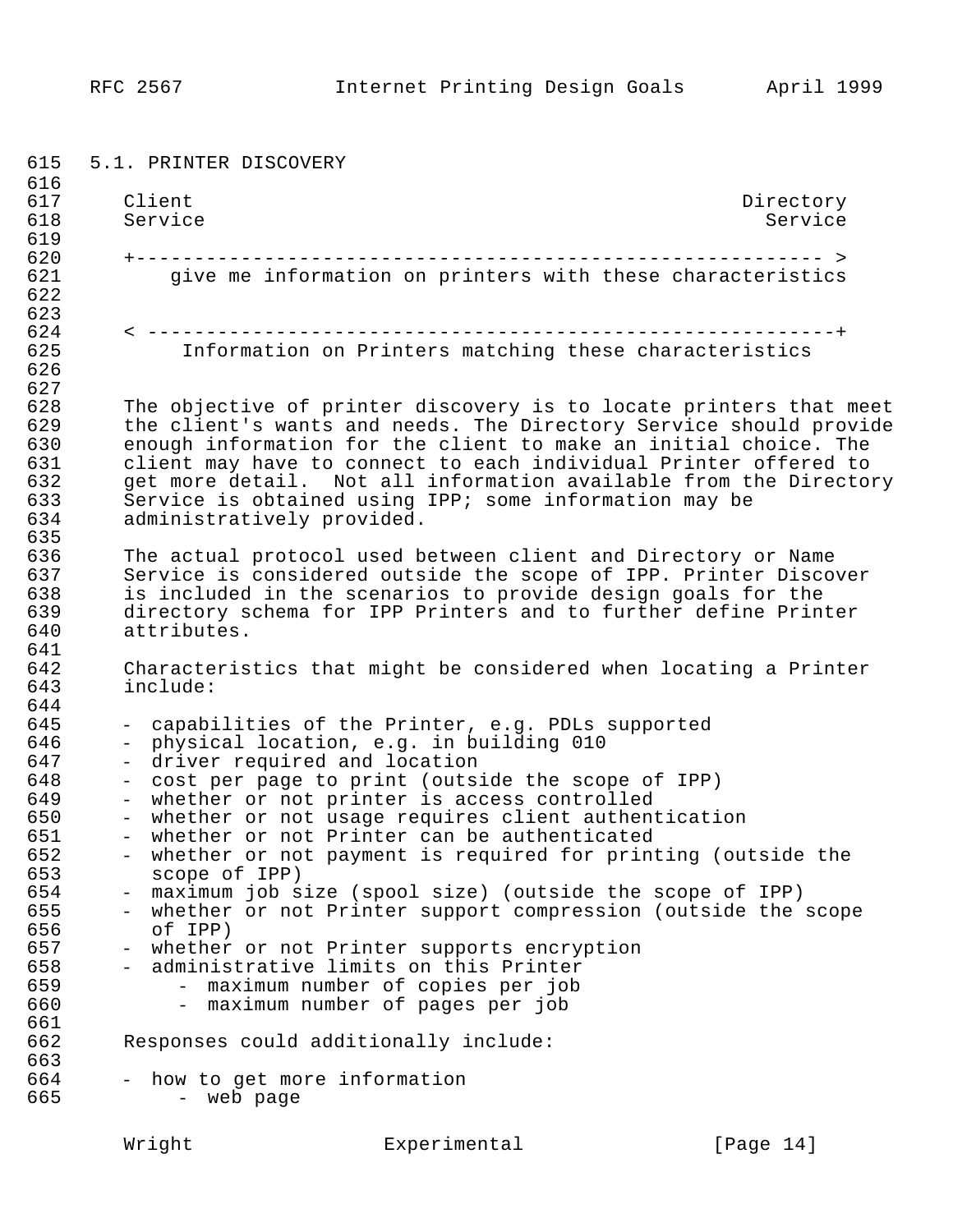RFC 2567 Internet Printing Design Goals April 1999 666 - telephone number<br>667 - help desk - help desk 668 669 5.2. DRIVER INSTALLATION 670<br>671 671 Client Client 672<br>673 673 +----------------------------------------------------------- > Where can I find a driver & software to install it? 675 676<br>677 677 < -----------------------------------------------------------+ URIs for drivers and install software 679 680<br>681 681 Driver here refers to the code installed in some client operating<br>682 System to generate the print data stream for the intended printer. 682 system to generate the print data stream for the intended printer.<br>683 The actual details for installing a printer driver are operating 683 The actual details for installing a printer driver are operating<br>684 System dependent and are also outside the scope of IPP. However, 684 system dependent and are also outside the scope of IPP. However, 685 an IPP printer or a directory service advertising an IPP Printer 686 should be capable of telling a client what drivers are available<br>687 and /or required, where they can be found, and provide pointers t 687 and /or required, where they can be found, and provide pointers to<br>688 installation instructions, installation code or initialization 688 installation instructions, installation code or initialization 689 strings required to install the driver. See section 4.1 (SECURITY<br>690 CONSIDERATIONS) for security implications of driver download and 690 CONSIDERATIONS) for security implications of driver download and<br>691 installation. installation. 692 693 5.3. SUBMITTING A PRINT JOB 694<br>695 Client **IPP** Printer 696<br>697 697 +----------------------------------------------------------- > 698 Here is a Print Job 699 - Job attributes<br>700 - Print data - Print data 701 702 703 < -----------------------------------------------------------+ Response 705 The protocol must support these sources of client data: 707 708 - Print data is a file submitted with the job 709 - Print data is generated on the fly by an application<br>710 - Print data is a file referenced by a URI - Print data is a file referenced by a URI 711 712 The protocol must handle overrun conditions in the printer and<br>713 Thust support overlapped printing and downloading of the file in 713 must support overlapped printing and downloading of the file in<br>714 devices that are unable to spool files before printing them. devices that are unable to spool files before printing them. 715

Wright **Experimental** [Page 15]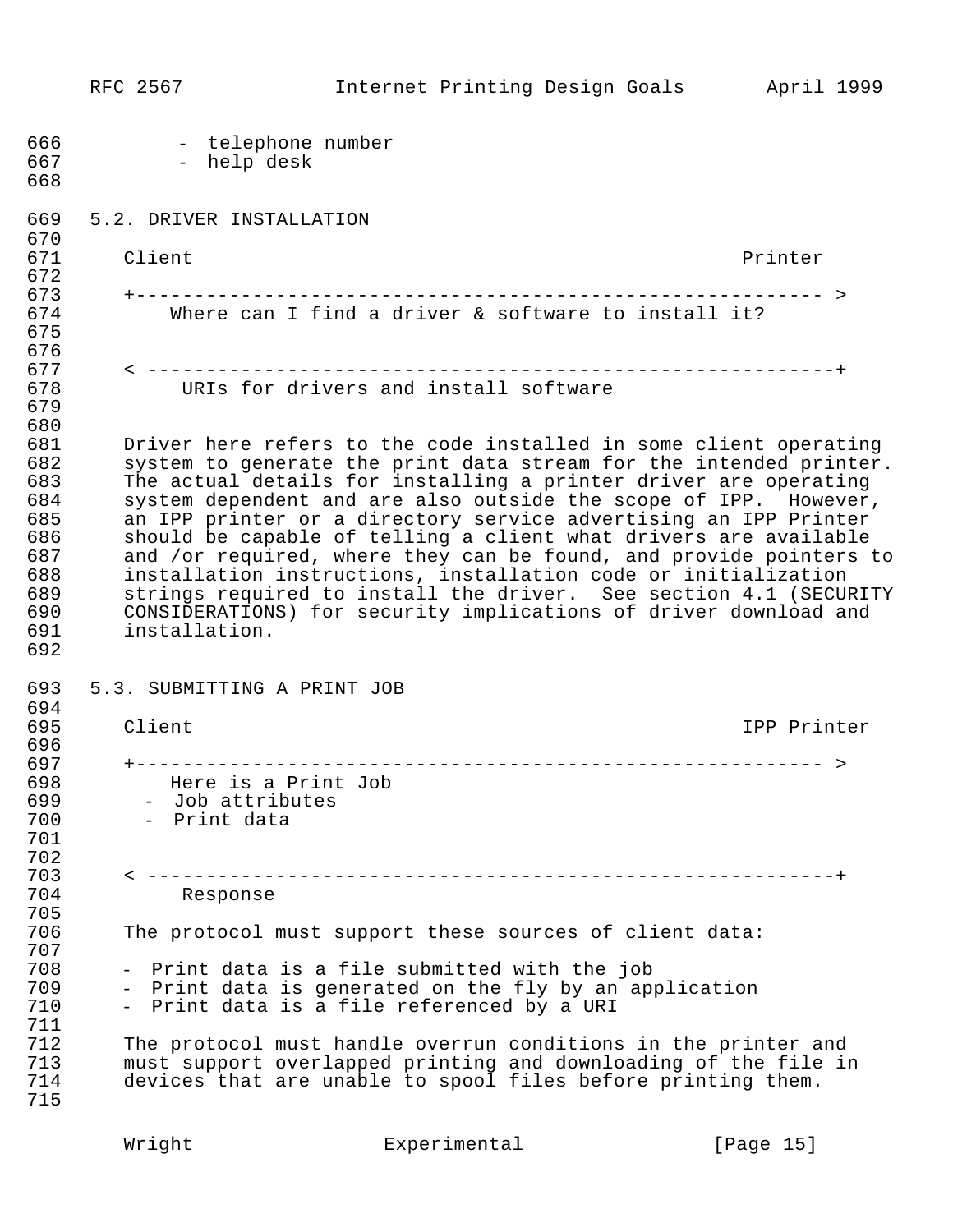716 Every print request will have a response. Responses will indicate<br>717 success or failure of the request and provide information on 717 success or failure of the request and provide information on<br>718 failures when they occur. Responses would include things like failures when they occur. Responses would include things like: 719 720 - Got the print job and queued it<br>721 - Got the print job and am printin 721 - Got the print job and am printing it 722 - Got the print job, started to print it, but printing failed 723 - why it failed (e.g. unrecoverable PostScript error)<br>724 - state of the printer 724 - state of the printer<br>725 - how much printed 725 - how much printed<br>726 - Got the print job but 726 - Got the print job but couldn't print it<br>727 - why it can't be printed 727 - why it can't be printed<br>728 - state of the printer 728 - state of the printer 729 - Got the print job but don't know what to do with it 730 - Didn't get a complete print job (e.g. communication failure) 731 732 5.4. GETTING STATUS/CAPABILITIES 733 734 Client IPP Printer 735<br>736 736 +----------------------------------------------------------- > Get status and/or capabilities of Printer 738 739<br>740 740 < -----------------------------------------------------------+ Status/Capabilities 742 743 Clients will need to get information about 745<br>746 746 - Static capabilities of the device 747 - Dynamic state of the Printer (e.g. out of paper)<br>748 - State of a specific job owned by this client 748 - State of a specific job owned by this client 749 - State of all jobs owned by this client 750 - queued 751 - printing 752 - completed 753 - Job submission attributes supported/required 754 - scheduling attributes (e.g. priority)<br>755 - production attributes (e.g. number of - production attributes (e.g. number of copies) 756 757 5.5. ASYNCHRONOUS NOTIFICATION 758 759 Client IPP Printer 760<br>761 761 +----------------------------------------------------------- > Use the following method to notify me of Printer events 763<br>764  $764$  $765$ 

Wright **Experimental** [Page 16]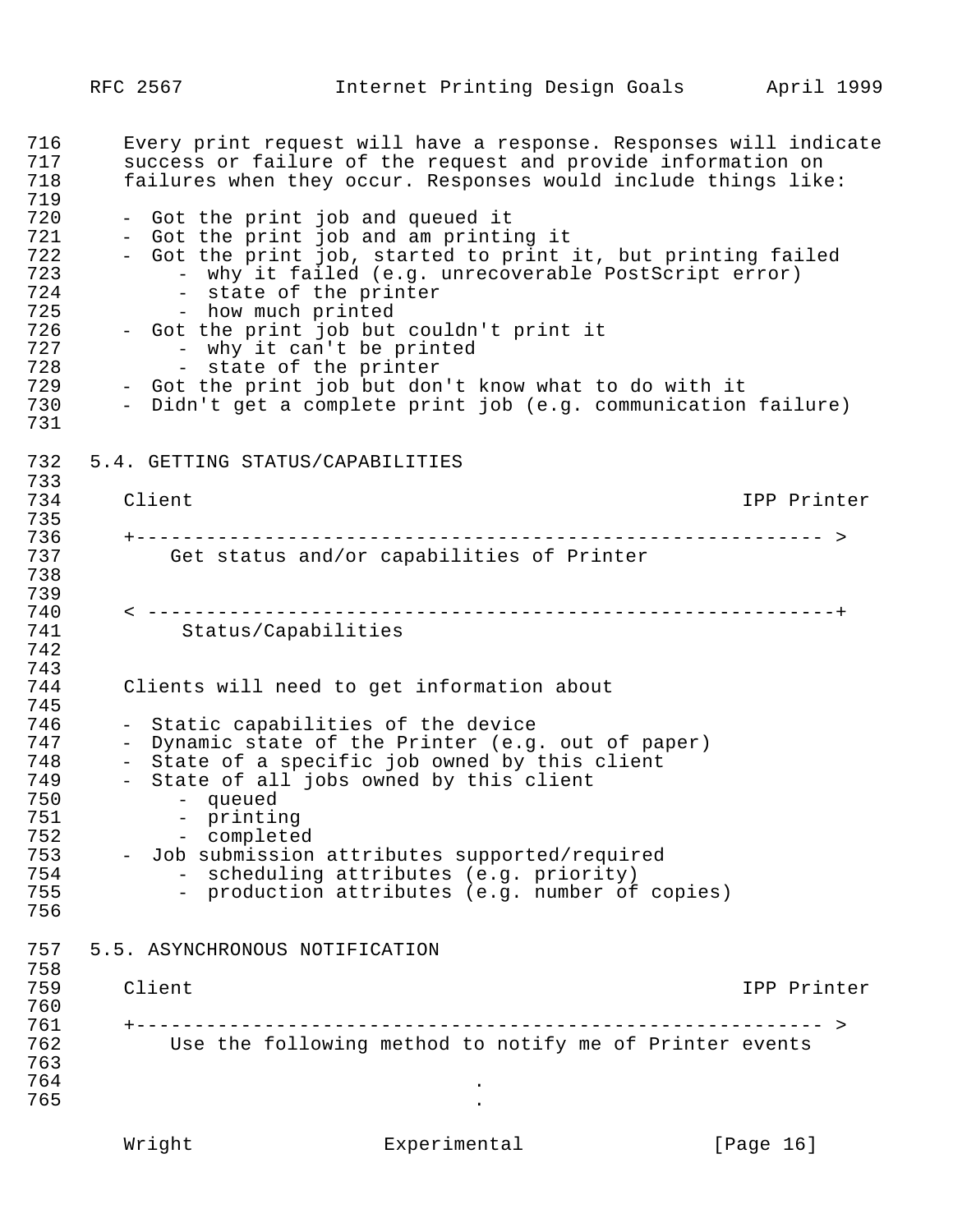| 766 |                            |                                                                 |                                                                    |
|-----|----------------------------|-----------------------------------------------------------------|--------------------------------------------------------------------|
| 767 |                            |                                                                 |                                                                    |
| 768 |                            | Asynchronous notification of Printer event                      |                                                                    |
| 769 |                            |                                                                 |                                                                    |
| 770 |                            |                                                                 |                                                                    |
| 771 |                            | Clients must be able to request asynchronous notification for   |                                                                    |
| 772 | Printer events such as     |                                                                 |                                                                    |
| 773 |                            |                                                                 |                                                                    |
| 774 | - job completion           |                                                                 |                                                                    |
| 775 |                            | - a fatal error that requires the job to be resubmitted         |                                                                    |
| 776 |                            |                                                                 | - a condition that severely impacts a queued job for this client   |
| 777 |                            | e.g. printer is out of paper                                    |                                                                    |
| 778 |                            |                                                                 |                                                                    |
|     |                            |                                                                 |                                                                    |
| 779 |                            |                                                                 | Note: end-user notification is a V1.0 design goal while operator   |
| 780 | notification is for V2.0.  |                                                                 |                                                                    |
| 781 |                            |                                                                 |                                                                    |
| 782 |                            |                                                                 |                                                                    |
| 783 |                            |                                                                 |                                                                    |
| 784 |                            |                                                                 |                                                                    |
|     |                            |                                                                 |                                                                    |
| 785 | 5.6. JOB CANCELING         |                                                                 |                                                                    |
| 786 |                            |                                                                 |                                                                    |
| 787 | Client                     |                                                                 | IPP Printer                                                        |
| 788 |                            |                                                                 |                                                                    |
| 789 |                            |                                                                 |                                                                    |
| 790 |                            | Cancel the named job as indicated                               |                                                                    |
| 791 |                            |                                                                 |                                                                    |
| 792 |                            |                                                                 |                                                                    |
|     |                            |                                                                 |                                                                    |
| 793 |                            |                                                                 |                                                                    |
| 794 | Response (did it or not)   |                                                                 |                                                                    |
| 795 |                            |                                                                 |                                                                    |
| 796 |                            |                                                                 | Similarly clients must be able to make changes to jobs which have  |
| 797 |                            | been submitted and are queued for printing. Changing of job     |                                                                    |
| 798 |                            |                                                                 | attributes should also be supported. Job modifications, holding    |
| 799 |                            |                                                                 | and releasing of jobs are not included in the design goals for IPP |
| 800 | v1.0.                      |                                                                 |                                                                    |
| 801 |                            |                                                                 |                                                                    |
|     |                            |                                                                 |                                                                    |
| 802 | 6. SECURITY CONSIDERATIONS |                                                                 |                                                                    |
| 803 |                            |                                                                 |                                                                    |
| 804 |                            |                                                                 | The security considerations for IPP are described in Section 4.1   |
| 805 | above.                     |                                                                 |                                                                    |
|     |                            |                                                                 |                                                                    |
|     |                            |                                                                 |                                                                    |
| 806 | 7. COPYRIGHT               |                                                                 |                                                                    |
| 807 |                            |                                                                 |                                                                    |
| 808 |                            | Copyright (C) The Internet Society 1997. All Rights Reserved.   |                                                                    |
| 809 |                            |                                                                 |                                                                    |
| 810 |                            |                                                                 | This document and translations of it may be copied and furnished   |
| 811 |                            | to others, and derivative works that comment on or otherwise    |                                                                    |
| 812 |                            | explain it or assist in its implementation may be prepared,     |                                                                    |
| 813 |                            | copied, published and distributed, in whole or in part, without |                                                                    |
| 814 |                            |                                                                 | restriction of any kind, provided that the above copyright notice  |
|     |                            |                                                                 |                                                                    |
|     | Wright                     | Experimental                                                    | [Page 17]                                                          |
|     |                            |                                                                 |                                                                    |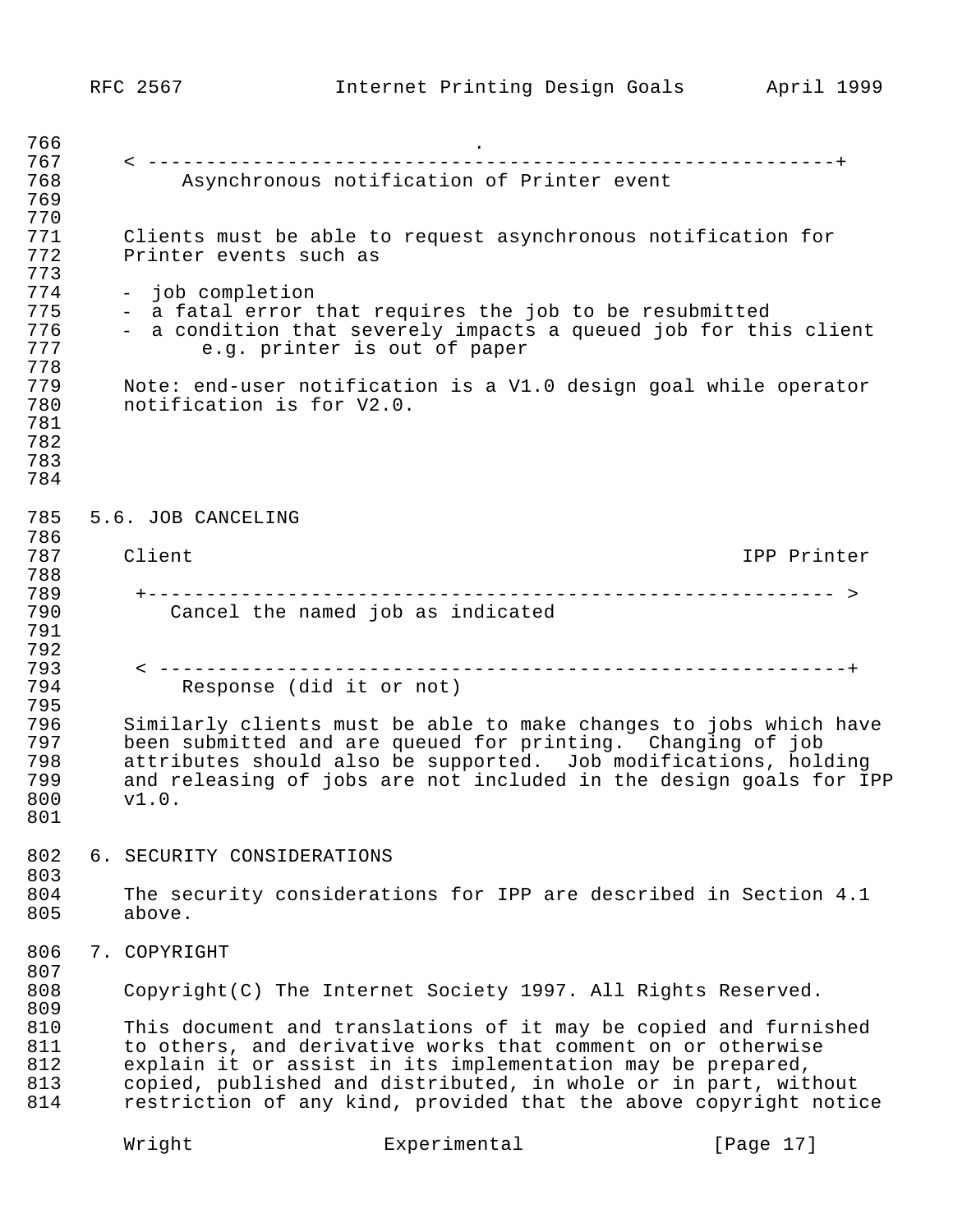815 and this paragraph are included on all such copies and derivative<br>816 works. However, this document itself may not be modified in any 816 works. However, this document itself may not be modified in any<br>817 way, such as by removing the copyright notice or references to th 817 way, such as by removing the copyright notice or references to the<br>818 18 Thternet Society or other Internet organizations, except as needed 818 Internet Society or other Internet organizations, except as needed<br>819 – for the purpose of developing Internet standards in which case 819 for the purpose of developing Internet standards in which case<br>820 the procedures for copyrights defined in the Internet Standards 820 the procedures for copyrights defined in the Internet Standards<br>821 brocess must be followed, or as required to translate it into 821 process must be followed, or as required to translate it into<br>822 languages other than English. languages other than English.

823 824 The limited permissions granted above are perpetual and will not<br>825 be revoked by the Internet Society or its successors or assigns. be revoked by the Internet Society or its successors or assigns.

826<br>827 827 This document and the information contained herein is provided on<br>828 This IS" basis and THE INTERNET SOCIETY AND THE INTERNET 828 an "AS IS" basis and THE INTERNET SOCIETY AND THE INTERNET<br>829 ENGINEERING TASK FORCE DISCLAIMS ALL WARRANTIES, EXPRESS O 829 ENGINEERING TASK FORCE DISCLAIMS ALL WARRANTIES, EXPRESS OR 830 IMPLIED, INCLUDING BUT NOT LIMITED TO ANY WARRANTY THAT THE USE OF 831 831 THE INFORMATION HEREIN WILL NOT INFRINGE ANY RIGHTS OR ANY IMPLIED<br>832 MARRANTIES OF MERCHANTABILITY OR FITNESS FOR A PARTICULAR 832 WARRANTIES OF MERCHANTABILITY OR FITNESS FOR A PARTICULAR<br>833 PURPOSE." PURPOSE."

#### 834 8. REFERENCES

835<br>836

836 [IPP-IIG]<br>837 Hastings 837 Hastings, T., Manros, C., "Internet Printing Protocol/1.0:<br>838 Implementer's Guide", draft-ietf-ipp-implementers-quide-00 838 Implementer's Guide", draft-ietf-ipp-implementers-guide-00.txt,<br>839 November 1998, work in progress. November 1998, work in progress.

840 841 [IPP-LPD]<br>842 Herriot

842 Herriot, R., Hastings, T., Jacobs, N., Martin, J., 843 843 Thapping between LPD and IPP Protocols",<br>844 draft-ietf-ipp-lpd-ipp-map-05.txt, Novem 844 draft-ietf-ipp-lpd-ipp-map-05.txt, November 1998.

845<br>846 846 [IPP-MOD]<br>847 deBry,

847 deBry, R., Hastings, T., Herriot, R., Isaacson, S., Powell, 848 P., "Internet Printing Protocol/1.0: Model and Semantics" 849 draft-ietf-ipp-mod-11.txt, November, 1998.

850<br>851 851 [IPP-PRO]<br>852 Herriot

852 Herriot, R., Butler, S., Moore, P., Tuner, R.,<br>853 TInternet Printing Protocol/1.0: Encoding and 853 "Internet Printing Protocol/1.0: Encoding and Transport",<br>854 draft-ietf-ipp-pro-07.txt, November, 1998. draft-ietf-ipp-pro-07.txt, November, 1998.

855<br>856 856 [IPP-RAT]

857 Zilles, S., "Rationale for the Structure and Model and Protocol 858 for the Internet Printing Protocol",<br>859 draft-ietf-ipp-rat-04.txt, November, draft-ietf-ipp-rat-04.txt, November, 1998.

860<br>861 861 [ISO10175]<br>862 ISO/IEC

ISO/IEC 10175, Document Printing Application, June 1996.

863<br>864 864 [RFC1179]

McLaughlin, L. III, (editor), "Line Printer Daemon Protocol"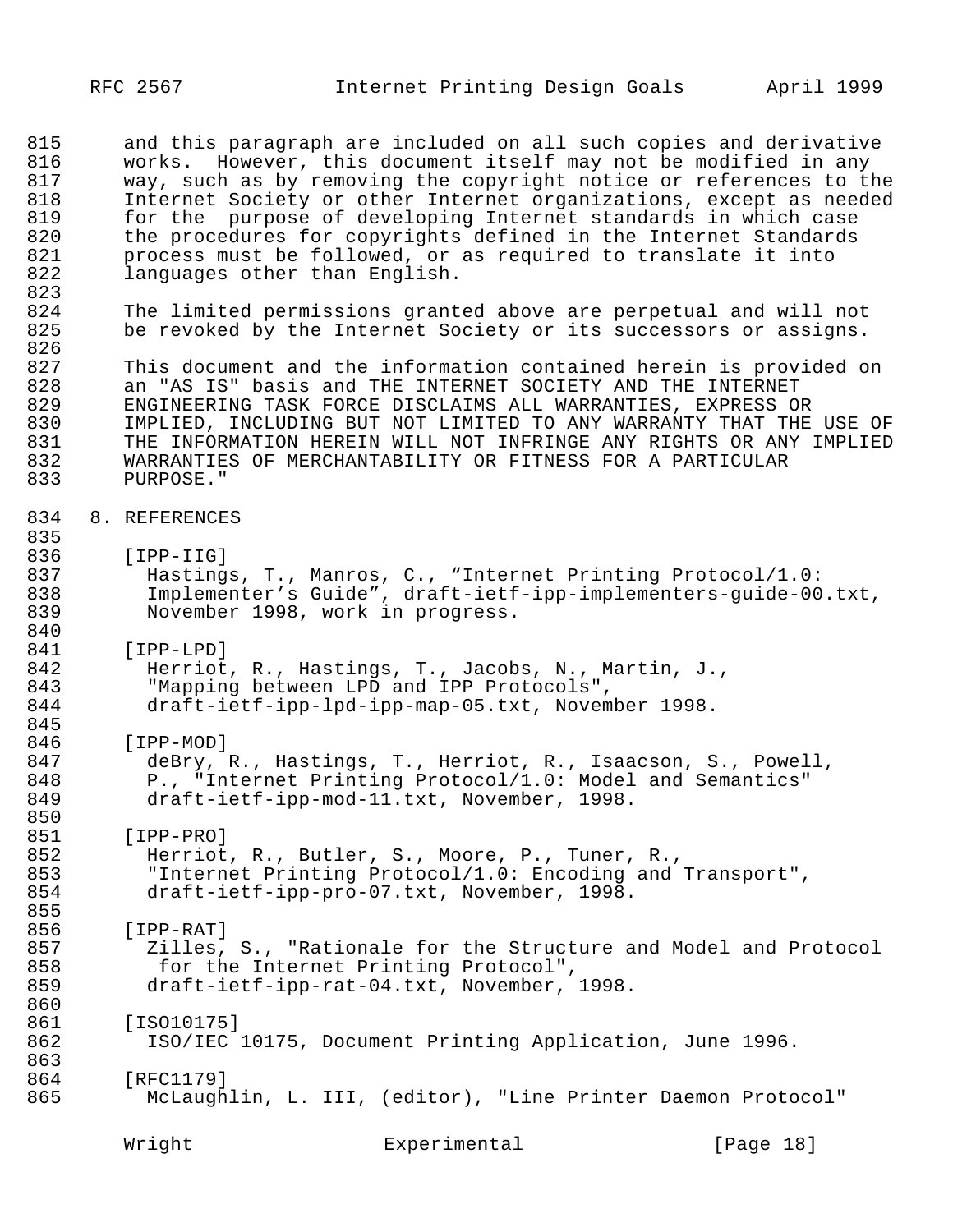|                                 | RFC 2567                                                                               | Internet Printing Design Goals |  | April 1999 |  |
|---------------------------------|----------------------------------------------------------------------------------------|--------------------------------|--|------------|--|
| 866<br>867                      | RFC 1179, August 1990.                                                                 |                                |  |            |  |
| 868<br>869<br>870<br>871<br>872 | [SSL]<br>Netscape, The SSL Protocol, Version 3, (Text version 3.02),<br>November 1996. |                                |  |            |  |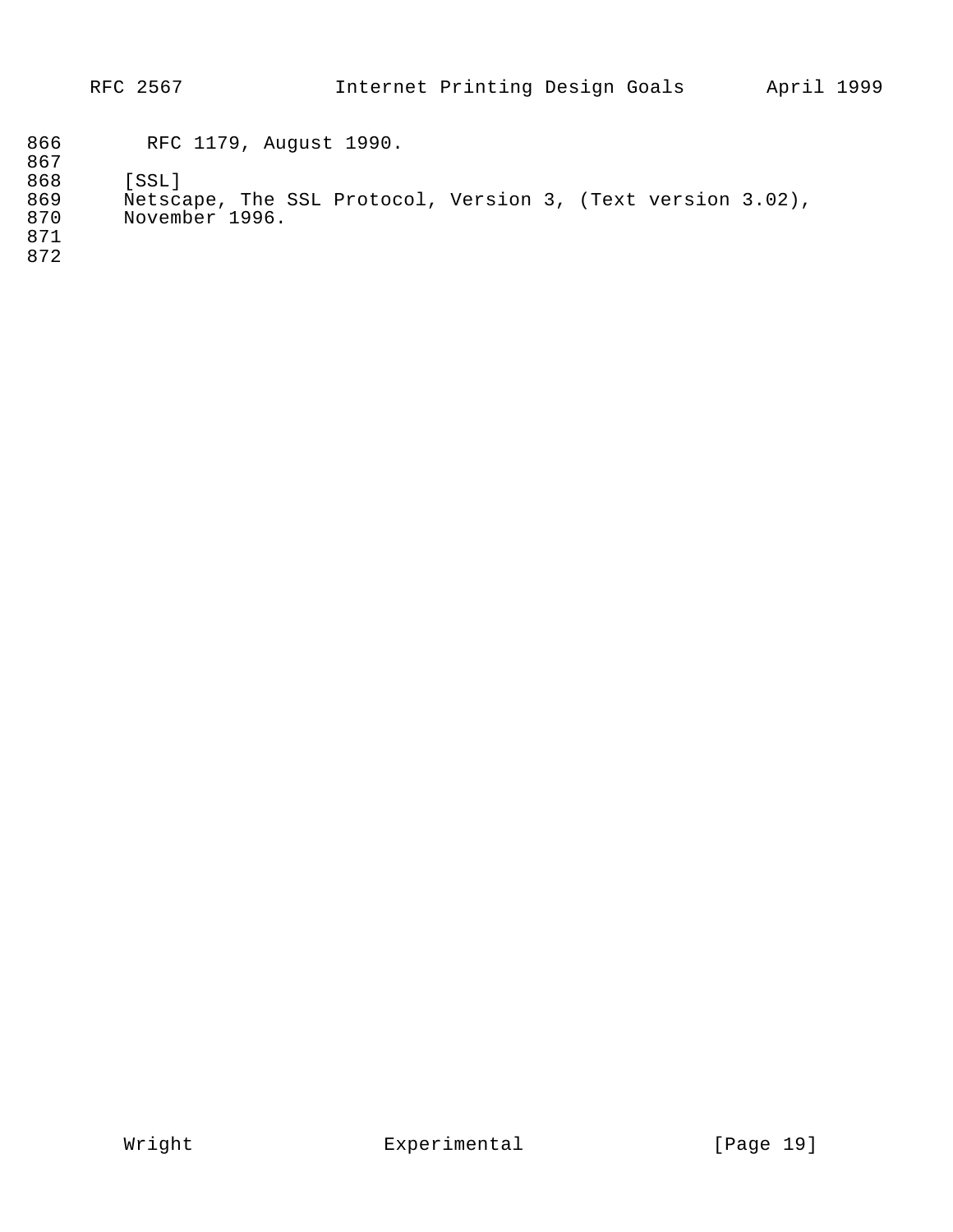| 872 | ACKNOWLEDGMENTS |
|-----|-----------------|
|-----|-----------------|

873 874 This document draws heavily from preliminary work done by others<br>875 especially in the Printer Working Group (PWG). The author 875 especially in the Printer Working Group (PWG). The author<br>876 gratefully acknowledges the specific contributions of: gratefully acknowledges the specific contributions of:

| Novell | Scott Isaacson<br>sisaacson@novell.com      | Roger deBry<br>T BM<br>rdebry@us.ibm.com            |
|--------|---------------------------------------------|-----------------------------------------------------|
| Xerox  | Carl-Uno Manros<br>manros@cp10.es.xerox.com | Robert Herriot<br>Sun<br>Robert.Herriot@eng.sun.com |
| Xerox  | Tom Hastings                                | Peter Zehler<br>Xerox                               |

hastings@cp10.es.xerox.com Peter.Zehler@usa.xerox.com

#### 878

877

| 879 | 10. AUTHOR'S ADDRESS  |
|-----|-----------------------|
| 880 |                       |
| 881 | F.D. (Don) Wright     |
| 882 | Lexmark International |
| 883 | $C14/035-3$           |
| 884 | 740 New Circle Rd     |
| 885 | Lexington, KY 40550   |
| 886 |                       |
| 887 | Phone: 606-232-4808   |

- 888 Fax: 606-232-6740 889 E-mail: don@lexmark.com
- 
- 890
- 891 11. APPENDIX DETAILED SCENARIOS

892<br>893 893 The following are more detailed scenarios illustrating how the 894 Internet Printing Protocol is expected to be used as a part of a<br>895 – complete Internet Printing system. Some parts of the scenarios complete Internet Printing system. Some parts of the scenarios 896 include concepts, functions and information that may be outside of  $897$  the scope of version 1.0 of IPP (e.g. cost per page, payments 897 the scope of version 1.0 of IPP (e.g. cost per page, payments<br>898 means available, etc.) The information contained herein is m 898 means available, etc.) The information contained herein is meant<br>899 to be generic. There may not be an exact wording or terminology 899 to be generic. There may not be an exact wording or terminology<br>900 match between these scenarios and the implementation documents. match between these scenarios and the implementation documents.

- 901
- 902 11.1. PRINTER DISCOVERY WITHIN AN ENTERPRISE

903 904 B A user wants to find a color Postscript printer in his/her<br>905 B enterprise which will print transparencies. The client, d 905 enterprise which will print transparencies. The client, directory<br>906 service, and printer are all behind the same corporate firewall. 906 service, and printer are all behind the same corporate firewall.<br>907 Because color foils are expensive, printers of this type are Because color foils are expensive, printers of this type are

Wright **Experimental** [Page 20]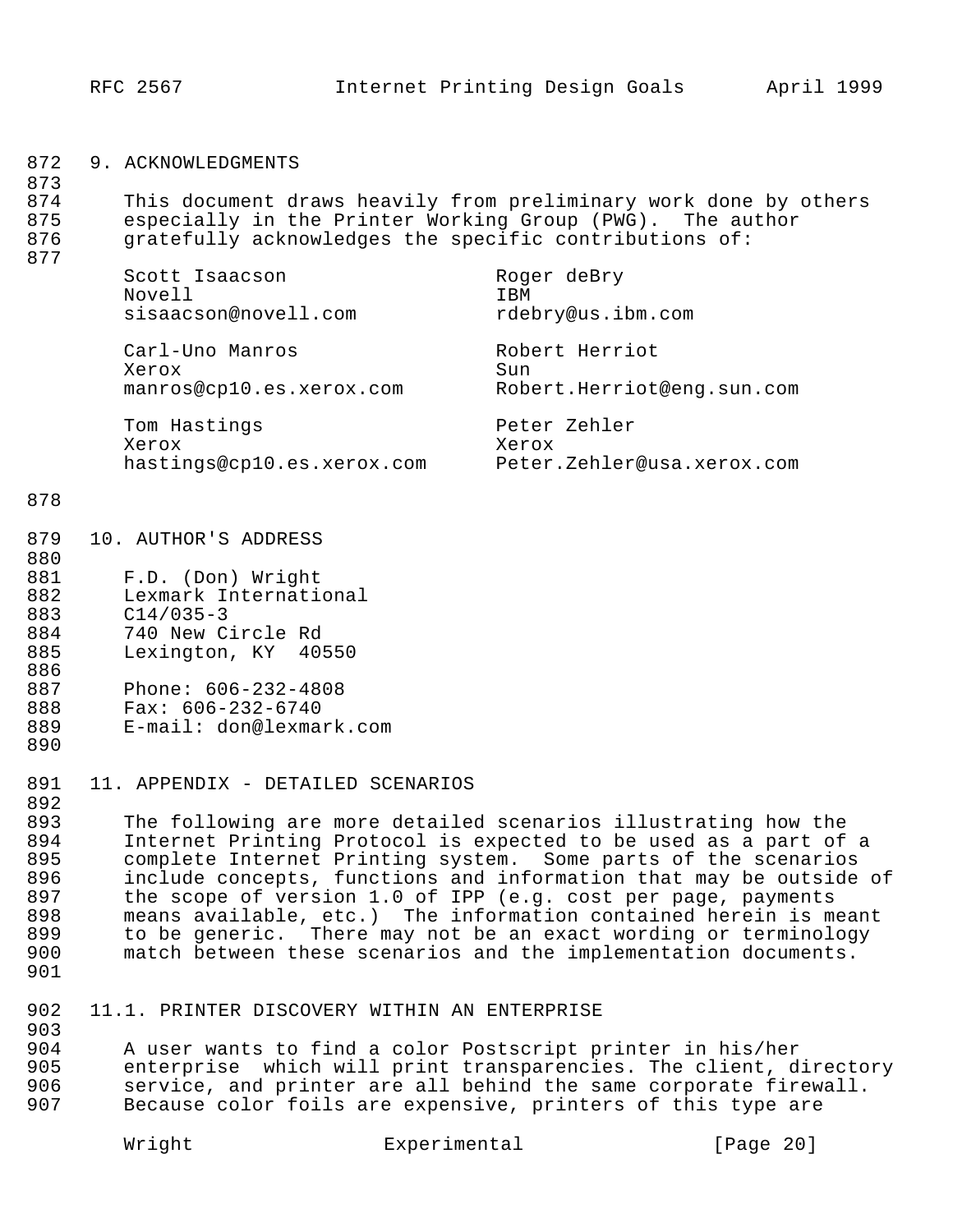908 access controlled and require an account to be established so that<br>909 printing can be billed back to the using department. Note the 909 printing can be billed back to the using department. Note the<br>910 Pequest to find a printer usable by Dept. J15. Drivers for all 910 request to find a printer usable by Dept. J15. Drivers for all<br>911 Supported printers are available from the server they are 911 supported printers are available from the server they are<br>912 associated with. A help desk is provided for end user supp 912 associated with. A help desk is provided for end user support.<br>913 The printer is unattended. The printer is unattended. 914 915<br>916 Client **Directory Service** 917<br>918 918 +---------------------------------------------------------- > 919 Find a printer with these characteristics<br>920 - prints color, prints transparencies 920 - prints color, prints transparencies<br>921 - prints Postscript 921 - prints Postscript<br>922 - is in building 00 922 - is in building 003<br>923 - accessible by the - accessible by the client 924<br>925 925 < ----------------------------------------------------------+ 926 Printer "Color-A" 927 - prints color, prints transparencies<br>928 - prints Postscript 928 - prints Postscript<br>929 - in room H-6, buile 929 - in room H-6, building 003<br>930 - driver ABC-Postscript-Vl. 930 - driver ABC-Postscript-V1.3 required, here is URI<br>931 - cost is \$.45 per page for color transparencies 931 - cost is \$.45 per page for color transparencies<br>932 - limit is 10 pages per job 932 - limit is 10 pages per job<br>933 - authentication required to 933 - authentication required to use printer<br>934 - printer is unattended 934 - printer is unattended<br>935 - help desk at x5001 - help desk at x5001 936<br>937 937 Printer "Color-B" 938 - prints color, prints transparencies<br>939 - prints Postscript 939 - prints Postscript<br>940 - in room J-10, buil 940 - in room J-10, building 003<br>941 - driver XYZ-Postscript-V2.4 941 - driver XYZ-Postscript-V2.4 required, here is URI<br>942 - cost is \$1.25 page for color transparencies 942 - cost is \$1.25 page for color transparencies<br>943 - limit is 5 pages per job end of the same of the same of the 1943 of the 1944 of the 1944 of the 1944 of the 1946 of the 1946 of the 194<br>1944 of the same same the 1944 of the 1944 of the 1944 of the 1946 of the 1946 of the 1946 of the 1946 of the 944 - authentication is required to use printer<br>945 - printer is unattended 945 - printer is unattended<br>946 - help desk at x5001 - help desk at x5001 947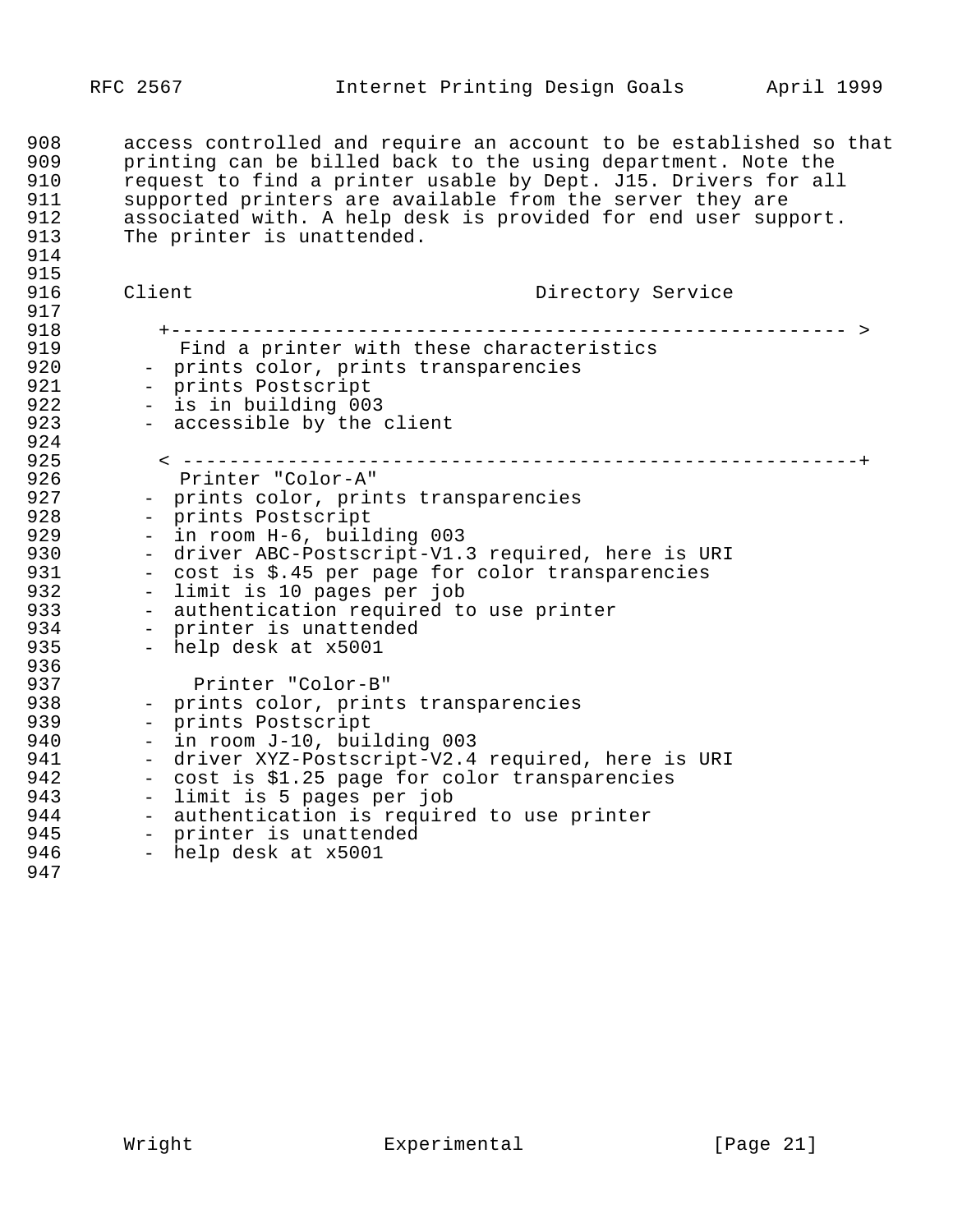| 947<br>948                                           | 11.2. PRINTER DISCOVERY ACROSS ENTERPRISES                                                                                                                                                                                                                                                                                                                                                                                                           |  |
|------------------------------------------------------|------------------------------------------------------------------------------------------------------------------------------------------------------------------------------------------------------------------------------------------------------------------------------------------------------------------------------------------------------------------------------------------------------------------------------------------------------|--|
| 949<br>950<br>951<br>952<br>953<br>954<br>955<br>956 | A user in Company A wants to find a public printer in a business<br>partner's enterprise (Company B) on which to print a purchase<br>order. The client is behind one corporate firewall and the<br>directory service and the printer are behind a different corporate<br>firewall. Drivers for all supported printers are available from<br>the server they are associated with. A web page is provided for<br>end user support for public printers. |  |
| 957<br>958<br>959                                    | Client<br>Company B Directory Service                                                                                                                                                                                                                                                                                                                                                                                                                |  |
| 960                                                  |                                                                                                                                                                                                                                                                                                                                                                                                                                                      |  |
| 961                                                  | Find a printer with these characteristics                                                                                                                                                                                                                                                                                                                                                                                                            |  |
| 962                                                  | - prints black and white                                                                                                                                                                                                                                                                                                                                                                                                                             |  |
| 963                                                  | - is in El Segundo, building A                                                                                                                                                                                                                                                                                                                                                                                                                       |  |
| 964                                                  | - is a public printer                                                                                                                                                                                                                                                                                                                                                                                                                                |  |
| 965<br>966                                           | $\le$ -------                                                                                                                                                                                                                                                                                                                                                                                                                                        |  |
| 967                                                  | Printer "Public-A"                                                                                                                                                                                                                                                                                                                                                                                                                                   |  |
| 968                                                  |                                                                                                                                                                                                                                                                                                                                                                                                                                                      |  |
|                                                      | - prints black and white                                                                                                                                                                                                                                                                                                                                                                                                                             |  |
| 969<br>970                                           | - prints Postscript                                                                                                                                                                                                                                                                                                                                                                                                                                  |  |
| 971                                                  | - in El Segundo, room H-6, building A<br>- driver ABC-Postscript-V1.3 required, here is URI                                                                                                                                                                                                                                                                                                                                                          |  |
| 972                                                  | - printer is public                                                                                                                                                                                                                                                                                                                                                                                                                                  |  |
| 973                                                  | - help available at http://xerox/elSegundo/publicPrinters                                                                                                                                                                                                                                                                                                                                                                                            |  |
| 974                                                  |                                                                                                                                                                                                                                                                                                                                                                                                                                                      |  |
| 975                                                  | Printer "Public-B"                                                                                                                                                                                                                                                                                                                                                                                                                                   |  |
| 976                                                  | - prints black and white                                                                                                                                                                                                                                                                                                                                                                                                                             |  |
| 977                                                  | - prints PCL/5e                                                                                                                                                                                                                                                                                                                                                                                                                                      |  |
| 978                                                  | - is in El Segundo, room J-10, building A                                                                                                                                                                                                                                                                                                                                                                                                            |  |
| 979                                                  | - driver XYZ-PCL-V2.4 required, here is URI                                                                                                                                                                                                                                                                                                                                                                                                          |  |
| 980                                                  | - printer is public                                                                                                                                                                                                                                                                                                                                                                                                                                  |  |
| 981                                                  | - help available at http://xerox/elSegundo/publicPrinters                                                                                                                                                                                                                                                                                                                                                                                            |  |
| 982                                                  |                                                                                                                                                                                                                                                                                                                                                                                                                                                      |  |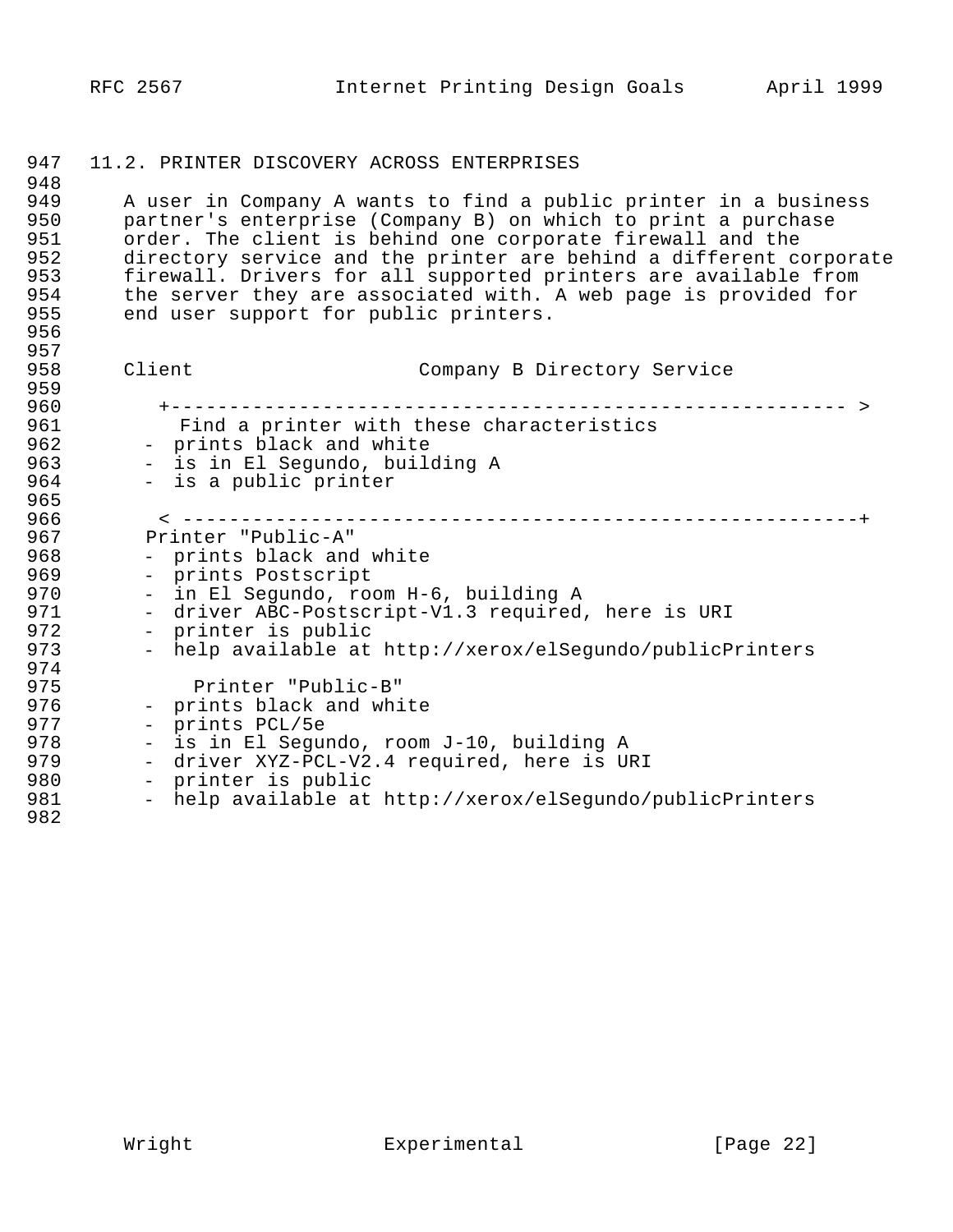| 983                                           | 11.3. PRINTER DISCOVERY ON THE INTERNET -LOGICAL OPERATIONS                                                                                                                                                                                                                               |
|-----------------------------------------------|-------------------------------------------------------------------------------------------------------------------------------------------------------------------------------------------------------------------------------------------------------------------------------------------|
| 984<br>985<br>986<br>987<br>988<br>989<br>990 | A student wants to print a paper on a printer at his neighborhood<br>Ink-o's print shop. The report was written using Microsoft Word.<br>The student is interested in the cost of printing since his budget<br>is limited. Note the use of logical operators to find this<br>information. |
| 991                                           | Client<br>Ink-o's Directory Service                                                                                                                                                                                                                                                       |
| 992                                           |                                                                                                                                                                                                                                                                                           |
| 993                                           |                                                                                                                                                                                                                                                                                           |
| 994                                           | Find a Printer with these characteristics                                                                                                                                                                                                                                                 |
| 995                                           | - prints color or black and white                                                                                                                                                                                                                                                         |
| 996                                           | - costs less than \$.50 per page                                                                                                                                                                                                                                                          |
| 997                                           | - tell me about resolution and marking technology                                                                                                                                                                                                                                         |
| 998<br>999                                    |                                                                                                                                                                                                                                                                                           |
| 000                                           | Printer "Color-A"                                                                                                                                                                                                                                                                         |
| 001                                           | - prints color                                                                                                                                                                                                                                                                            |
| 002                                           | - 600 dpi laser printer                                                                                                                                                                                                                                                                   |
| 003                                           | - prints Postscript                                                                                                                                                                                                                                                                       |
| 004                                           | - driver ABC-Postscript-V1.3 required, here is URI                                                                                                                                                                                                                                        |
| 005                                           | - cost is \$.50 per page for color                                                                                                                                                                                                                                                        |
| 006                                           | - payment required prior to submitting print job                                                                                                                                                                                                                                          |
| 007                                           | - here is URI for more information on Ink-o's                                                                                                                                                                                                                                             |
| 008                                           |                                                                                                                                                                                                                                                                                           |
| 009                                           | Printer "Mono-B"                                                                                                                                                                                                                                                                          |
| 010                                           | - prints black and white                                                                                                                                                                                                                                                                  |
| 011                                           | - 300 dpi inkjet printer                                                                                                                                                                                                                                                                  |
| 012                                           | - prints Postscript                                                                                                                                                                                                                                                                       |
| 013                                           | - driver XYZ-Postscript-V2.4 required, here is URI                                                                                                                                                                                                                                        |
| 014<br>015                                    | - cost is \$0.35 page for black and white                                                                                                                                                                                                                                                 |
| 016                                           | - payment required prior to submitting print job<br>- here is URI for more information on Ink-o's                                                                                                                                                                                         |
| 017                                           |                                                                                                                                                                                                                                                                                           |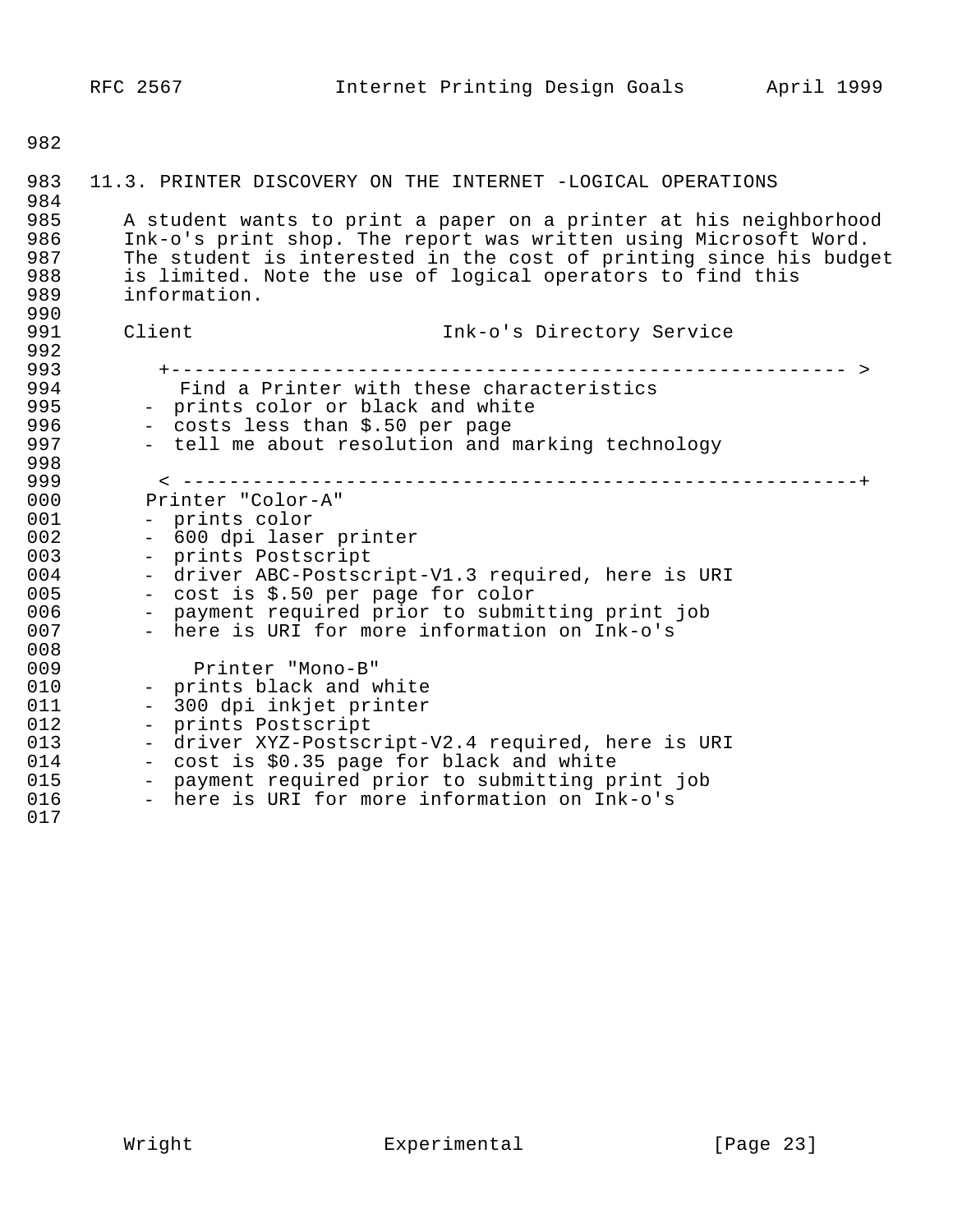| 018<br>019                                           | 11.4. PRINTER DISCOVERY ON THE INTERNET - AUTHENTICATION                                                                                                                                                                                                                                                                                                                                                                     |
|------------------------------------------------------|------------------------------------------------------------------------------------------------------------------------------------------------------------------------------------------------------------------------------------------------------------------------------------------------------------------------------------------------------------------------------------------------------------------------------|
| 020<br>021<br>022<br>023<br>024<br>025<br>026<br>027 | An executive in her hotel room is finishing an important<br>presentation on her laptop computer. She connects to a local print<br>shop through the web to get a copy of her charts printed for<br>tomorrow's presentation. She must find a print shop that is<br>convenient to her hotel and can print color transparencies. She<br>wants to be sure that the printer can be authenticated and can<br>accept encrypted data. |
| 028                                                  |                                                                                                                                                                                                                                                                                                                                                                                                                              |
| 029<br>030                                           | Client<br>SirZippy Directory Service                                                                                                                                                                                                                                                                                                                                                                                         |
| 031                                                  |                                                                                                                                                                                                                                                                                                                                                                                                                              |
| 032                                                  |                                                                                                                                                                                                                                                                                                                                                                                                                              |
| 033                                                  | Find a Printer with these characteristics                                                                                                                                                                                                                                                                                                                                                                                    |
| 034                                                  | - prints color transparencies                                                                                                                                                                                                                                                                                                                                                                                                |
| 035                                                  | - is in Boulder, Colorado                                                                                                                                                                                                                                                                                                                                                                                                    |
| 036                                                  | - Printer can be authenticated                                                                                                                                                                                                                                                                                                                                                                                               |
| 037                                                  | - Printer supports encryption                                                                                                                                                                                                                                                                                                                                                                                                |
| 038                                                  |                                                                                                                                                                                                                                                                                                                                                                                                                              |
| 039                                                  |                                                                                                                                                                                                                                                                                                                                                                                                                              |
| 040<br>041                                           | Tell me when you are open for business                                                                                                                                                                                                                                                                                                                                                                                       |
| 042                                                  |                                                                                                                                                                                                                                                                                                                                                                                                                              |
| 043                                                  | Printer "Color-A"                                                                                                                                                                                                                                                                                                                                                                                                            |
| 044                                                  | - prints color transparencies                                                                                                                                                                                                                                                                                                                                                                                                |
| 045                                                  | - prints Postscript                                                                                                                                                                                                                                                                                                                                                                                                          |
| 046                                                  | - driver ABC-Postscript-V1.3 required, here is URI                                                                                                                                                                                                                                                                                                                                                                           |
| 047                                                  | - payment required prior to submitting print job                                                                                                                                                                                                                                                                                                                                                                             |
| 048                                                  | - Printer can be authenticated                                                                                                                                                                                                                                                                                                                                                                                               |
| 049                                                  | - Data can be encrypted                                                                                                                                                                                                                                                                                                                                                                                                      |
| 050                                                  | - Located at 1670 Pearl Street, Boulder, CO                                                                                                                                                                                                                                                                                                                                                                                  |
| 051                                                  | - This Branch is open 24 hours a day                                                                                                                                                                                                                                                                                                                                                                                         |
| 052                                                  |                                                                                                                                                                                                                                                                                                                                                                                                                              |
| 053                                                  |                                                                                                                                                                                                                                                                                                                                                                                                                              |
| 054                                                  | Printer "Color-B"                                                                                                                                                                                                                                                                                                                                                                                                            |
| 055                                                  | prints color transparencies                                                                                                                                                                                                                                                                                                                                                                                                  |
| 056                                                  | prints Postscript                                                                                                                                                                                                                                                                                                                                                                                                            |
| 057<br>058                                           | driver ABC-Postscript-V1.3 required, here is URI                                                                                                                                                                                                                                                                                                                                                                             |
| 059                                                  | payment required prior to submitting print job<br>Printer can be authenticated                                                                                                                                                                                                                                                                                                                                               |
| 060                                                  | Data can be encrypted                                                                                                                                                                                                                                                                                                                                                                                                        |
| 061                                                  | Located at 1220 Arapahoe, Boulder, CO                                                                                                                                                                                                                                                                                                                                                                                        |
| 062                                                  | This Branch is open from 9:00 am to 6:30 pm                                                                                                                                                                                                                                                                                                                                                                                  |
| 063                                                  |                                                                                                                                                                                                                                                                                                                                                                                                                              |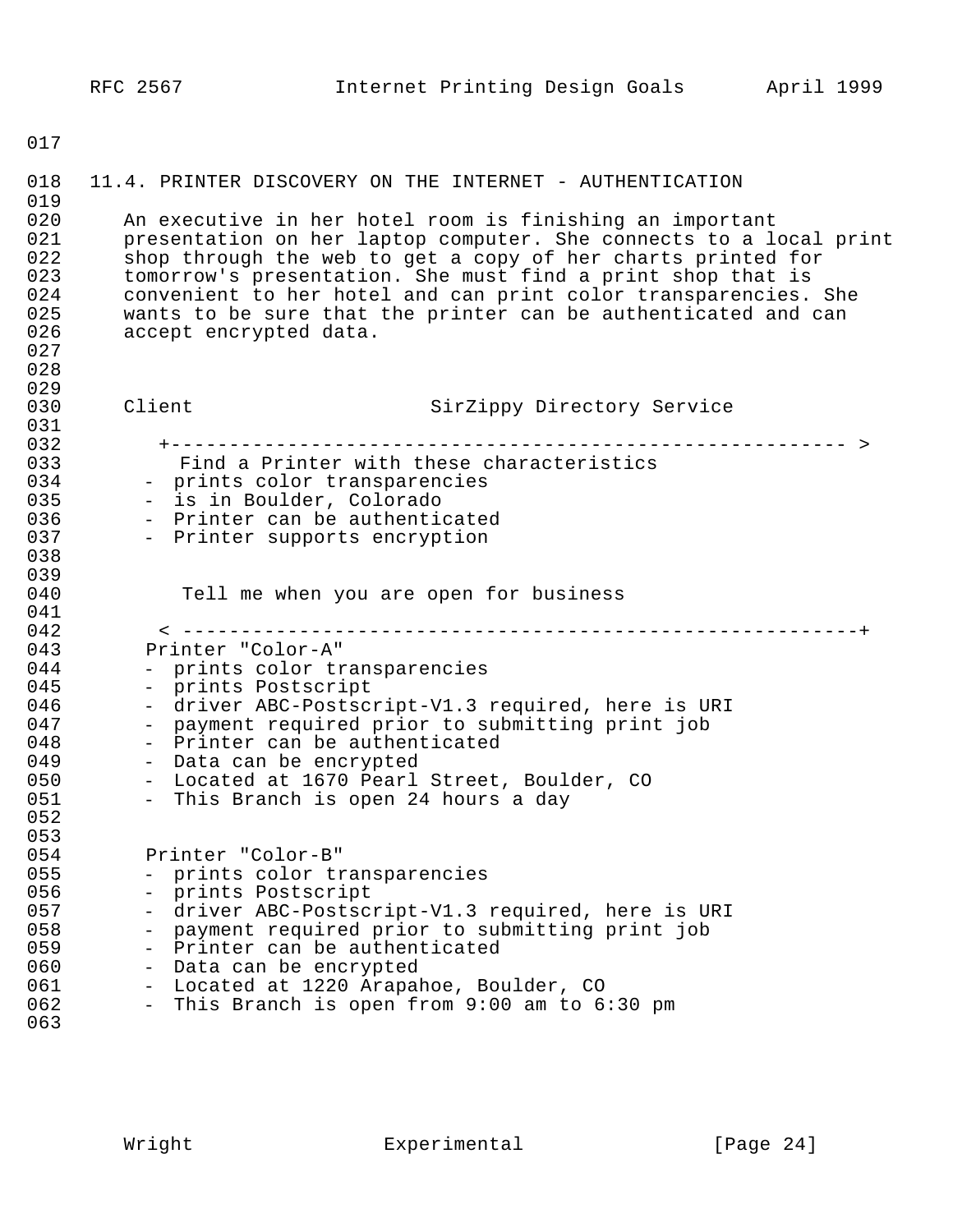| 064 | 11.5. DRIVER DOWNLOAD                                              |
|-----|--------------------------------------------------------------------|
| 065 |                                                                    |
| 066 | An end user in an enterprise wants to print a lengthy report on a  |
| 067 | newly installed high speed PostScript printer. Since she will      |
| 068 | likely use this printer often, she would like to download a driver |
| 069 | and install it on her workstation. She is running Windows 95.      |
| 070 | Note: Driver download is not a V1.0 design goal.                   |
| 071 |                                                                    |
| 072 |                                                                    |
| 073 | Client<br>IPP Printer                                              |
| 074 |                                                                    |
| 075 |                                                                    |
| 076 | Tell me where to find print drivers for you                        |
| 077 |                                                                    |
| 078 |                                                                    |
| 079 |                                                                    |
| 080 |                                                                    |
| 081 | Driver install file is at                                          |
| 082 | http://www.ibm.com/drivers/NP12a/Win95                             |
| 083 |                                                                    |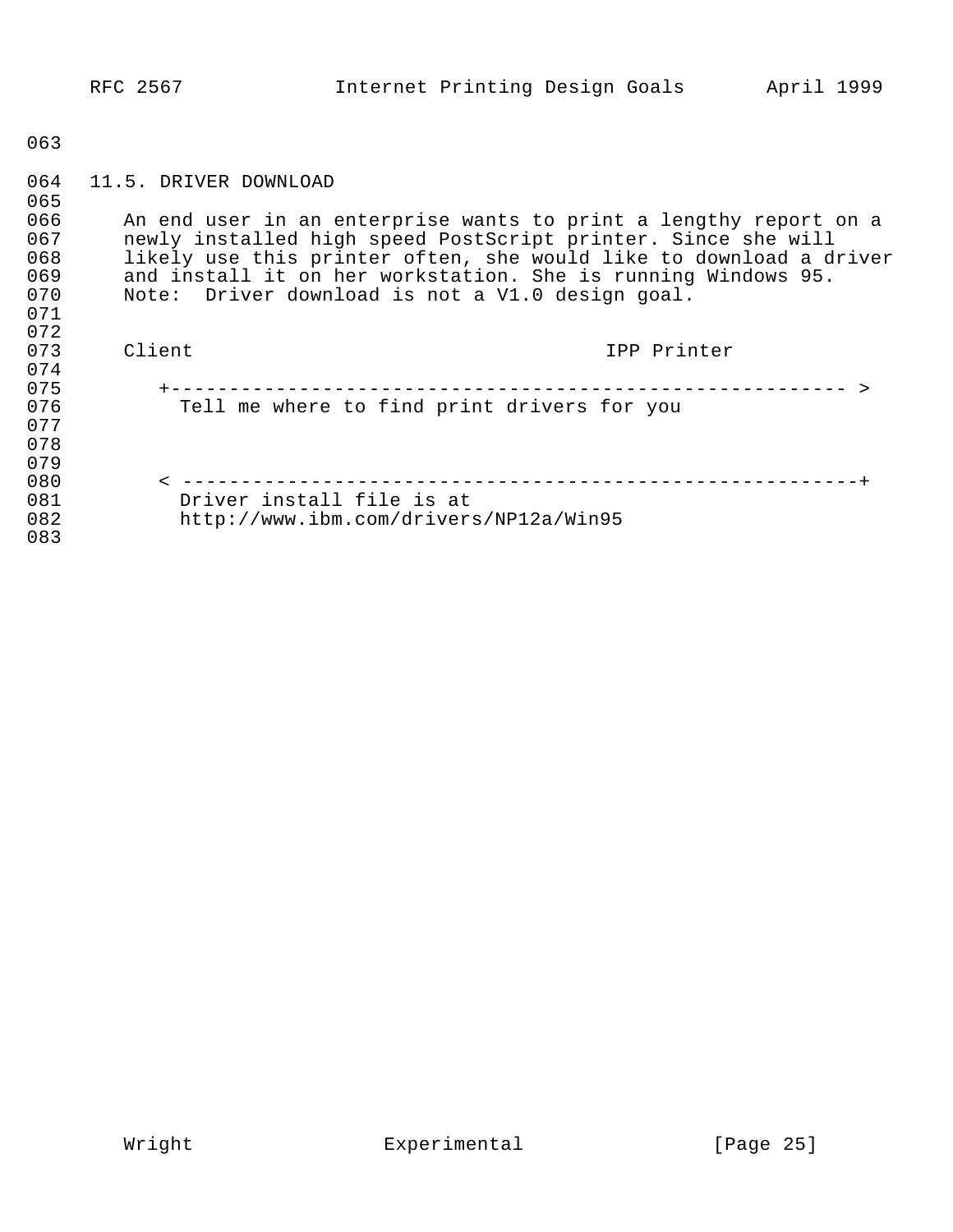|                                                                           | RFC 2567                                                                            | Internet Printing Design Goals                                                                                                                                                                                                                                                                                                                |             | April 1999 |
|---------------------------------------------------------------------------|-------------------------------------------------------------------------------------|-----------------------------------------------------------------------------------------------------------------------------------------------------------------------------------------------------------------------------------------------------------------------------------------------------------------------------------------------|-------------|------------|
| 083                                                                       |                                                                                     |                                                                                                                                                                                                                                                                                                                                               |             |            |
| 084<br>085                                                                | 11.6. SUBMITTING A PRINT JOB AS A FILE                                              |                                                                                                                                                                                                                                                                                                                                               |             |            |
| 086<br>087<br>088<br>089<br>090                                           |                                                                                     | An end-user wants to submit a print job. The print file already<br>exists on his workstation. The client and printer are behind the<br>same corporate firewall. The printer is available to anyone behind<br>the firewall and no authorization or authentication is required.<br>The data is pushed to the printer. The printer is capable of |             |            |
| 091<br>092                                                                |                                                                                     | spooling the output. No errors occur.                                                                                                                                                                                                                                                                                                         |             |            |
| 093<br>094                                                                | Client                                                                              |                                                                                                                                                                                                                                                                                                                                               | IPP Printer |            |
| 095<br>096<br>097<br>098<br>099<br>100<br>101<br>102<br>103<br>104<br>105 | Here is a print job<br>- job name = MyJob<br>- print on iso-a4-white paper          | - notify me by email when done printing<br>- print on both sides of the paper<br>- return status of the printer in response<br>- document is in Postscript format<br>- here is the document to print                                                                                                                                          |             |            |
| 106<br>107<br>108<br>109<br>110<br>111<br>112                             | Print job accepted and spooled<br>- $job id = #12345$<br>- printer state = printing | - current state of print job = spooled<br>- submission time = $02/12/97$ , 15:35                                                                                                                                                                                                                                                              |             |            |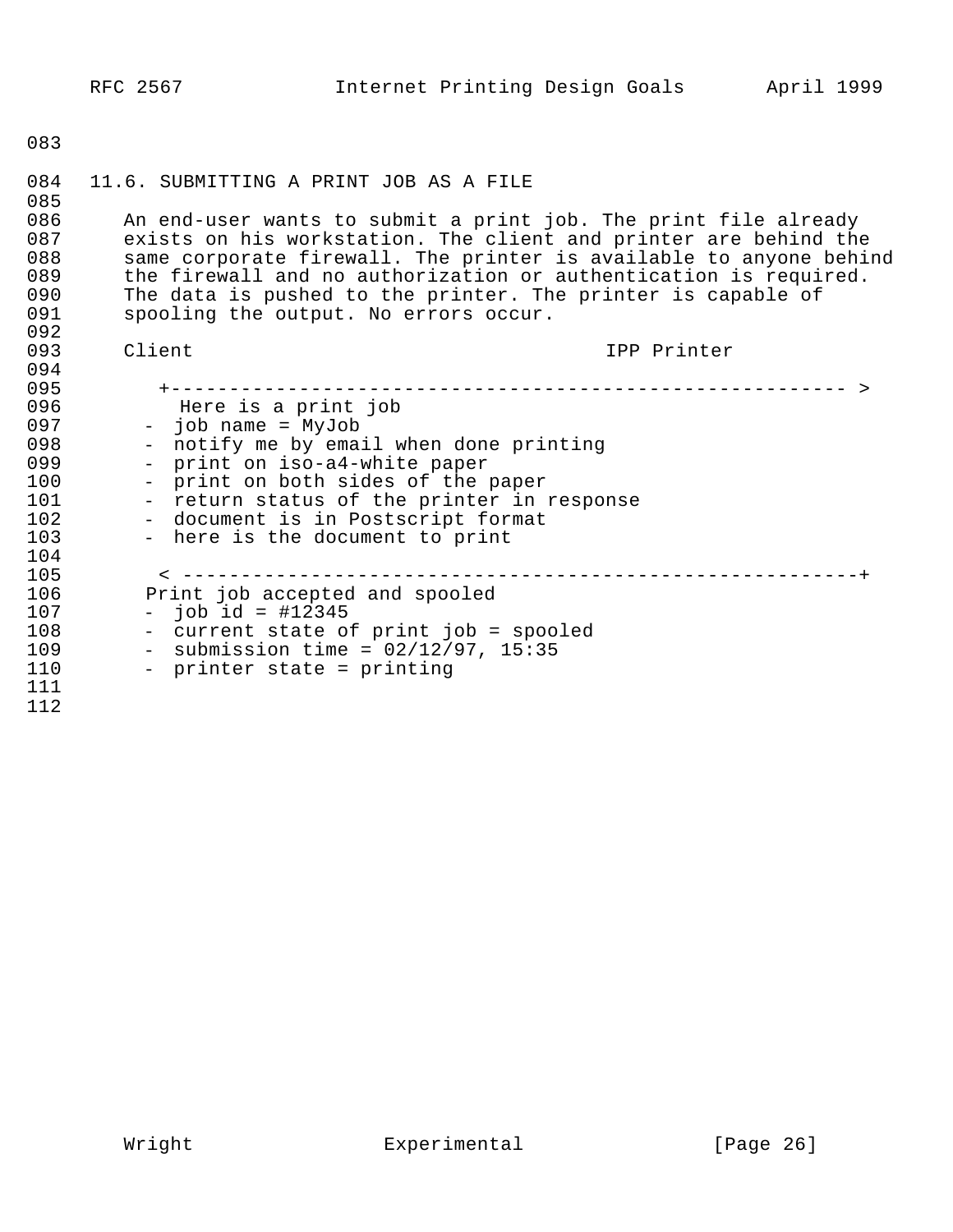## 1112 11.7. SUBMITTING A PRINT JOB WITH TWO DOCUMENTS 113<br>114 114 The And-user wants to submit a print job. The print file already<br>115 The exists on his workstation. The client and printer are behind the 115 exists on his workstation. The client and printer are behind the<br>116 Same corporate firewall. The printer is available to anvone behir 116 same corporate firewall. The printer is available to anyone behind<br>117 the firewall and no authorization or authentication is required. 117 the firewall and no authorization or authentication is required.<br>118 The data is pushed to the printer. The job consists of two 118 The data is pushed to the printer. The job consists of two<br>119 Separate documents. The printer is capable of spooling the 119 separate documents. The printer is capable of spooling the output.<br>120 Mo errors occur. No errors occur. 121<br>122 1122 Client IPP Printer 123<br>124 1124 +---------------------------------------------------------- > 1125 Here is a print job 126 - job name = MyJob<br>127 - notify me by emai 127 - notify me by email when done printing<br>128 - print on iso-a4-white paper 128 - print on iso-a4-white paper<br>129 - print on both sides of the p 129 - print on both sides of the paper<br>130 - return status of the printer in: - return status of the printer in response 131<br>132 1132 < ----------------------------------------------------------+ 133 Print job accepted and spooled<br>134 - iob id = #12345 134 - job id = #12345<br>135 - submission time 1135 - submission time = 02/12/97, 15:35 1136 +---------------------------------------------------------- > - here is the document to print 138<br>139 1139 < ----------------------------------------------------------+ - OK 141<br>142 1142 +---------------------------------------------------------- > - here is the document to print, it is the last document. 144<br>145 1145 < ----------------------------------------------------------+ - OK 1147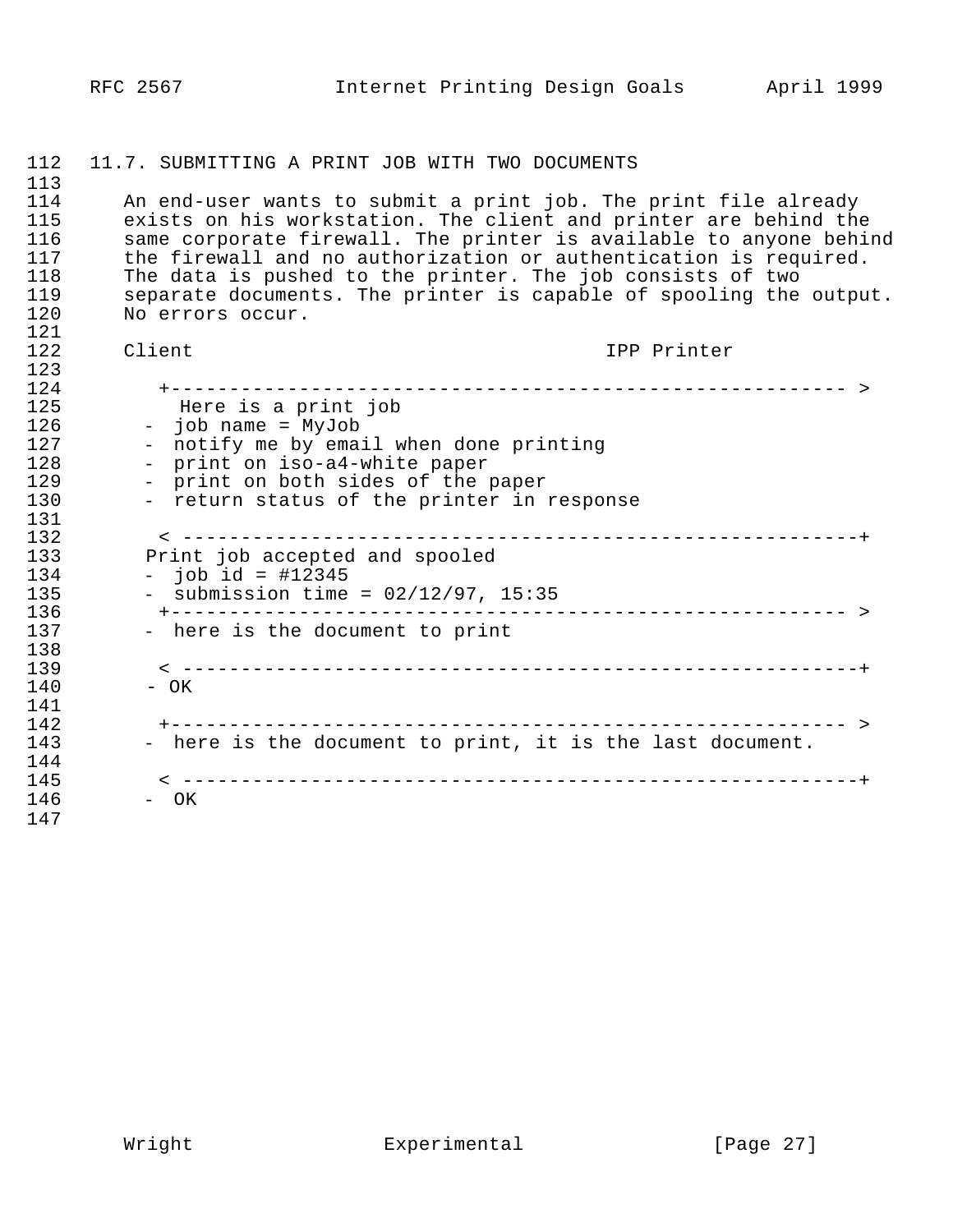| 147        |                                | 11.8. SUBMITTING A PRINT JOB AS A FILE, PRINTING FAILS                                                                              |             |
|------------|--------------------------------|-------------------------------------------------------------------------------------------------------------------------------------|-------------|
| 148        |                                |                                                                                                                                     |             |
| 149<br>150 |                                | An end-user wants to submit a print job. The print file already<br>exists on his workstation. The client and printer are behind the |             |
| 151        |                                | same corporate firewall. The printer is available to anyone behind                                                                  |             |
| 152        |                                | the firewall and no authorization or authentication is required.                                                                    |             |
| 153        |                                | The data is pushed to the printer. The printer is not capable of                                                                    |             |
| 154        |                                | spooling the output so it begins printing while still receiving                                                                     |             |
| 155        |                                | the file. An error occurs and the printer cannot complete printing                                                                  |             |
| 156        |                                | (in this case the user requires A4 paper and that paper size is                                                                     |             |
| 157        | not available on the printer.) |                                                                                                                                     |             |
| 158        |                                |                                                                                                                                     |             |
| 159        | Client                         |                                                                                                                                     | IPP Printer |
| 160        |                                |                                                                                                                                     |             |
| 161        |                                |                                                                                                                                     |             |
| 162        | Here is a print job            |                                                                                                                                     |             |
| 163        | - job name = MyJob             |                                                                                                                                     |             |
| 164<br>165 |                                | - notify me by email when done printing                                                                                             |             |
| 166        |                                | - print on iso-a4-white paper<br>- print on both sides of the paper                                                                 |             |
| 167        |                                | - return status of the printer in response                                                                                          |             |
| 168        |                                | - document is in Postscript format                                                                                                  |             |
| 169        |                                | - here is the document to print                                                                                                     |             |
| 170        |                                |                                                                                                                                     |             |
| 171        |                                |                                                                                                                                     |             |
| 172        |                                | Print job accepted                                                                                                                  |             |
| 173        |                                |                                                                                                                                     |             |
| 174        | - printing failed              |                                                                                                                                     |             |
| 175        |                                | - current state of print job = canceled (A4 not available)                                                                          |             |
| 176        |                                | - submission time = $02/12/97$ , 15:35                                                                                              |             |
| 177        |                                | - printer state = ready                                                                                                             |             |
|            |                                |                                                                                                                                     |             |
| 178<br>179 |                                | 11.9. SUBMITTING A PRINT JOB WITH AUTHENTICATION, PRIVACY AND PAYMENT                                                               |             |
| 180        |                                | A traveling executive needs to print a set of transparencies for                                                                    |             |
| 181        |                                | an important business meeting. The charts are in Lotus Freelance                                                                    |             |
| 182        |                                | format on his notebook computer. He has located a SirZippy print                                                                    |             |
| 183        |                                | shop near his hotel that will print color transparencies. Because                                                                   |             |
| 184        |                                | the information on the charts is sensitive, he wants to be sure                                                                     |             |
| 185        |                                | that his data is sent to the Printer in an encrypted format. He                                                                     |             |
| 186        |                                | also wants to authenticate the Printer. The Printer also                                                                            |             |
| 187        |                                | authenticates the user. Payment occurs across the Internet.                                                                         |             |
| 188        |                                |                                                                                                                                     |             |
| 189        |                                |                                                                                                                                     |             |
| 190        | Client                         |                                                                                                                                     | IPP Printer |
| 191        |                                |                                                                                                                                     |             |
| 192        |                                |                                                                                                                                     |             |
| 193        |                                |                                                                                                                                     |             |
| 194        |                                |                                                                                                                                     |             |
| 195        |                                | Mutual authentication and exchange of secret keys                                                                                   |             |
| 196        |                                |                                                                                                                                     |             |
|            | Wright                         | Experimental                                                                                                                        | [Page 28]   |
|            |                                |                                                                                                                                     |             |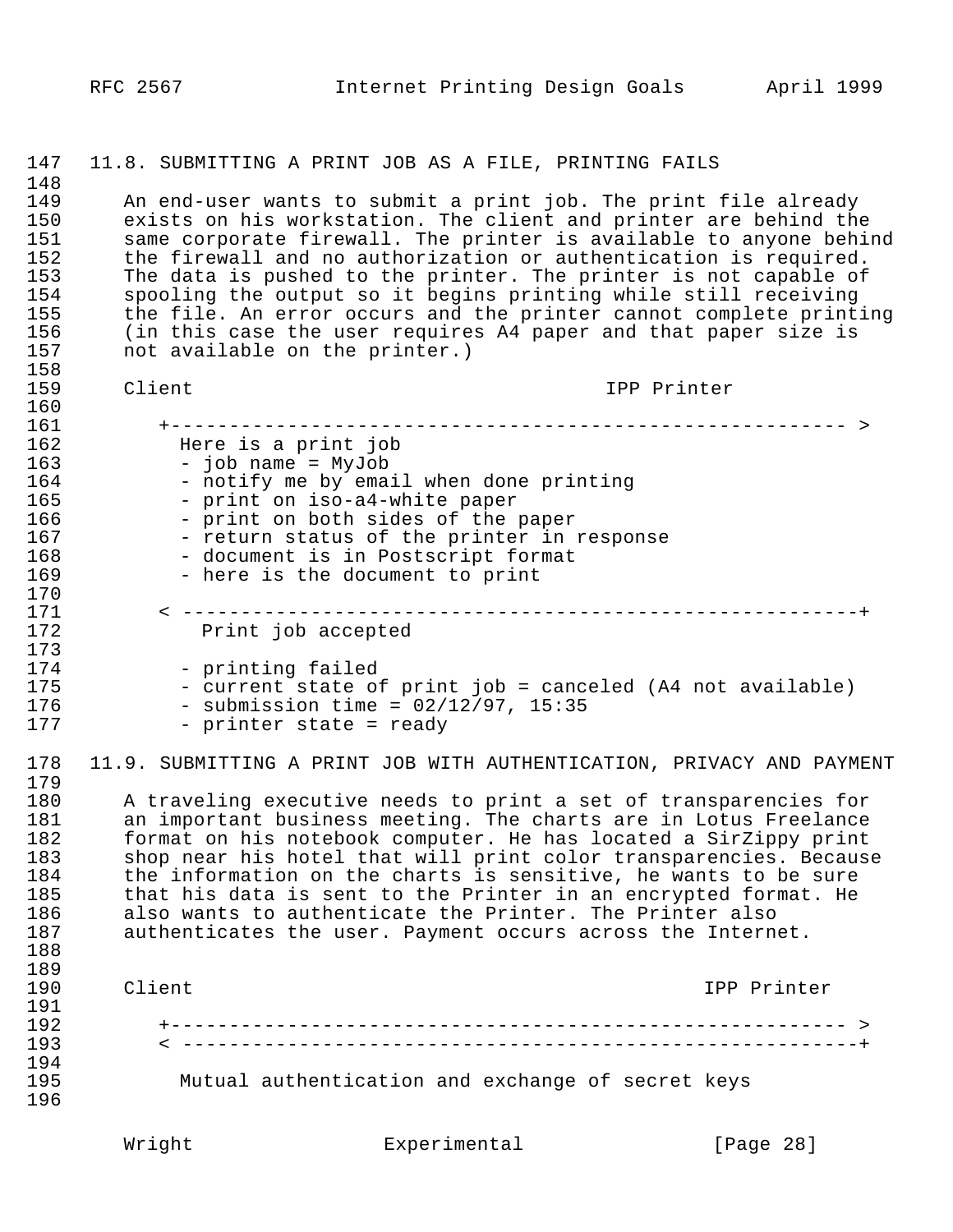| 197 |                                                |
|-----|------------------------------------------------|
| 198 | Here is a print job (encrypted)                |
| 199 | - job name = MyJob                             |
| 200 | - notify me by email when done printing        |
| 201 | - print on iso-a4-white paper                  |
| 202 | - print on both sides of the paper             |
| 203 | - return status of the printer in response     |
| 204 | - tell me where to pick up output              |
| 205 | - document is in Postscript format             |
| 206 | - here is the document to print                |
| 207 |                                                |
| 208 | -------------------------                      |
| 209 | Print job accepted and spooled (encrypted)     |
| 210 | $-$ job id = #12345                            |
| 211 | - current state of print job = spooled         |
| 212 | - submission time = $02/12/97$ , 15:35         |
| 213 | - printer state = printing                     |
| 214 | - payment required to proceed with job         |
| 215 | - pick up at 230 East Main after 3:30 pm today |
| 216 |                                                |
| 217 |                                                |
| 218 |                                                |
| 219 | Payment transaction                            |
| 220 |                                                |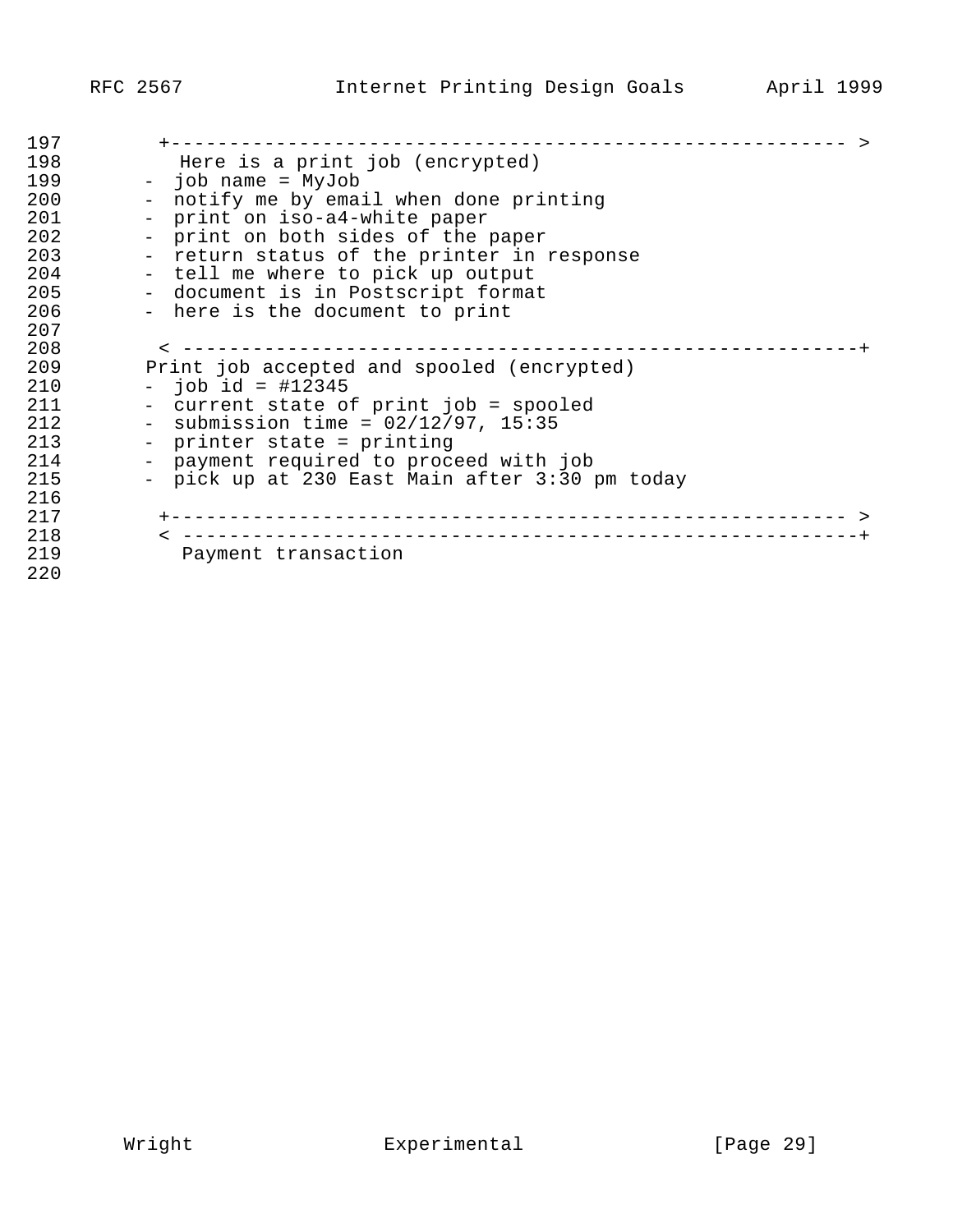#### 1220 11.10. SUBMITTING A PRINT JOB WITH DECRYPTION ERROR

 $\frac{221}{222}$ 1222 A traveling executive needs to print a set of transparencies for 223 an important business meeting. The charts are in Lotus Freelance<br>224 1 1 format on his notebook computer. He has located a SirZippy print 1224 format on his notebook computer. He has located a SirZippy print 225 shop near his hotel that will print color transparencies. Because<br>226 the information on the charts is sensitive, he wants to be sure 226 the information on the charts is sensitive, he wants to be sure<br>227 that his data is sent to the printer in an encrypted format. He 227 that his data is sent to the printer in an encrypted format. He<br>228 also wants to authenticate the printer. The printer also 228 also wants to authenticate the printer. The printer also<br>229 authenticates the user. Payment occurs across the Intern 229 authenticates the user. Payment occurs across the Internet. An 230 error occurs during decryption. error occurs during decryption. 1231

 $232$ <br> $233$ Client Communications of the Client Client IPP Printer 234<br>235 1235 +---------------------------------------------------------- > 1236 < ----------------------------------------------------------+ Mutual authentication and exchange of secret keys 1238 239<br>240 1240 +---------------------------------------------------------- > 241 Here is a print job (encrypted)<br>242 - iob name = MyJob 242 - job name = MyJob<br>243 - notify me by ema: 243 - notify me by email when done printing<br>244 - print on iso-a4-white paper 244 - print on iso-a4-white paper<br>245 - print on both sides of the 245 - print on both sides of the paper<br>246 - return status of the printer in 246 - return status of the printer in response<br>247 - tell me where to pick up output 247 - tell me where to pick up output<br>248 - document is in Postscript forma - document is in Postscript format 249 - here is the document to print 250<br>251 1251 < ----------------------------------------------------------+ 252 Print job accepted and spooled (encrypted)<br>253 - iob id = #12345 1253 - job id = #12345  $254$  - current state of print job = spooled<br> $255$  - submission time =  $02/12/97$ , 15:35 255 - submission time =  $02/12/97$ , 15:35<br>256 - printer state = printing 256 - printer state = printing<br>257 - payment required to proce 257 - payment required to proceed with job<br>258 - pick up at 230 East Main after 3:30 p - pick up at 230 East Main after 3:30 pm today 1259 1260 +---------------------------------------------------------- > 1261 < ----------------------------------------------------------+ Payment transaction 1263 . 264 265 1266 < ----------------------------------------------------------+ 1267 Asynchronous response (email in this case) 268 - decryption failed on job #12345<br>269 - no pages printed 269 - no pages printed<br>270 - current state of - current state of job = aborted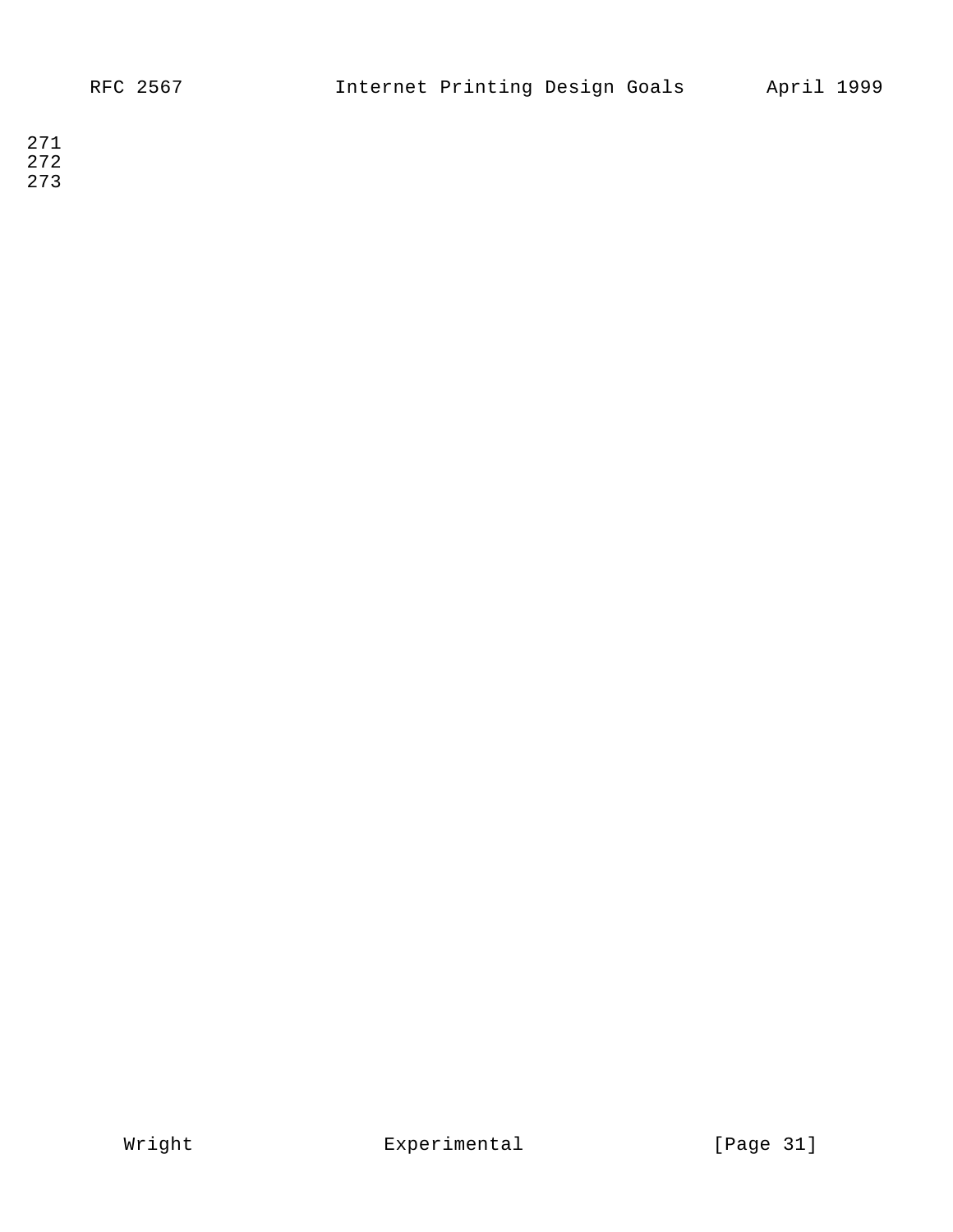| 273        | 11.11. SUBMITTING A PRINT JOB WITH AUTHENTICATION                                                                                   |
|------------|-------------------------------------------------------------------------------------------------------------------------------------|
| 274        |                                                                                                                                     |
| 275<br>276 | An end-user wants to submit a print job. The print file already<br>exists on his workstation. The client and printer are behind the |
| 277        | same corporate firewall. The printer is available to anyone behind                                                                  |
| 278        | the firewall but authentication and authorization is required.                                                                      |
| 279        | Authorization takes place using the authenticated end-user's name.                                                                  |
| 280        | The data is pushed to the printer. The printer is capable of                                                                        |
| 281        | spooling the output.                                                                                                                |
| 282        |                                                                                                                                     |
| 283        |                                                                                                                                     |
| 284        | Client<br>IPP Printer                                                                                                               |
| 285        |                                                                                                                                     |
| 286        |                                                                                                                                     |
| 287<br>288 | Authentication                                                                                                                      |
| 289        |                                                                                                                                     |
| 290        | Note: An authentication failure would end the transaction at                                                                        |
| 291        | this point.                                                                                                                         |
| 292        |                                                                                                                                     |
| 293        |                                                                                                                                     |
| 294        | Here is a print job                                                                                                                 |
| 295        | - job name = MyJob                                                                                                                  |
| 296        | notify me by email when done printing                                                                                               |
| 297        | print on iso-a4-white paper<br>$\overline{\phantom{0}}$                                                                             |
| 298        | print on both sides of the paper                                                                                                    |
| 299        | - return status of the printer in response                                                                                          |
| 300<br>301 | - tell me where to pick up output<br>- document is in Postscript format                                                             |
| 302        | - here is the document to print                                                                                                     |
| 303        |                                                                                                                                     |
| 304        |                                                                                                                                     |
| 305        | Print job accepted and spooled                                                                                                      |
| 306        | $-$ job id = #12345                                                                                                                 |
| 307        | - current state of print job = spooled                                                                                              |
| 308        | - submission time = $02/12/97$ , 15:35                                                                                              |
| 309        | - printer state = printing                                                                                                          |
| 310        |                                                                                                                                     |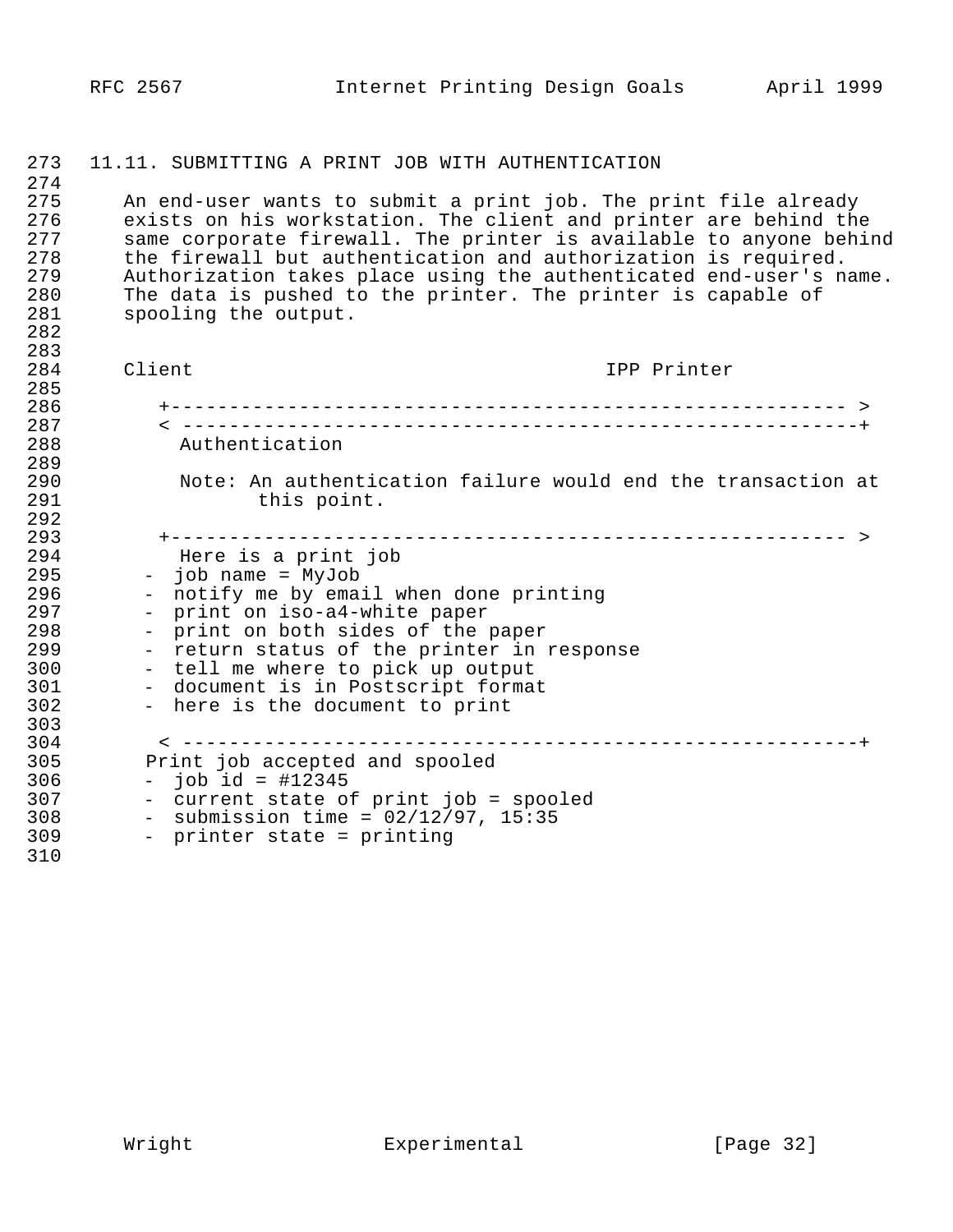## 11.12. SUBMITTING A PRINT JOB GENERATED DYNAMICALLY

311<br>312 312 An end-user wants to submit a print job. The print data is<br>313 Generated dynamically and is being transmitted by a printer 313 generated dynamically and is being transmitted by a printer driver<br>314 on the client workstation as available. The client and printer are 314 on the client workstation as available. The client and printer are<br>315 behind the same corporate firewall. The printer is available to behind the same corporate firewall. The printer is available to 316 anyone behind the firewall and no authentication and authorization<br>317 is required. The data is pushed to the printer. The printer is is required. The data is pushed to the printer. The printer is  $318$  capable of spooling the output. No error occurs. capable of spooling the output. No error occurs. 

320<br>321

Client Communications of the Client IPP Printer

| 323 |                                                     |
|-----|-----------------------------------------------------|
| 324 | Here is a print job                                 |
| 325 | job name = MyJob<br>$\frac{1}{2}$ and $\frac{1}{2}$ |
| 326 | notify me by email when done printing               |
| 327 | print on iso-a4-white paper                         |
| 328 | print on both sides of the paper<br>$\sim$          |
| 329 | - return status of the printer in response          |
| 330 | - document is in Postscript format                  |
| 331 | - here is the print job                             |
| 332 |                                                     |
| 333 |                                                     |
| 334 |                                                     |
| 335 | Print data accepted and spooling started            |
| 336 | job id = $\#12345$<br>$\sim$ .                      |
| 337 | current job state = spooled                         |
| 338 | submission time = $02/12/97$ , 15:35                |
| 339 | - printer state = printing                          |
| 340 |                                                     |
| 341 |                                                     |
| 342 |                                                     |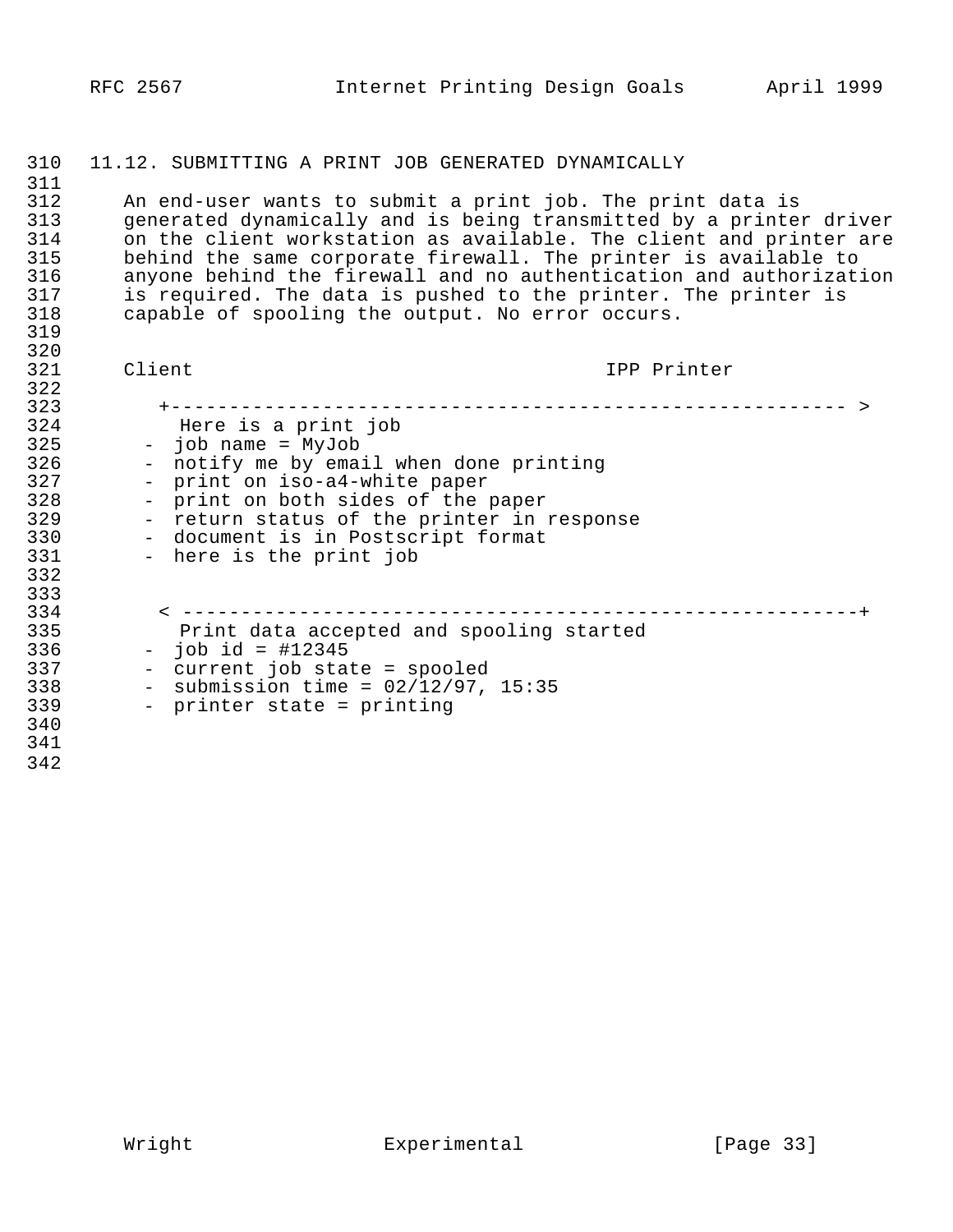### 1342 11.13. SUBMITTING A PRINT JOB WITH A PRINTER JAM - CANCELED

343<br>344 1344 An end-user wants to submit a print job. The print data is 1345 generated dynamically and is being transmitted by a printer driver 346 on the client workstation as available. The client and printer are<br>347 behind the same corporate firewall. The printer is available to 1347 behind the same corporate firewall. The printer is available to 348 anyone behind the firewall and no authentication and authorization<br>349 is required. The data is pushed to the printer. The printer is not 1349 is required. The data is pushed to the printer. The printer is not 1350 capable of spooling the output. The printer jams notifies the user 1351 and the user chooses to cancel the job. 1352

| 354<br>Client<br>IPP Printer<br>355<br>356<br>Here is a print job<br>357<br>- job name = MyJob<br>358<br>- notify me by email when done printing<br>- print on iso-a4-white paper<br>359<br>360<br>- print on both sides of the paper<br>361<br>- return status of the printer in response<br>362<br>- document is in Postscript format<br>363<br>- here is the document to print<br>364<br>365<br>366<br>Print data accepted and printing started<br>$-$ job id = #12345<br>367<br>368<br>369<br>- What is the status of print job #12345?<br>370<br>371<br>372<br>- Job #12345 accepted but printer jammed, cannot continue<br>373<br>374<br>375 |
|----------------------------------------------------------------------------------------------------------------------------------------------------------------------------------------------------------------------------------------------------------------------------------------------------------------------------------------------------------------------------------------------------------------------------------------------------------------------------------------------------------------------------------------------------------------------------------------------------------------------------------------------------|
|                                                                                                                                                                                                                                                                                                                                                                                                                                                                                                                                                                                                                                                    |
|                                                                                                                                                                                                                                                                                                                                                                                                                                                                                                                                                                                                                                                    |
|                                                                                                                                                                                                                                                                                                                                                                                                                                                                                                                                                                                                                                                    |
|                                                                                                                                                                                                                                                                                                                                                                                                                                                                                                                                                                                                                                                    |
|                                                                                                                                                                                                                                                                                                                                                                                                                                                                                                                                                                                                                                                    |
|                                                                                                                                                                                                                                                                                                                                                                                                                                                                                                                                                                                                                                                    |
|                                                                                                                                                                                                                                                                                                                                                                                                                                                                                                                                                                                                                                                    |
|                                                                                                                                                                                                                                                                                                                                                                                                                                                                                                                                                                                                                                                    |
|                                                                                                                                                                                                                                                                                                                                                                                                                                                                                                                                                                                                                                                    |
|                                                                                                                                                                                                                                                                                                                                                                                                                                                                                                                                                                                                                                                    |
|                                                                                                                                                                                                                                                                                                                                                                                                                                                                                                                                                                                                                                                    |
|                                                                                                                                                                                                                                                                                                                                                                                                                                                                                                                                                                                                                                                    |
|                                                                                                                                                                                                                                                                                                                                                                                                                                                                                                                                                                                                                                                    |
|                                                                                                                                                                                                                                                                                                                                                                                                                                                                                                                                                                                                                                                    |
|                                                                                                                                                                                                                                                                                                                                                                                                                                                                                                                                                                                                                                                    |
|                                                                                                                                                                                                                                                                                                                                                                                                                                                                                                                                                                                                                                                    |
|                                                                                                                                                                                                                                                                                                                                                                                                                                                                                                                                                                                                                                                    |
|                                                                                                                                                                                                                                                                                                                                                                                                                                                                                                                                                                                                                                                    |
|                                                                                                                                                                                                                                                                                                                                                                                                                                                                                                                                                                                                                                                    |
|                                                                                                                                                                                                                                                                                                                                                                                                                                                                                                                                                                                                                                                    |
|                                                                                                                                                                                                                                                                                                                                                                                                                                                                                                                                                                                                                                                    |
|                                                                                                                                                                                                                                                                                                                                                                                                                                                                                                                                                                                                                                                    |
| $-$ Cancel job $\#12345$<br>376                                                                                                                                                                                                                                                                                                                                                                                                                                                                                                                                                                                                                    |
| 377                                                                                                                                                                                                                                                                                                                                                                                                                                                                                                                                                                                                                                                |
| 378<br>* Printer flushes remaining data                                                                                                                                                                                                                                                                                                                                                                                                                                                                                                                                                                                                            |
| -----------------------------------+<br>379                                                                                                                                                                                                                                                                                                                                                                                                                                                                                                                                                                                                        |
| 380<br>Print job terminated                                                                                                                                                                                                                                                                                                                                                                                                                                                                                                                                                                                                                        |
| 381<br>- current job state = canceled                                                                                                                                                                                                                                                                                                                                                                                                                                                                                                                                                                                                              |
| 382<br>- submission time = $02/12/97$ , 15:35                                                                                                                                                                                                                                                                                                                                                                                                                                                                                                                                                                                                      |
| 383<br>- printer state = jammed                                                                                                                                                                                                                                                                                                                                                                                                                                                                                                                                                                                                                    |
| 384                                                                                                                                                                                                                                                                                                                                                                                                                                                                                                                                                                                                                                                |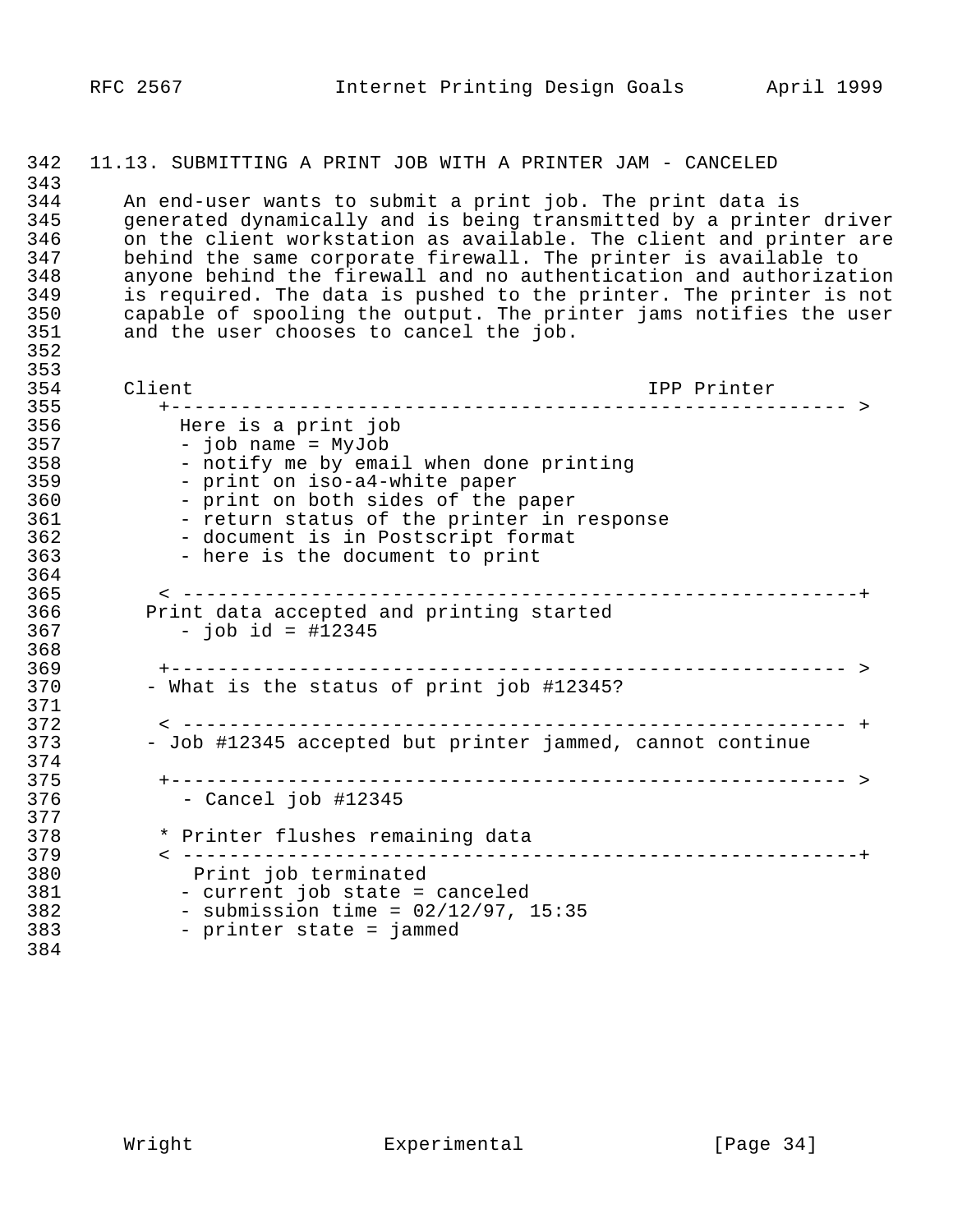### 1384 11.14. SUBMITTING A PRINT JOB WITH A PRINTER JAM - RECOVERED

385<br>386 1386 An end-user wants to submit a print job. The print data is 1387 generated dynamically and is being transmitted by a printer driver 388 on the client workstation as available. The client and printer are<br>389 behind the same corporate firewall. The printer is available to 1389 behind the same corporate firewall. The printer is available to 1390 anyone behind the firewall and no authentication and authorization<br>191 is required. The data is pushed to the printer. The printer is not 391 is required. The data is pushed to the printer. The printer is not<br>392 capable of spooling the output. The printer jams, notifies the 1392 capable of spooling the output. The printer jams, notifies the user and the user clears the jam and elects to continue.

1394 395<br>396

1397

1396 Client IPP Printer

| 398 |                                                          |
|-----|----------------------------------------------------------|
| 399 | Here is a print job                                      |
| 400 | - job name = MyJob                                       |
| 401 | - notify me by email when done printing                  |
| 402 | - print on iso-a4-white paper                            |
| 403 | - print on both sides of the paper                       |
| 404 | - return status of the printer in response               |
| 405 | - document is in Postscript format                       |
| 406 | - here is the document to print                          |
| 407 |                                                          |
| 408 |                                                          |
| 409 | Print data accepted and printing started                 |
| 410 | $-$ job id = #12345                                      |
| 411 |                                                          |
| 412 |                                                          |
| 413 | - Notification: printer jammed, cannot continue          |
| 414 |                                                          |
| 415 | * Jam is clear by human intervention, printing continues |
| 416 |                                                          |
| 417 |                                                          |
| 418 | Here is the last part of the document to print           |
| 419 |                                                          |
| 420 |                                                          |
| 421 | Print job received                                       |
| 422 | - current job state = printing                           |
| 423 | - submission time = $02/12/97$ , 15:35                   |
| 424 | - printer state = printing                               |
| 425 |                                                          |
| 426 |                                                          |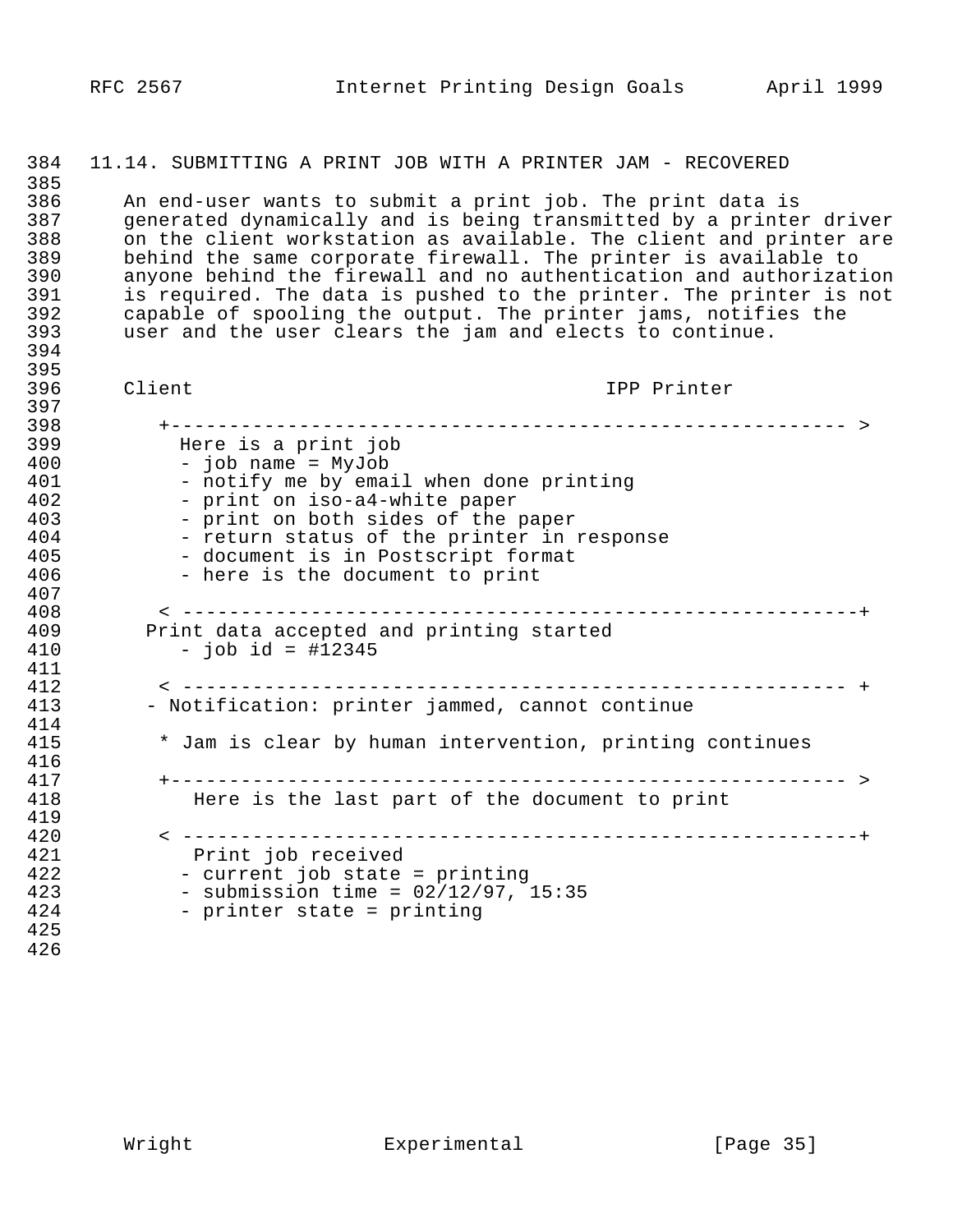427<br>428 428 An end-user wants to submit a print job. The print data is in a<br>429 file and is publicly available. It is pulled by the printer. The 429 file and is publicly available. It is pulled by the printer. The<br>430 client and printer are behind the same corporate firewall. The 430 client and printer are behind the same corporate firewall. The<br>431 printer is available to anyone behind the firewall and no 431 printer is available to anyone behind the firewall and no<br>432 authentication and authorization is required. The printer 432 authentication and authorization is required. The printer is<br>433 capable of spooling the output. Printing may start before the 433 capable of spooling the output. Printing may start before the<br>434 entire job has been pulled. entire job has been pulled. 435<br>436 1436 Client IPP Printer 437<br>438 1438 +---------------------------------------------------------- > 1439 Here is a print job 1440 - job name = MyJob 441 - notify me by email when done printing<br>442 - print on iso-a4-white paper 442 - print on iso-a4-white paper<br>443 - print on both sides of the p 443 - print on both sides of the paper<br>444 - return status of the printer in:  $144$  - return status of the printer in response<br>445 - here is a reference to the data to be pr. - here is a reference to the data to be printed 446<br>447 1447 < ----------------------------------------------------------+ 448 Print data accepted and printing started<br>449 - iob id = #12345 1449 - job id = #12345 450 - current state of job = spooled<br>451 - submission time = 02/12/97, 13 451 - submission time =  $02/12/97$ , 13:15<br>452 - printer state = printing - printer state = printing 1453 1454 . 455<br>456 1456 < ----------------------------------------------------------+ Get the file to be printed 458<br>459 1459 +---------------------------------------------------------- > Here it is 461<br>462 462 Note: Failure to find the file, would end the transaction<br>463 with an error at this point and an asynchronous 463 with an error at this point and an asynchronous<br>464 hotification would be send to the Client. notification would be send to the Client. 465<br>466 1466 < ----------------------------------------------------------+ Data received 1468 1469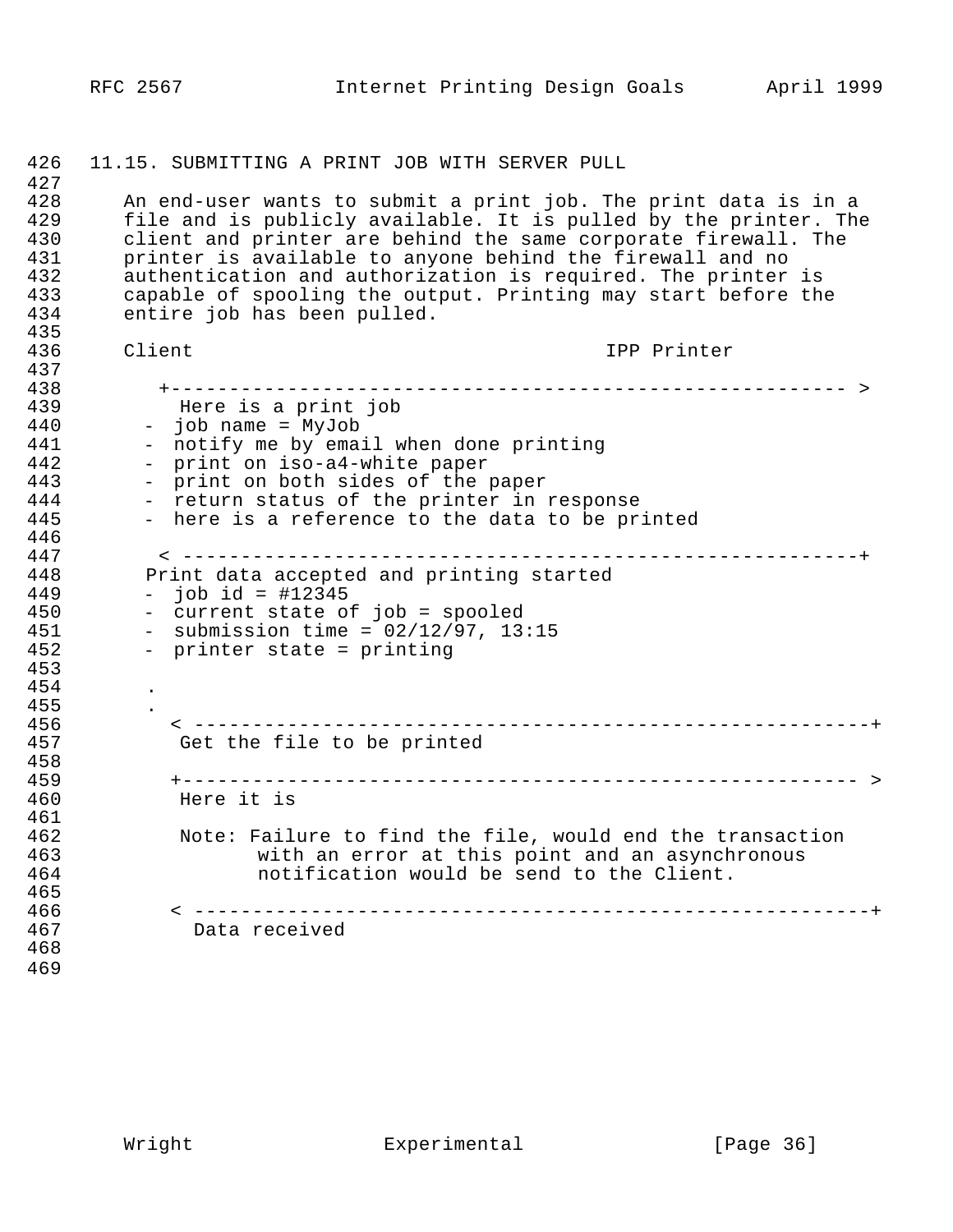| 469 | 11.16. SUBMITTING A PRINT JOB WITH REFERENCED RESOURCES           |
|-----|-------------------------------------------------------------------|
| 470 |                                                                   |
| 471 | An end-user wants to submit a print job. Part of the print data   |
| 472 | is on a file on the user's workstation. It is pushed by the       |
| 473 | client, but the print job requires some resource not included in  |
| 474 | the print file. The client and printer are behind the same        |
| 475 | corporate firewall. The printer is available to anyone behind the |
| 476 | firewall and no authentication and authorization is required. The |
| 477 | printer is capable of spooling the output. No errors occur.       |
| 478 |                                                                   |
| 479 |                                                                   |
| 480 | Client<br>IPP Printer                                             |
| 481 |                                                                   |
| 482 |                                                                   |
| 483 | Here is a print job                                               |
| 484 | job name = MyJob                                                  |
| 485 | - notify me by email when done printing                           |
| 486 | print on iso-a4-white paper                                       |
| 487 | - print on both sides of the paper                                |
| 488 | - return status of the printer in response                        |
| 489 |                                                                   |
| 490 |                                                                   |
| 491 | Print job accepted and spooled                                    |
| 492 | - job id = $\#12345$                                              |
| 493 | - submission time = $02/12/97$ , 15:35                            |
| 494 |                                                                   |
| 495 |                                                                   |
| 496 | - here is the document to print                                   |
| 497 |                                                                   |
| 498 |                                                                   |
| 499 | - OK                                                              |
| 500 |                                                                   |
| 501 |                                                                   |
| 502 | - here is the URI to print, it is the last document.              |
| 503 |                                                                   |
| 504 |                                                                   |
| 505 | - OK                                                              |
| 506 |                                                                   |
| 507 |                                                                   |
| 508 | Get the external resource                                         |
|     |                                                                   |
| 509 |                                                                   |
| 510 |                                                                   |
| 511 | Here it is                                                        |
| 512 |                                                                   |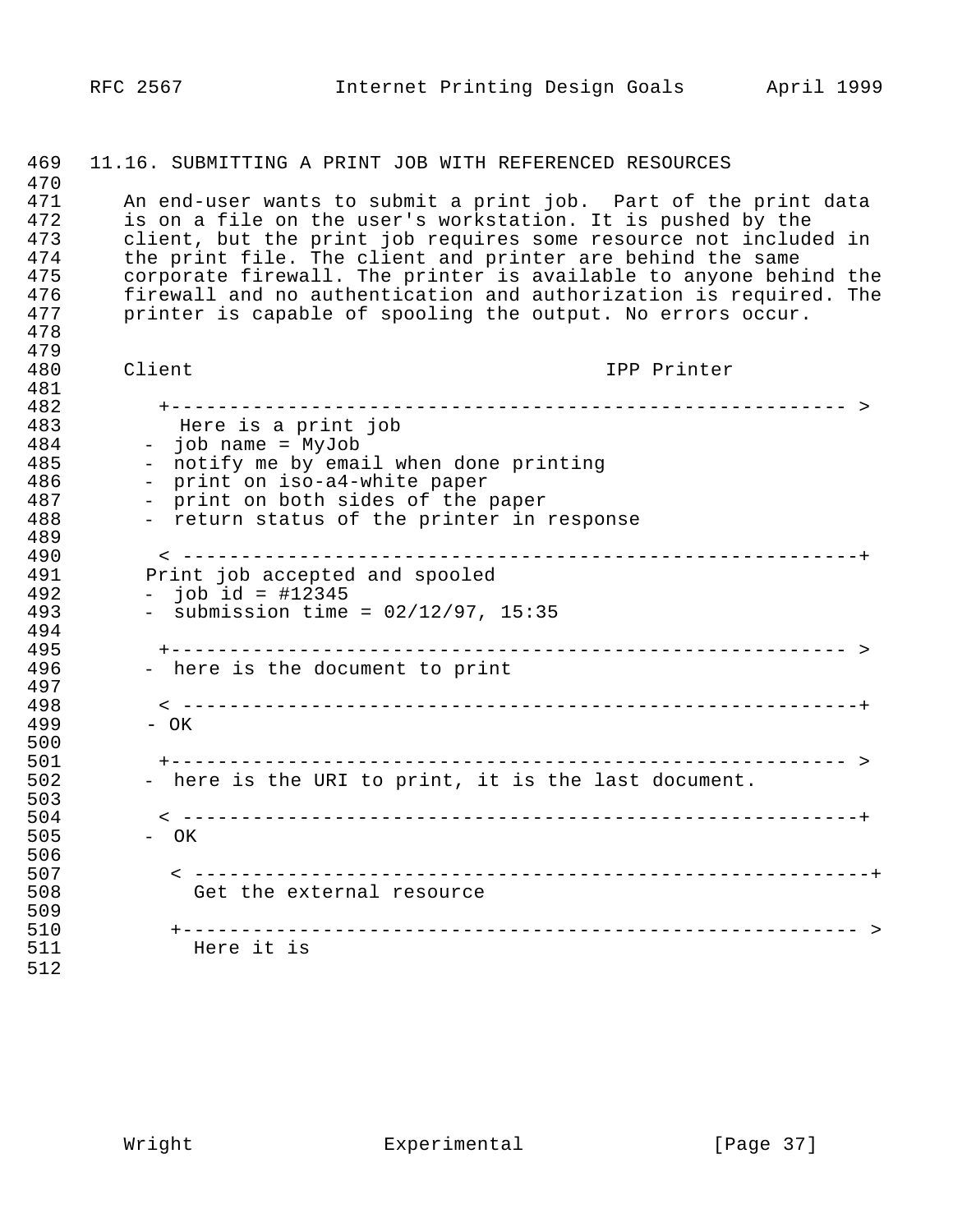1512 11.17. GETTING CAPABILITIES 1513 11.17.1. Submission Attributes 514<br>515 515 An end-user wants to get the production and scheduling attributes<br>516 that are supported or required when submitting jobs to this 516 that are supported or required when submitting jobs to this<br>517 printer. The client will use these attributes when forming to printer. The client will use these attributes when forming the 518 subsequent print request. 519<br>520 1520 Client IPP Printer 1521 +---------------------------------------------------------- > 1522 I'm going to submit a Postscript job give me your job submission attributes 524<br>525 1525 < ----------------------------------------------------------+ 1526 Postscript production attributes for this Printer are: 527 - medium-select = us-letter-white, us-legal-white<br>528 - default is us-letter-white - default is us-letter-white 529 - copies = 1,2,3,4,5<br>530 - default is 1 1530 - default is 1<br>1531 - print-qu 531 - print-quality = draft, normal, high<br>532 - default is draft 532 - default is draft<br>533 - sides = 1-s: 1533 - sides = 1-sided, 2-sided-long-edge 534 - default is 2-sided-long-edge<br>535 - Job scheduling attributes for th 535 - Job scheduling attributes for this Printer are:<br>536 - iob-priority = 1,2,3  $536$  - job-priority = 1,2,3<br> $537$  - default = 3  $-$  default = 3 538<br>539 11.17.2. Printer Capabilities 540<br>541 541 An end-user wants to determine the resolution, marking technology,<br>542 and PDLs supported by the printer. and PDLs supported by the printer. 543<br>544 1544 Client IPP Printer 1545 +---------------------------------------------------------- > 546 Please tell me the<br>547 - resolution of the p 1547 - resolution of the printer<br>1548 - the marking technology of 548 - the marking technology of the printer<br>549 - PDLs supported - PDLs supported 1550 < ----------------------------------------------------------+ 1551 Printer resolution = 600 dpi<br>1552 Marking Technology = laser 1552 Marking Technology = laser PDLs supported = Postscript level 2, PCL/6 1554

RFC 2567 Internet Printing Design Goals April 1999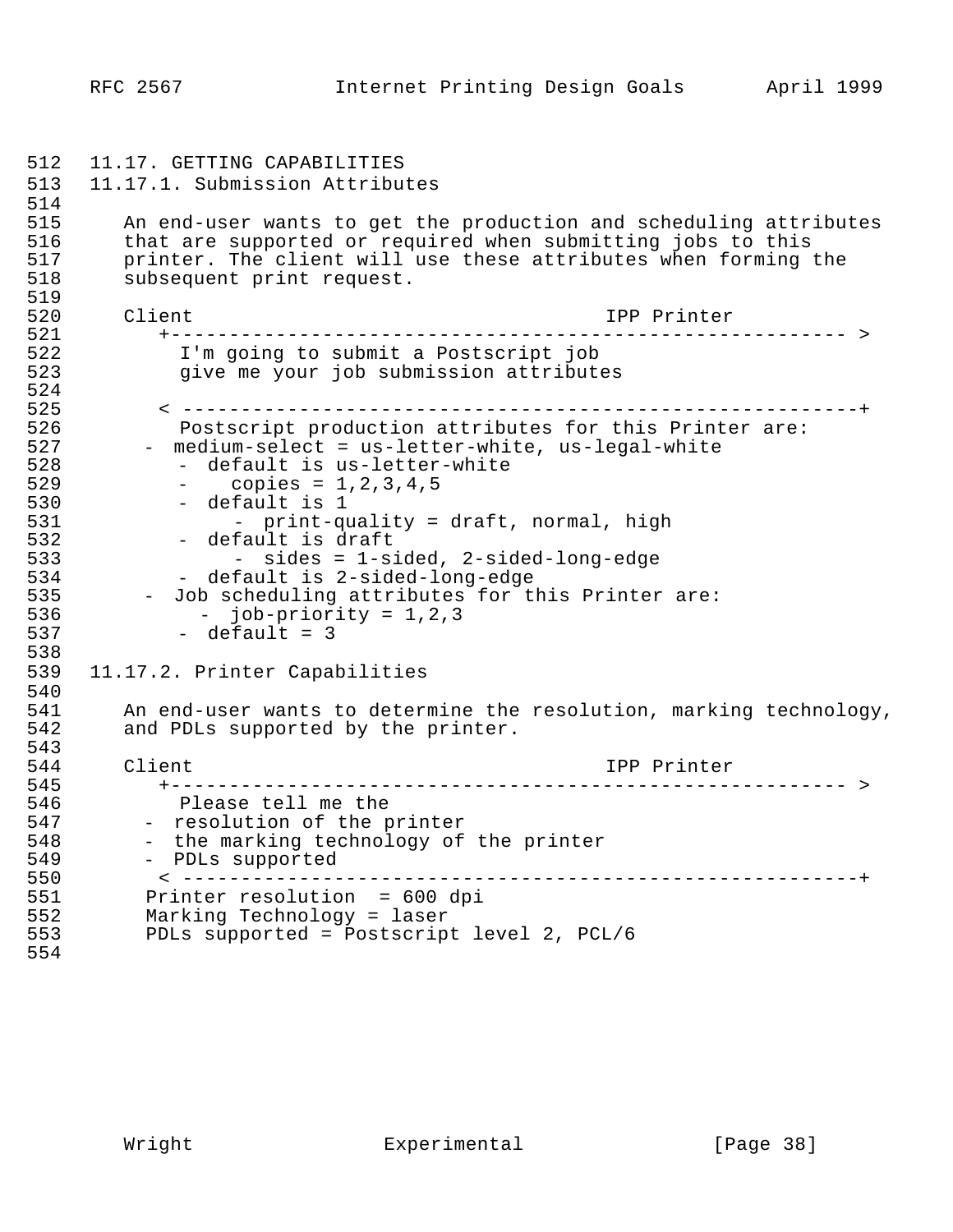1554 1555 11.18. GETTING STATUS 1556 11.18.1. Printer State/Status 557<br>558 An end-user wants to determine the state or status of the printer. 1559 1560 Client IPP Printer 561<br>562 1562 +---------------------------------------------------------- > What is the state of the printer? 564<br>565 1565 < ----------------------------------------------------------+ Printer state =  $out-of-paper$ 567<br>568 11.18.2. Job Status 1569 1570 An end user wants to get the status of a job he has submitted. 571<br>572 Client **1572 Client** IPP Printer 573<br>574 1574 +---------------------------------------------------------- > Please tell me the status of job #12345 576<br>577 1577 < ----------------------------------------------------------+ 1578 Job #12345 is queued 579 it is number 3 in the queue<br>580 printer state = printing printer state = printing 1581 1582 1583 11.18.3. Status of All My Jobs 1584 1585 An end user wants to get a list of all of the jobs he has submitted to this Printer. 587<br>588 Client **1588 Client** IPP Printer 589<br>590 1590 +---------------------------------------------------------- > Please tell me the status of my jobs 592<br>593 1593 < ----------------------------------------------------------+ 594 Job #00012 is complete<br>595 Printed at 12:35 on 01. Printed at 12:35 on 01/23/97 596<br>597 Job #09876 is printing 598<br>599 1599 Job #12345 is queued it is number 3 in the queue 601<br>602 1602 Job #34567 is queued it is number 7 in the queue 1604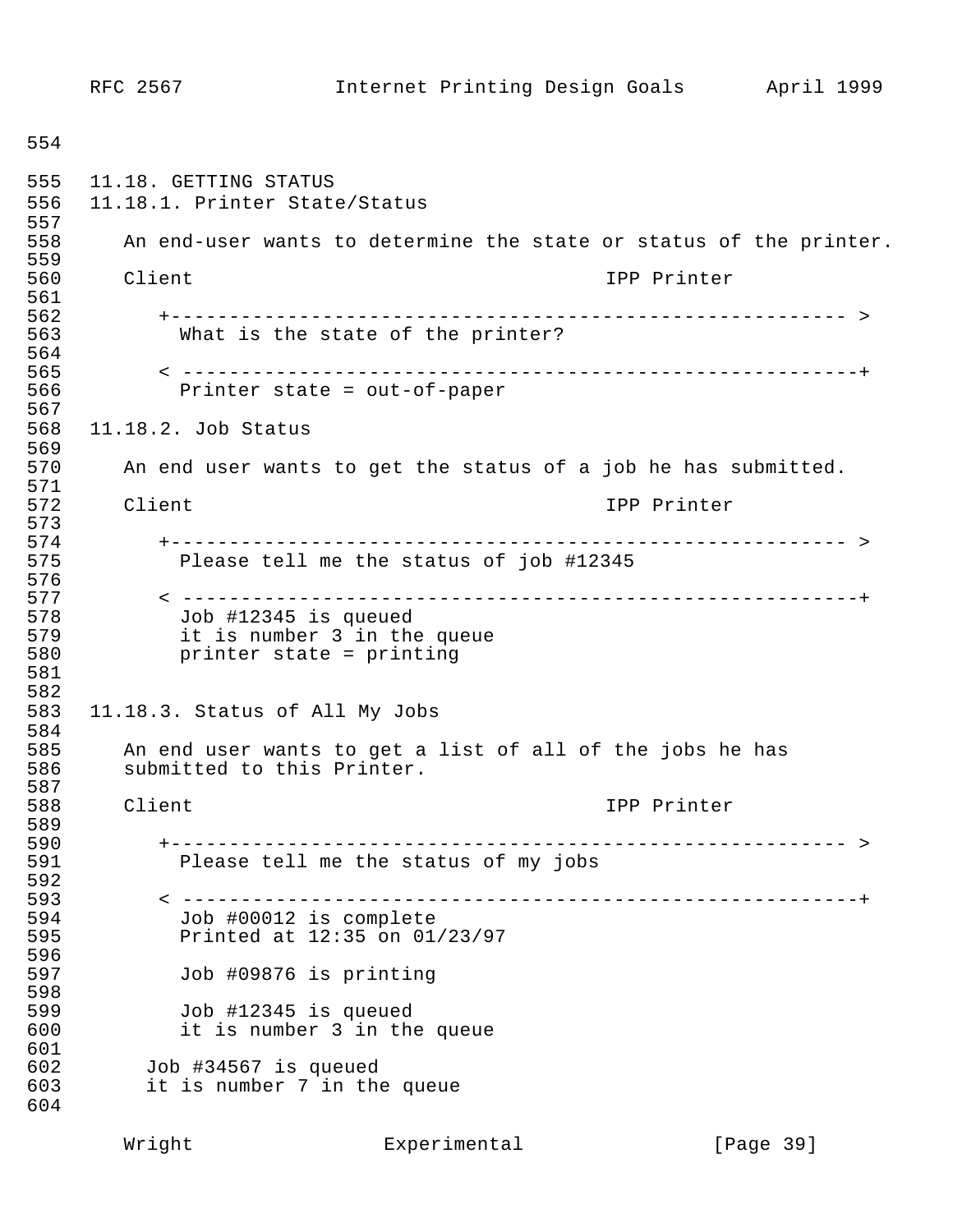1604 11.19. ASYNCHRONOUS NOTIFICATION 1605 11.19.1. Job Completion 606<br>607 607 An end-user wants to get notification of events that affect his<br>608 brint jobs. Print job completes without error. print jobs. Print job completes without error. 1609 1610 Client IPP Printer 611<br>612 1612 < ----------------------------------------------------------+ Print job #123 completed 1614 1615 11.19.2. Job Complete with Data 616<br>617 617 an end-user wants to get notification of events that affect his<br>618 brint jobs. Print job completes, users asked for all end of job 618 print jobs. Print job completes, users asked for all end of job<br>619 information. information. 620<br>621 1621 Client IPP Printer 622<br>623 1623 < ----------------------------------------------------------+ 1624 Print job #123 completed 625 - total pages printed = 15<br>626 - number of copies printed 626 - number of copies printed = 3<br>627 - total cost to print = \$7.45  $627$  - total cost to print = \$7.45<br> $628$  - pick up copies in room H-6, - pick up copies in room H-6, building 005 1629 1630 11.19.3. Print Job Fails 631<br>632 1632 An end-user wants to get notification of events that affect his print jobs. Print job fails. Printer is unattended. 634<br>635 1635 Client IPP Printer 636<br>637 1637 < ----------------------------------------------------------+ 1638 Print job #123 failed 639 - total pages printed = 15<br>640 - number of pages submitted 640 - number of pages submitted = 25<br>641 - printer-state = jammed - printer-state = jammed 1642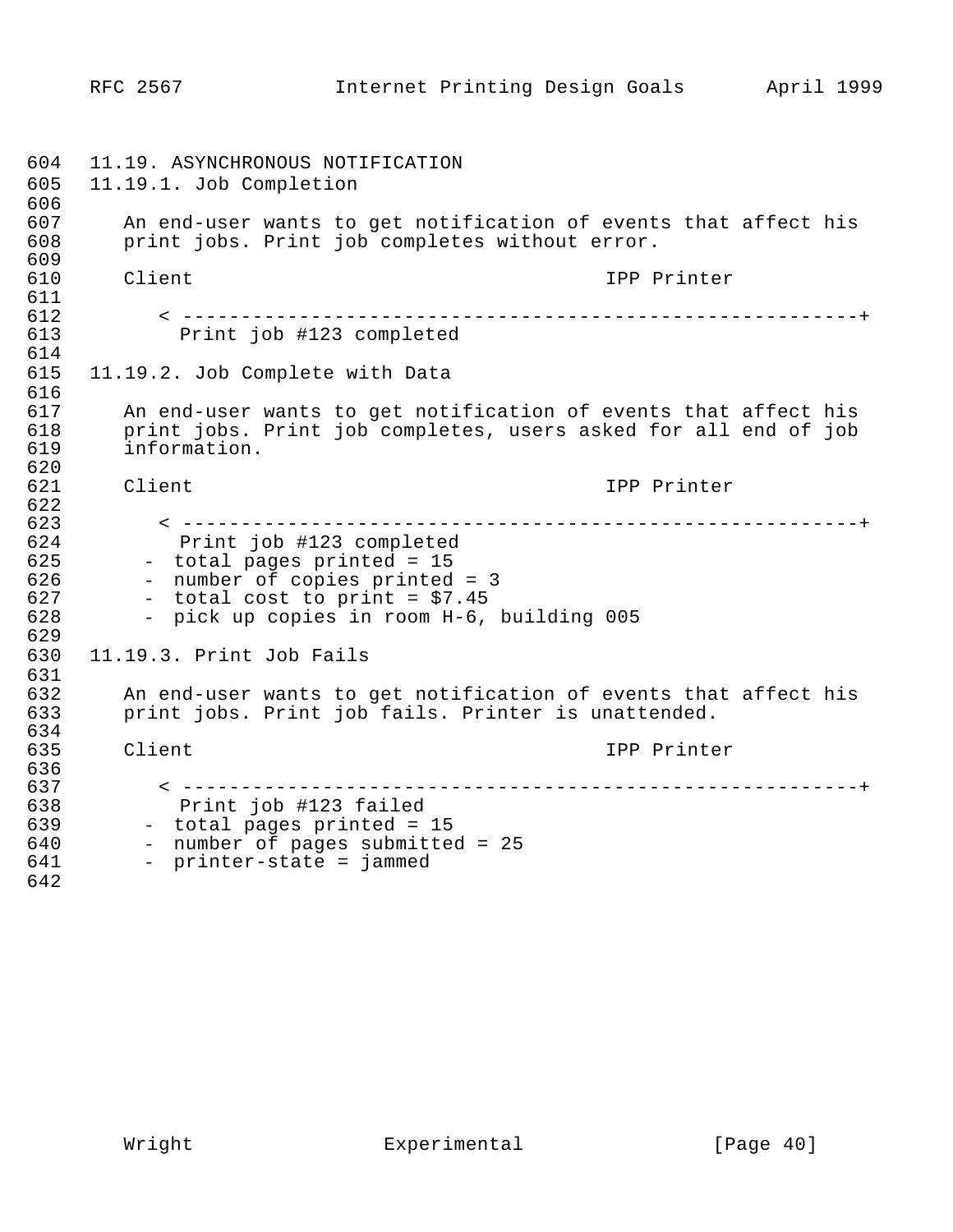| 642 | 11.20. CANCEL A JOB                                              |
|-----|------------------------------------------------------------------|
| 643 |                                                                  |
| 644 | The end-user submits a print job and later decides to cancel it. |
| 645 |                                                                  |
| 646 | Client<br>IPP Printer                                            |
| 647 |                                                                  |
| 648 |                                                                  |
| 649 |                                                                  |
| 650 | Authentication.                                                  |
| 651 |                                                                  |
| 652 |                                                                  |
| 653 |                                                                  |
| 654 | Cancel job #1234                                                 |
| 655 |                                                                  |
| 656 |                                                                  |
| 657 | Job #1234 Canceled                                               |
| 658 |                                                                  |
| 659 |                                                                  |
| 660 |                                                                  |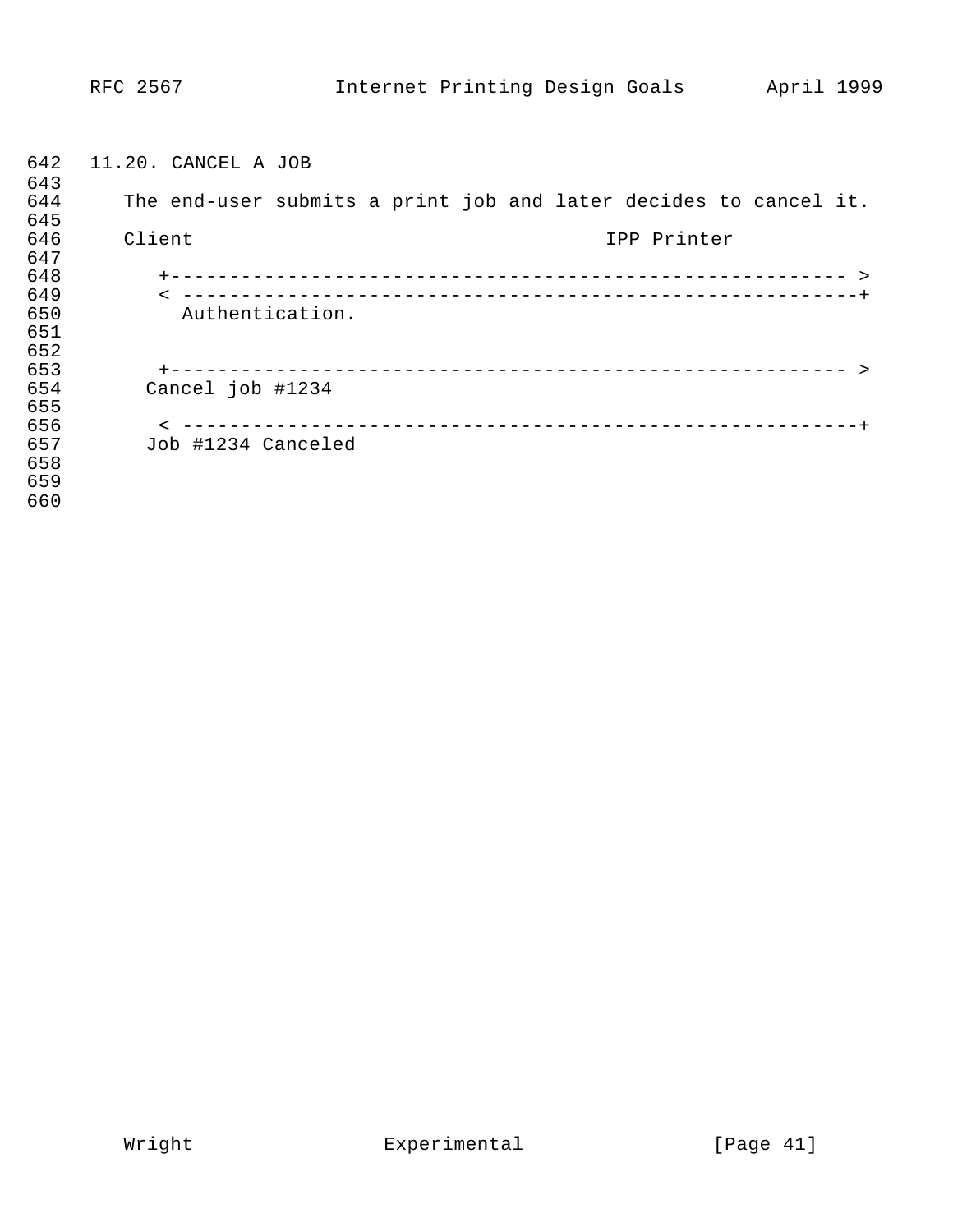#### 1660 11.21. END TO END SCENARIO - WITHIN AN ENTERPRISE

661<br>662 662 An office worker prints on shared departmental printers. All<br>663 brinters in the office are public, that is, no authentication 663 printers in the office are public, that is, no authentication or<br>664 authorization is required. Printers are protected from external 664 authorization is required. Printers are protected from external<br>665 access by a firewall. No billing or accounting is required. Most 665 access by a firewall. No billing or accounting is required. Most<br>666 printing is done from desktop applications. A help desk is 666 printing is done from desktop applications. A help desk is<br>667 brovided for printing problems. Standard operating systems 667 provided for printing problems. Standard operating systems and<br>668 applications are used. Drivers are available, but are installed 668 applications are used. Drivers are available, but are installed<br>669 manually by support personnel. This scenario assumes that driver 669 manually by support personnel. This scenario assumes that drivers<br>670 have been installed and that drivers are not IPP aware, that is, 670 have been installed and that drivers are not IPP aware, that is,<br>671 they cannot communicate across an IPP connection to obtain statu 671 they cannot communicate across an IPP connection to obtain status<br>672 and capabilities. IPP printers appear in application pull-down 672 and capabilities. IPP printers appear in application pull-down<br>673 menus. Printer configuration data is hard wired into the drive: menus. Printer configuration data is hard wired into the driver. 674<br>675 675 End-user selects print from the application pull down menu. An IPP<br>676 printer is selected from the list of Printers offered printer is selected from the list of Printers offered 677<br>678 678 The driver puts up a dialogue with hard-wired set of options<br>679 for this printer. The end-user makes choices and submits job for this printer. The end-user makes choices and submits job. 1680 681<br>682 1682 Client IPP Printer 1683 +---------------------------------------------------------- > 1684 Here is a print job 1685 - job-name = memo-to-boss 686 - notify me by email when job is complete<br>687 - print on us-letter-white paper 687 - print on us-letter-white paper<br>688 - print 1 copy - print 1 copy 689 - print at normal quality<br>690 - print on 1 side 690 - print on 1 side<br>691 - give me the stat - give me the state of the printer in response 692<br>693 693 The driver generates the print data and passes it to the IPP<br>694 driver a piece at a time as it is generated. driver a piece at a time as it is generated. 695<br>696 1696 +---------------------------------------------------------- > Here is the print data 1698 1699 1700 < ----------------------------------------------------------+ 701 Print data received, file is spooled<br>102 - printer state = printing 702 - printer state = printing<br>703 - time submitted = 2/12/97,  $703$  - time submitted =  $2/12/97$ , 15:35<br> $704$  - current iob state = spooled - current job state = spooled 1705 706<br>707 1707 Client adds this job to list of current jobs. List of jobs and state of each is available on a pull-down menu on the client. 1709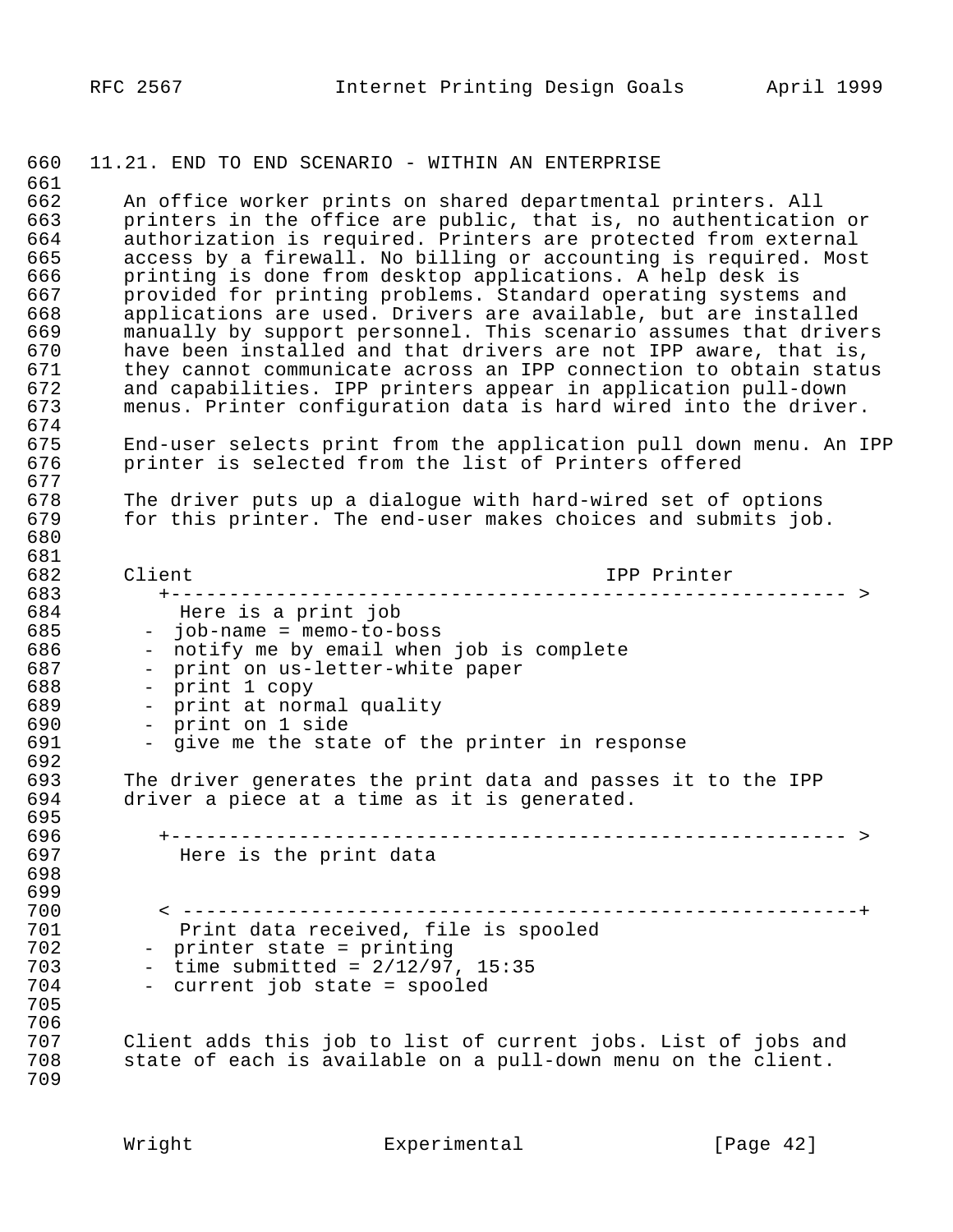| 710 | End-user selects job #1234 from list and clicks on it to see its |
|-----|------------------------------------------------------------------|
| 711 | status.                                                          |
| 712 |                                                                  |
| 713 | ---------------------------------                                |
| 714 | Give me the state of job #1234                                   |
| 715 | and the state of the Printer                                     |
| 716 |                                                                  |
| 717 |                                                                  |
| 718 | Job $\#1234$ state = spooled                                     |
| 719 | - it is number 3 in the queue                                    |
| 720 | - printer state = printing                                       |
| 721 |                                                                  |
| 722 | The job completes without error                                  |
| 723 |                                                                  |
| 724 | ------------------------------                                   |
| 725 | Job #1234 completed                                              |
| 726 | 12 of 12 pages printed                                           |
| 727 |                                                                  |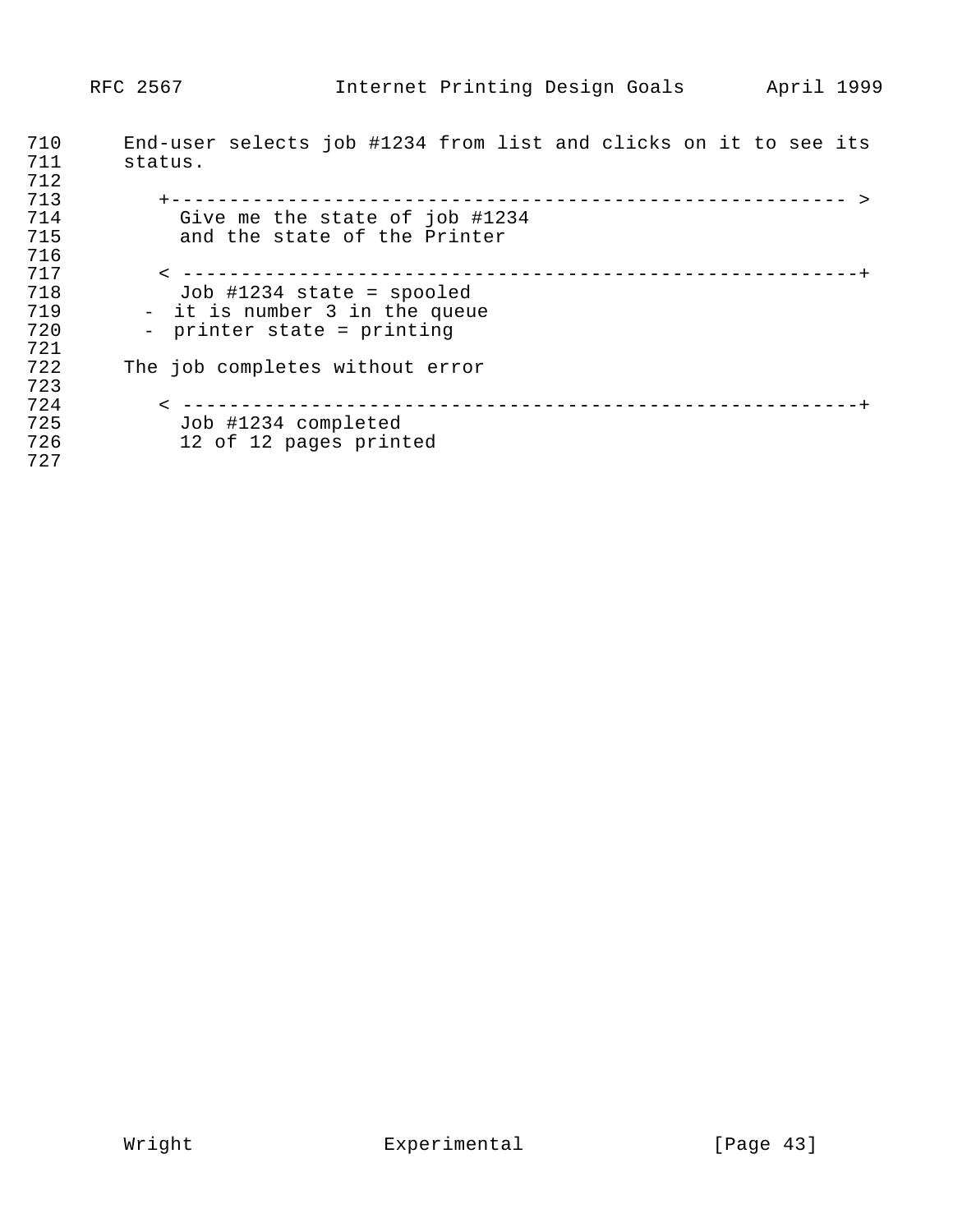1727

## 1729 730 An office worker in Company A needs to print an office document on<br>731 a "public" printer at Company B, a business partner. Both 731 a "public" printer at Company B, a business partner. Both<br>732 companies have corporate firewalls so the print request mu 732 companies have corporate firewalls so the print request must flow<br>733 out of A's firewall and into B's firewall. The office worker can 733 out of A's firewall and into B's firewall. The office worker can<br>734 – look at public printers in Company B's directory service. The 734 look at public printers in Company B's directory service. The<br>735 document is generated by a desktop application. Since the prin 735 document is generated by a desktop application. Since the printer<br>736 is "public" no authentication or authorization is required. A 736 is "public" no authentication or authorization is required. A<br>737 driver is downloaded. The driver is IPP aware, that is, it can 737 driver is downloaded. The driver is IPP aware, that is, it can<br>738 – communicate dynamically through the IPP protocol layer to obta:

1728 11.22. END TO END SCENARIO - ACROSS ENTERPRISES

information about the printer.

740<br>741 Client Company B's Directory Service 742<br>743 End user connects to B's Directory service 744<br>745 1745 +---------------------------------------------------------- > 746 Find a Printer with these characteristics<br>747 The public (no authorization or authenticat 747 - public (no authorization or authentication required)<br>748 - is in Lexington, building 004 748 - is in Lexington, building 004<br>749 - prints black and white - prints black and white 750<br>751 1751 < ----------------------------------------------------------+ 752 Printer "Public-A"<br>753 - http://www.lexma - http://www.lexmark.com/pubprinter/a 754<br>755 755 Printer "Public-B"<br>756 - http://www.lexma 1756 - http://www.lexmark.com/pubprinter/b 757<br>758 End user selects Public-A 759<br>760 Client Public-A 761<br>762 1762 +---------------------------------------------------------- > Where can I find a driver for you? 764<br>765 1765 < ----------------------------------------------------------+ 1766 Drivers at http://www.lexmark.com/pubprinters/a/os245 767<br>768 End user gets driver and installs it on his PC. 769<br>770 770 End-user selects print from the application pull down menu.<br>771 Public-A" is selected from the list of Printers offered "Public-A" is selected from the list of Printers offered 1772 1773 +---------------------------------------------------------- > 1774 I'm going to submit a print job give me your job submission attributes 776<br>777 1777 < ----------------------------------------------------------+

738 communicate dynamically through the IPP protocol layer to obtain<br>739 information about the printer.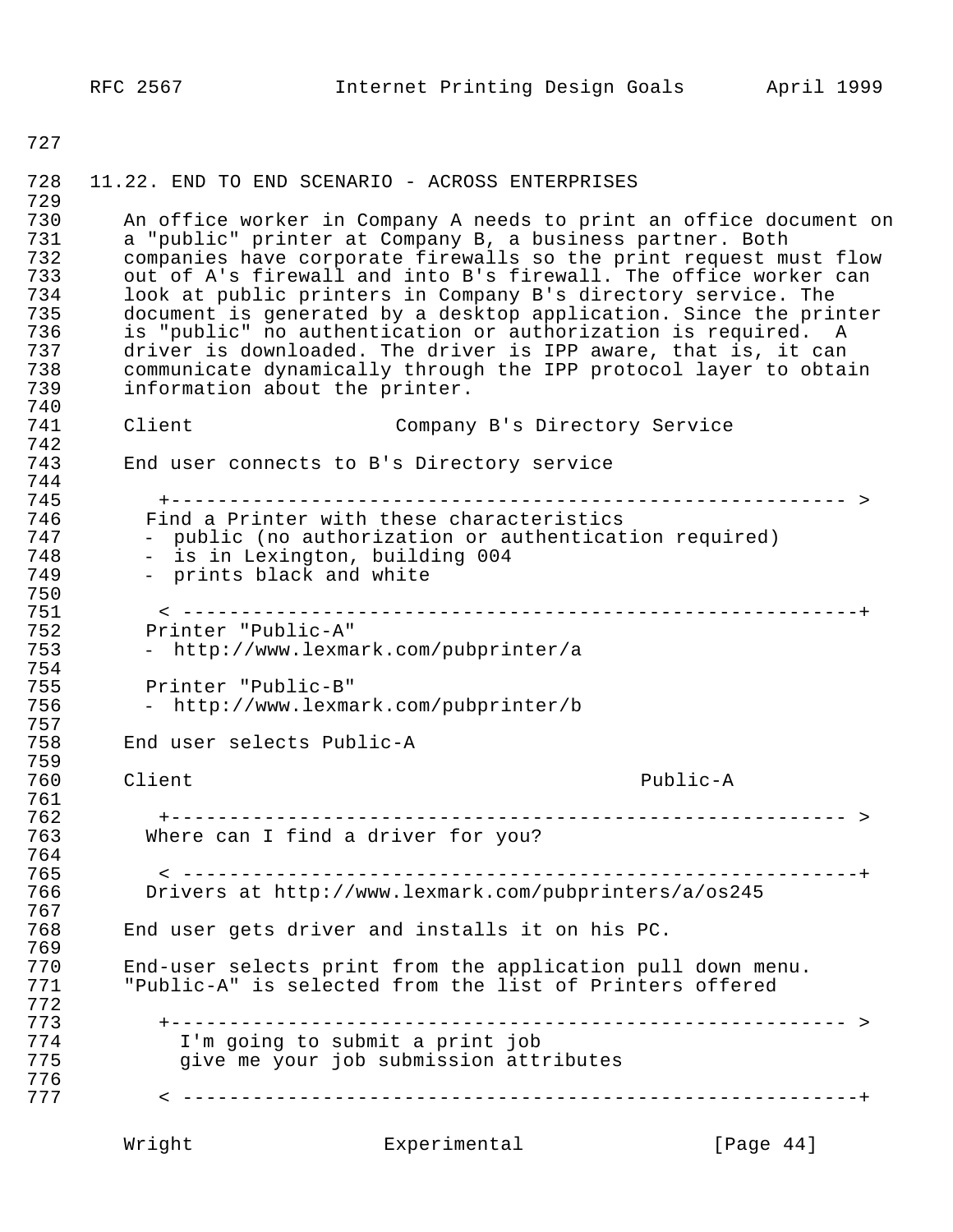```
778 Production attributes for this Printer are:<br>779 - medium-select = us-letter-white, us-legal
779 - medium-select = us-letter-white, us-legal-white<br>780 - default is us-letter-white
780 - default is us-letter-white<br>781 - copies = 1,2,3,4,5
781 - copies = 1,2,3,4,5<br>782 - default is 1
192 - default is 1<br>193 - print-qu
783 - print-quality = draft, normal, high<br>784 - default is draft
784 - default is draft<br>785 - sides = 1-si
1785 - sides = 1-sided, 2-sided-long-edge
               - default is 2-sided-long-edge
787<br>788
788 Job scheduling attributes for this Printer are:<br>789 - iob-priority = 1,2,3
1789 - job-priority = 1,2,3
               default = 3791<br>792
1792 Driver puts up dialogue with available options and fills in the 
         defaults.
794<br>795
          End-user makes choices and submits job
796<br>797
1797 +---------------------------------------------------------- >
798 Here is a print job<br>799 - job-name = memo-to-D
799 - job-name = memo-to-Don-Wright<br>800 - notify me by email when job i
800 - notify me by email when job is complete<br>801 - print on us-letter-white paper
801 - print on us-letter-white paper<br>802 - print 1 copy
802 - print 1 copy<br>803 - print at norr
803 - print at normal quality<br>804 - print on 1 side
804 - print on 1 side<br>805 - give me the stat
            - give me the state of the printer in response
1806
807<br>808
          The driver generates the print data and passes it to the IPP
809 driver a piece at a time.
810<br>811
1811 +---------------------------------------------------------- >
               Here is the print data
813<br>814
1814 < ----------------------------------------------------------+
1815 Print data received, and spooling started
                print job id = \text{\#}1234817<br>818
            Print data received, file is spooled
1819
820 - printer state = printing
821 - time submitted = 2/12/97, 15:35<br>822 - current job state = spooled
            - current job state = spooled
1823
824<br>825
          Client adds this job to list of current jobs. List of jobs and
826 state of each is available on a pull-down menu on the client.
827<br>828
828 End-user selects job #1234 from list and clicks on it to see its<br>829 status.
          status.
```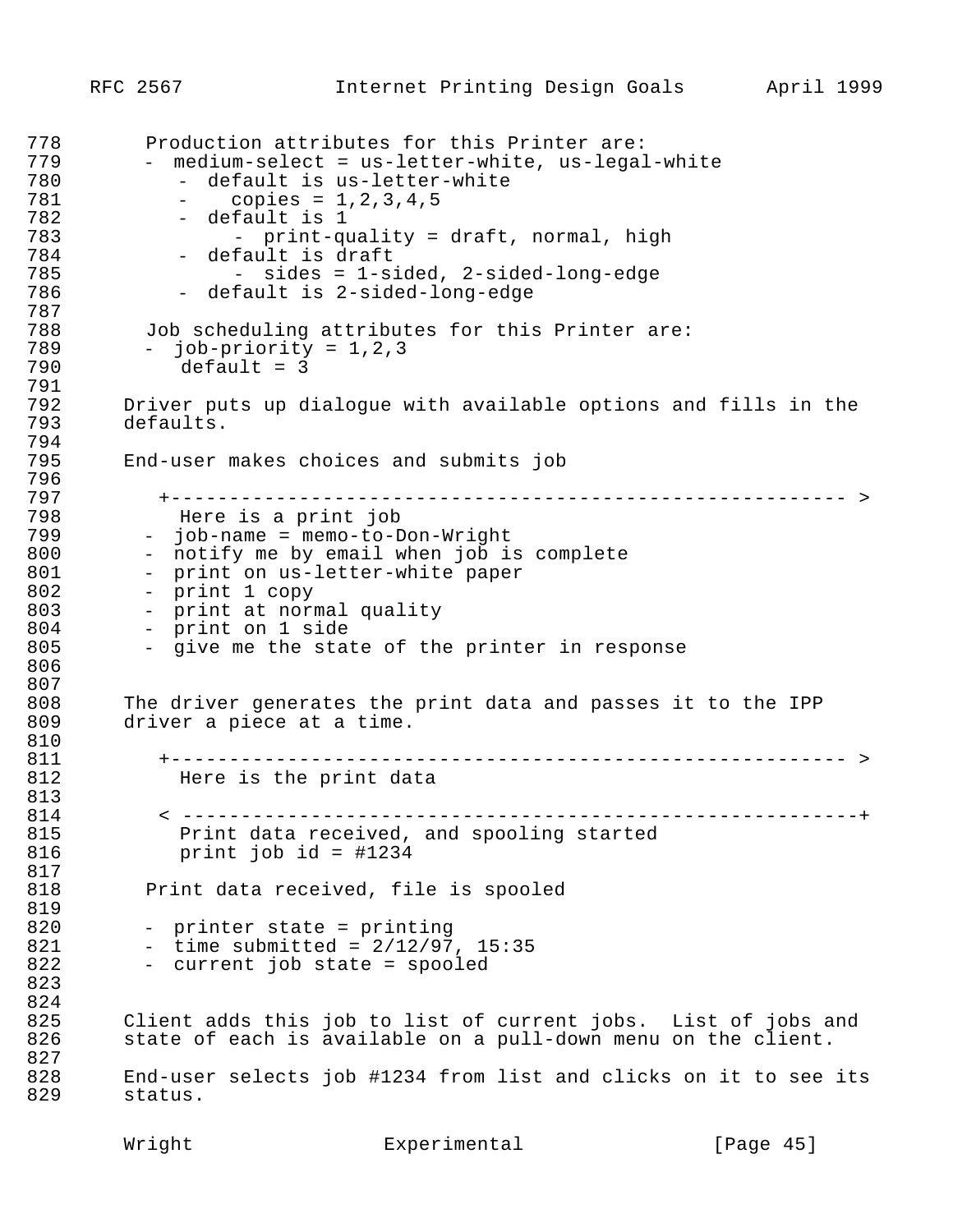| 830<br>831 | _____________                     |
|------------|-----------------------------------|
| 832        | Give me the state of job #1234    |
| 833        | and the state of the Printer      |
| 834        |                                   |
| 835        | ----------------------------      |
| 836        | Job #1234 state = spooled         |
| 837        | - it is number 3 in the queue     |
| 838        | - printer state = printing        |
| 839        |                                   |
| 840        | * The job completes without error |
| 841        | -------------------               |
| 842        | Job #1234 completed               |
| 843        | 12 of 12 pages printed            |
| 844        |                                   |
| 845        |                                   |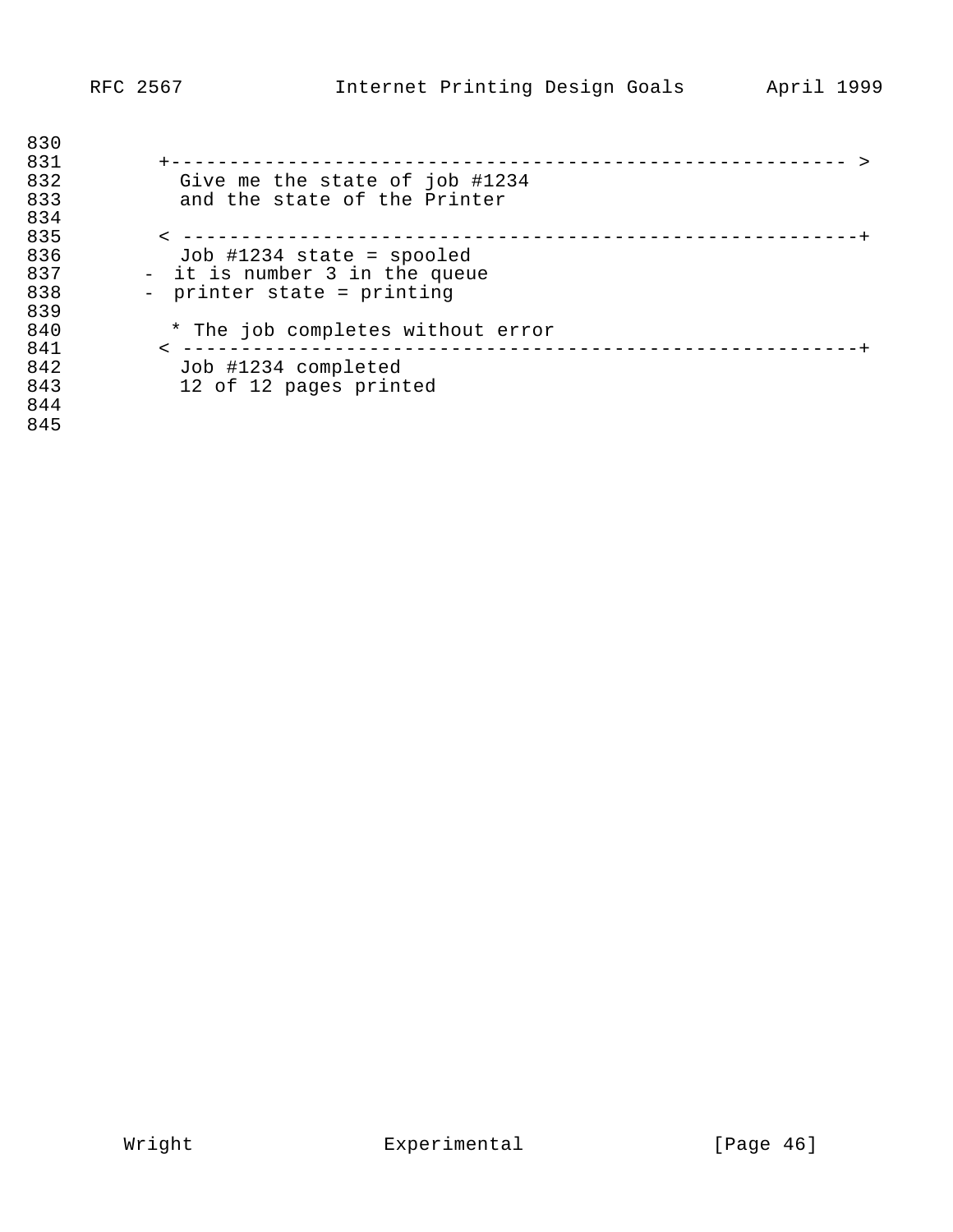845 11.23. END TO END SCENARIO - ON THE INTERNET 846<br>847 847 An executive in her hotel room is finishing an important<br>848 bresentation on her laptop computer. She connects to a lo 848 presentation on her laptop computer. She connects to a local print<br>849 shop through the web to get a copy of her charts printed for 849 shop through the web to get a copy of her charts printed for<br>850 tomorrow's presentation. She must find a print shop that is 850 tomorrow's presentation. She must find a print shop that is<br>851 convenient and can print color transparencies. She must dowl 851 convenient and can print color transparencies. She must download<br>852 and temporarily install a driver in order to generate the PDL 852 and temporarily install a driver in order to generate the PDL<br>853 required by the print shop. Mutual authentication is required 853 required by the print shop. Mutual authentication is required by<br>854 the print shop and payment must be made in advance. The job is 854 the print shop and payment must be made in advance. The job is<br>855 encrypted on the wire to prevent eavesdropping. encrypted on the wire to prevent eavesdropping. 856<br>857 857 End-user completes presentation. She goes to the web and connects<br>858 to the SirZippy home page. to the SirZippy home page. 859<br>860 1860 Client SirZippy Directory Service 1861 +---------------------------------------------------------- > 1862 863 Find me a printer with these characteristics<br>864 - Near Market Street in San Jose 1864 - Near Market Street in San Jose<br>1865 - Prints color transparencies 865 - Prints color transparencies<br>866 - drivers can be downloaded 866 - drivers can be downloaded<br>867 - supports privacy (encrypt. - supports privacy (encryption) 868 -869<br>870 870 Available Printers matching these characteristics are looked up in<br>871 the Directory Service Available Filmers<br>the Directory Service 872<br>873 1873 < ----------------------------------------------------------+ 874<br>875 1875 Printer "Color-A" 876 - located at 123 First Street in San Jose<br>877 - URI is http://www.SirZippy.com/FirstStre 877 - URI is http://www.SirZippy.com/FirstStreet/Color-A<br>878 - prints color transparencies 878 - prints color transparencies<br>879 - 600 dpi laser 879 - 600 dpi laser<br>1880 - driver ABC-Pos 880 - driver ABC-Postscript-V1.3 available at this URI<br>881 - cost = \$.75 per page 881 - cost = \$.75 per page<br>882 - authentication requir 882 - authentication required to use printer<br>883 - payment required prior to printing - payment required prior to printing 1884 885<br>886 1886 Printer "Color-B" 887 - located at 67 San Carlos Street, San Jose<br>888 - URI is http://www.SirZippy.com/SanCarlos/ 888 - URI is http://www.SirZippy.com/SanCarlos/Color-B<br>889 - prints color transparencies 889 - prints color transparencies<br>890 - 1200 dpi laser 1890 - 1200 dpi laser 891 - driver XYZ-PostScript-V4.3 available at this URI<br>892 - cost = \$1.25 per page 892 - cost = \$1.25 per page<br>893 - authentication require 893 - authentication required to use printer<br>894 - payment required prior to printing payment required prior to printing 895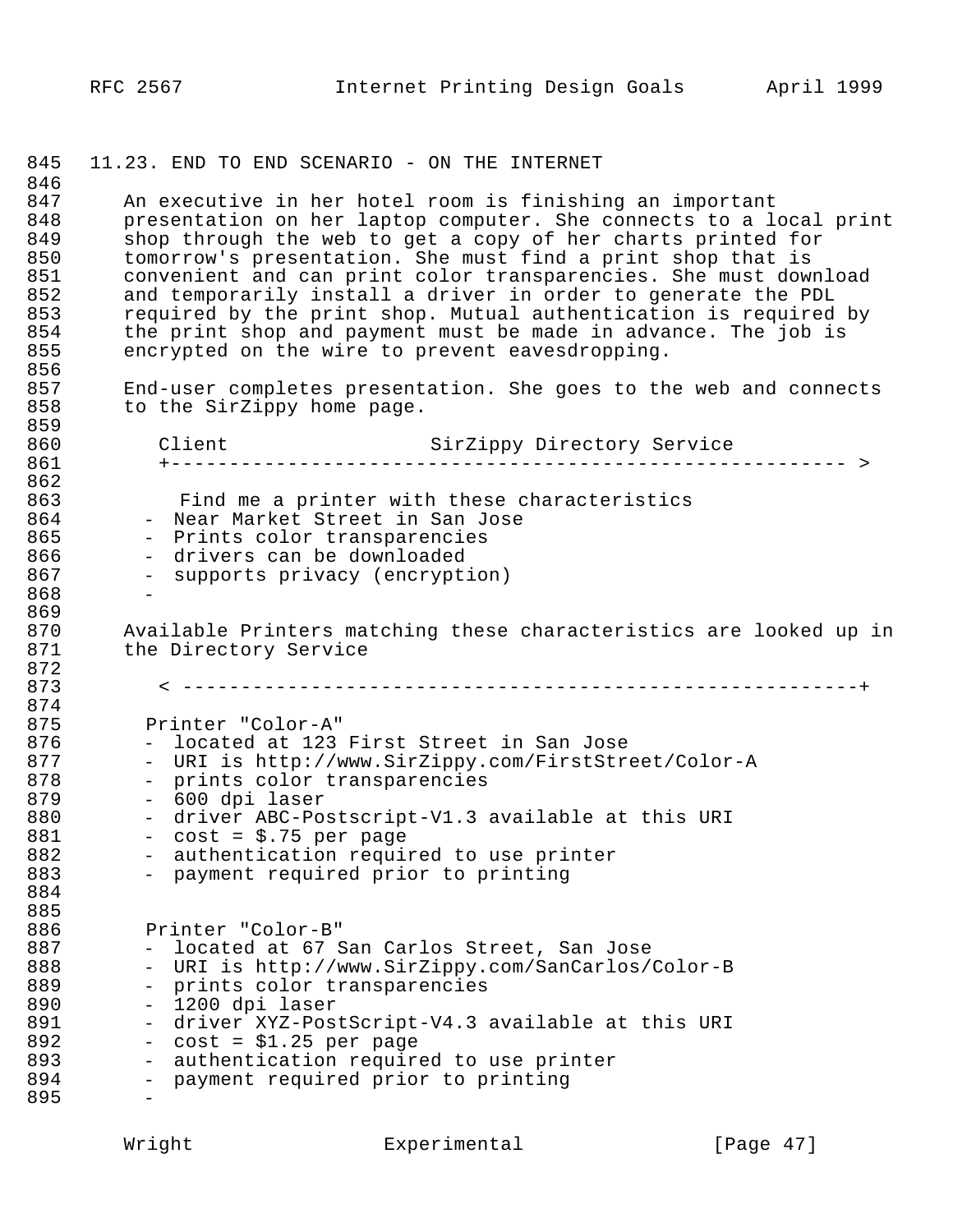```
RFC 2567 Internet Printing Design Goals April 1999
896 - more information at this URI
897<br>898
1898 The user decides to use the first printer because it is closer.<br>1899 She connects to the URI given to get a driver.
         She connects to the URI given to get a driver.
1900
901 Client Client Communist Communist Communist Communist Communist Communist Communist Communist Communist Co
902<br>903
1903 +---------------------------------------------------------- >
              I need a driver for "Color-A"
1905
906<br>907
1907 < ----------------------------------------------------------+
                Driver installer is at http://www.xerox.com/prtdrvrs
909<br>910
             Driver is installed
911<br>912
912 User connects to<br>913 TColor-A"
              1913 "Color-A"
914<br>915
         1915 Client IPP Printer "Color-A"
916<br>917
1917 +---------------------------------------------------------- >
1918 < ----------------------------------------------------------+
              Mutual authentication and exchange of secret keys
920<br>921
1921 +---------------------------------------------------------- >
1922 I'm going to submit a print job
               give me your job submission attributes
924<br>925
1925 < ----------------------------------------------------------+
926 Production attributes for this Printer are:<br>927 - medium-select = us-letter-white, us-legal
927 - medium-select = us-letter-white, us-legal-white<br>928 - default is us-letter-white
928 - default is us-letter-white<br>929 - copies = 1,2,3,4,5
929 - copies = 1,2,3,4,5<br>930 - default is 1
930 - default is 1<br>
931 - print-quality = d
931 - print-quality = draft, normal, high<br>932 - default is draft
1932 - default is draft
1933 - sides = 1-sided, 2-sided-long-edge
               - default is 2-sided-long-edge
935<br>936
936 Job scheduling attributes for this Printer are:<br>937 - iob-priority = 1,2,3
937 - job-priority = 1, 2, 3<br>938 - default = 3default = 3939<br>940
940 Driver puts up dialogue with available options and fills in the 941
         defaults.
942<br>943
         1943 End-user makes choices and submits job
944<br>945
1945 +---------------------------------------------------------- >
1946 Here is a print job
           - job-name = presentation
```